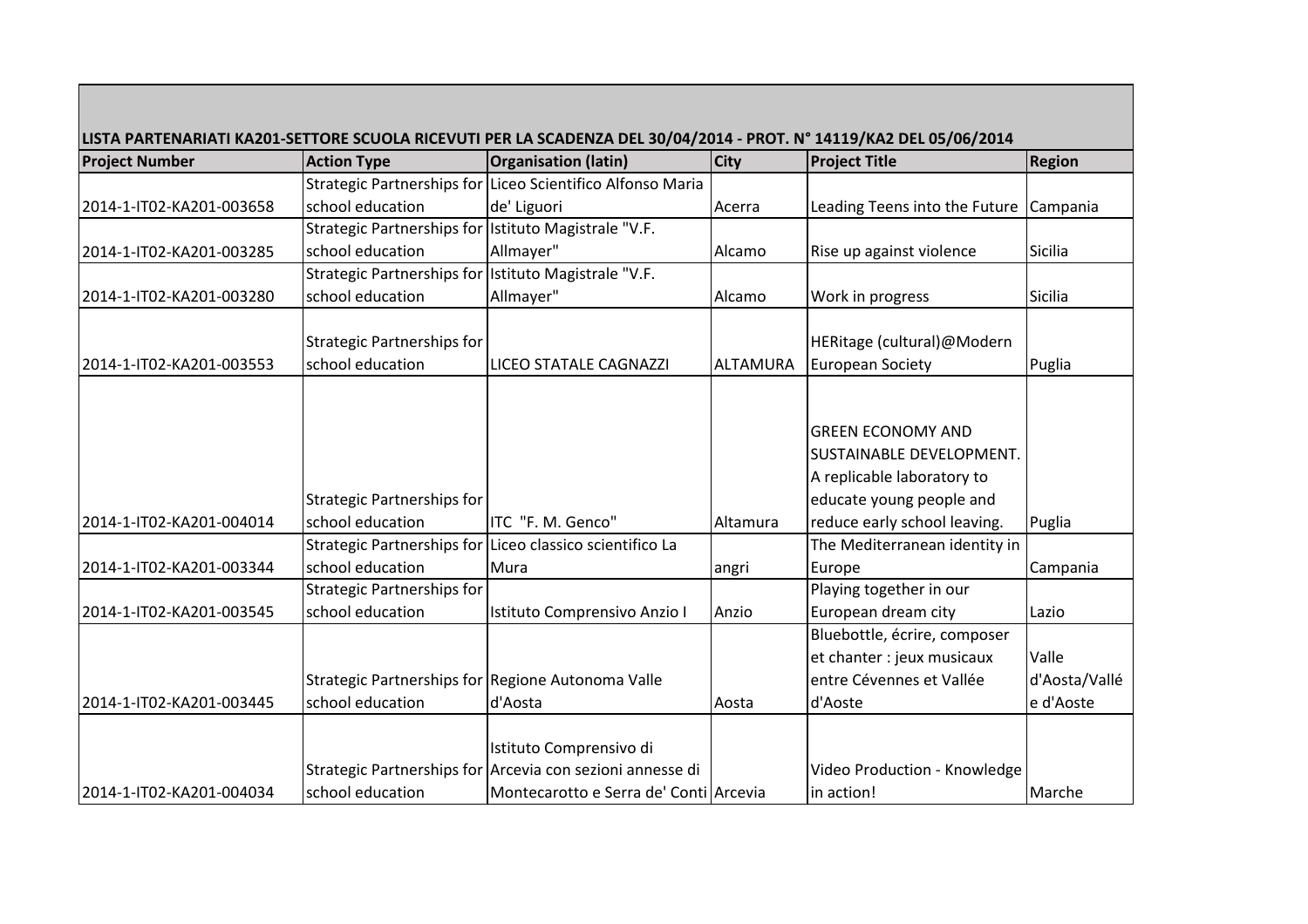|                          |                                                      |                                                           |                   | Open EnhHancement of                 |           |
|--------------------------|------------------------------------------------------|-----------------------------------------------------------|-------------------|--------------------------------------|-----------|
|                          | Strategic Partnerships for                           |                                                           |                   | <b>Employment Available</b>          |           |
| 2014-1-IT02-KA201-003474 | school education                                     | ISIS DA VINCI FERMI                                       | <b>ARCIDOSSO</b>  | Resources, Tools and Skills          | Toscana   |
|                          |                                                      | <b>COMUNIMPRESE Società</b>                               |                   |                                      |           |
|                          |                                                      | Strategic Partnerships for consortile a responsabilità    |                   | <b>SAFETY AND NEW</b>                |           |
| 2014-1-IT02-KA201-004174 | school education                                     | limitata                                                  | ARESE             | TECHNOLOGIES FOR SCHOOLS Lombardia   |           |
|                          |                                                      | Strategic Partnerships for ISTITUTO COMPRENSIVO DON       |                   |                                      |           |
| 2014-1-IT02-KA201-003229 | school education                                     | <b>GNOCCHI</b>                                            | ARESE             | <b>EAT EAT HURRAY</b>                | Lombardia |
|                          |                                                      |                                                           |                   |                                      |           |
|                          | Strategic Partnerships for                           |                                                           |                   | <b>VALUE - Valuing All Languages</b> |           |
| 2014-1-IT02-KA201-004225 | school education                                     | <b>OXFAM ITALIA ONLUS</b>                                 | <b>AREZZO</b>     | to Unlock Europe                     | Toscana   |
|                          | <b>Strategic Partnerships for</b>                    |                                                           | Ascoli            | Bridging the gap - Italy             |           |
| 2014-1-IT02-KA201-003409 | school education                                     | Liceo Classico Stabili Trebbiani                          | Piceno            | Norway                               | Marche    |
|                          |                                                      |                                                           |                   | Alternanza scuola-lavoro per         |           |
|                          |                                                      | Strategic Partnerships for Istituto Tecnico Commerciale   | Ascoli            | costruire un ambiente                |           |
| 2014-1-IT02-KA201-003387 | school education                                     | Umberto I                                                 | Piceno            | multiculturale                       | Marche    |
|                          |                                                      |                                                           |                   |                                      |           |
|                          | Strategic Partnerships for                           |                                                           |                   | Culture in the Mediterranean         |           |
| 2014-1-IT02-KA201-003435 | school education                                     | Liceo Statale"P.E. Imbriani"                              | Avellino          | Sea and the Global Village           | Campania  |
|                          |                                                      | Strategic Partnerships for Istituto Magistrale Statale    |                   | Rights: A Wor(I)d that makes a       |           |
| 2014-1-IT02-KA201-003414 | school education                                     | "Publio Virgilio Marone"                                  | Avellino          | difference                           | Campania  |
|                          |                                                      | Strategic Partnerships for Direzione Didattica Statale 3° |                   |                                      |           |
| 2014-1-IT02-KA201-003638 | school education                                     | Circolo Luigi Pirandello                                  | Bagheria          | Four for life                        | Sicilia   |
|                          | Strategic Partnerships for Istituto Superiore "Enzo  |                                                           | <b>Barcellona</b> |                                      |           |
| 2014-1-IT02-KA201-003603 | school education                                     | Ferrari"                                                  | P.G. (ME)         | <b>BIO PACKAGING</b>                 | Sicilia   |
|                          |                                                      |                                                           |                   |                                      |           |
|                          |                                                      | Istituto Tecnico Tecnologico                              | Barcellona        |                                      |           |
|                          | Strategic Partnerships for Liceo Scientifico opzione |                                                           | Pozzo di          | Arabian Influence on the             |           |
| 2014-1-IT02-KA201-003381 | school education                                     | Scienze Applicate "Copernico"                             | Gotto             | Mediterranean Area.                  | Sicilia   |
|                          |                                                      |                                                           |                   |                                      |           |
|                          | Strategic Partnerships for ISTITUTO D'STRUZIONE      |                                                           |                   | Sustainability: Towards the          |           |
| 2014-1-IT02-KA201-003969 | school education                                     | <b>SUPERIORE EUCLIDE</b>                                  | <b>BARI</b>       | Appreciation of Resources            | Puglia    |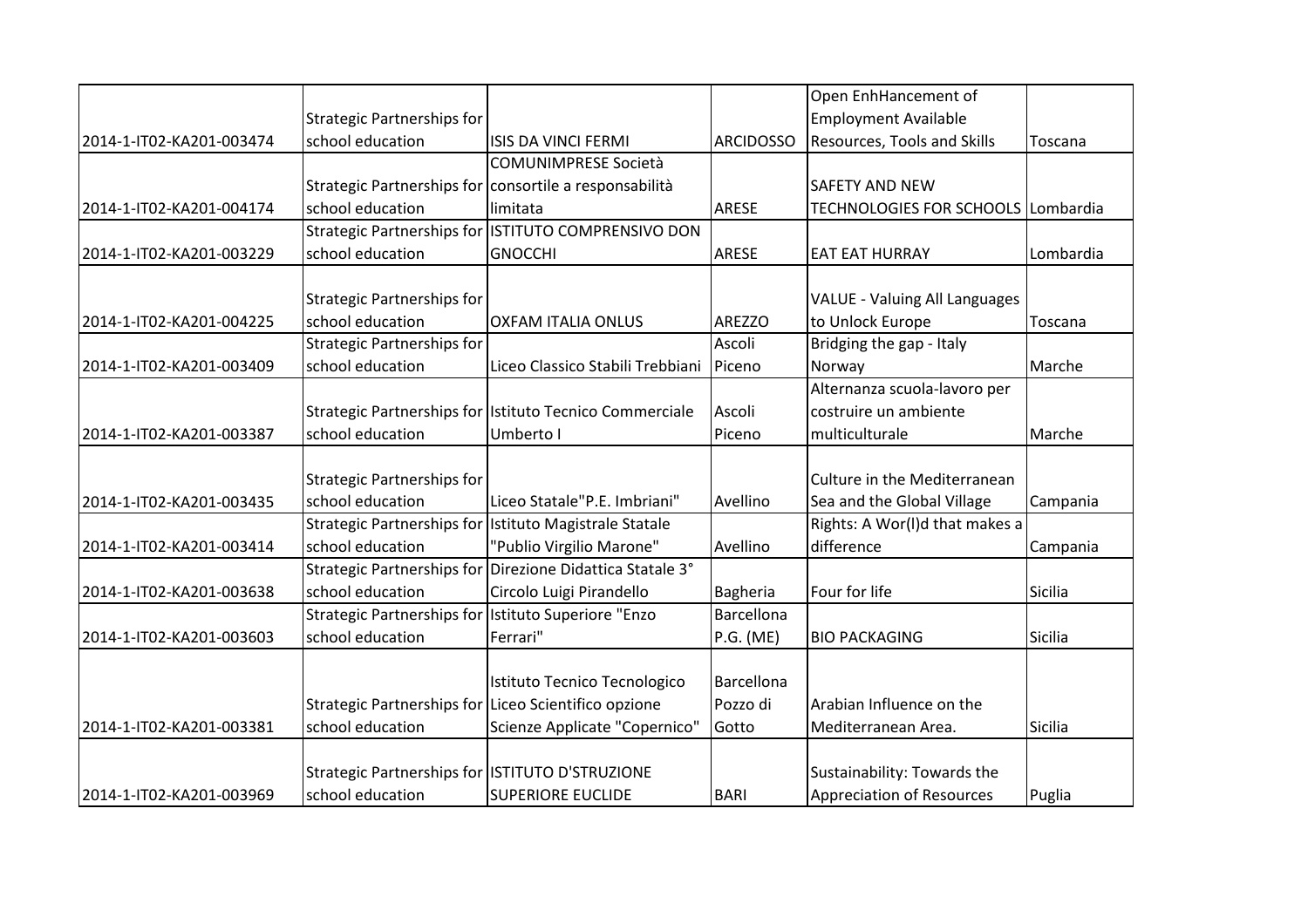|                          |                                                      | lliceo delle scienze umane sede                                              | Bassano      |                                                   |                   |
|--------------------------|------------------------------------------------------|------------------------------------------------------------------------------|--------------|---------------------------------------------------|-------------------|
|                          | Strategic Partnerships for associata liceo Meucci di |                                                                              | Romano (     |                                                   |                   |
| 2014-1-IT02-KA201-003221 | school education                                     | Ronciglione (Viterbo)                                                        | Viterbo)     | IN AND OUT                                        | Lazio             |
|                          | <b>Strategic Partnerships for</b>                    |                                                                              |              | <b>BORING LESSONS?IT'S TIME</b>                   |                   |
| 2014-1-IT02-KA201-004011 | school education                                     | <b>ISIS MARIAGRAZIA MAMOLI</b>                                               | Bergamo      | <b>FOR A CHANGE</b>                               | Lombardia         |
|                          | <b>Strategic Partnerships for</b>                    |                                                                              |              | S.O.S. - School, Occupation,                      |                   |
| 2014-1-IT02-KA201-003268 | school education                                     | I.I.S. "Cesare Pesenti"                                                      | Bergamo      | Sustainability                                    | Lombardia         |
|                          |                                                      |                                                                              |              |                                                   |                   |
| 2014-1-IT02-KA201-003257 | school education                                     | Strategic Partnerships for Istituto Tecnico Commerciale<br>"Vitale Giordano" | Bitonto      | "Living well, within the limits<br>of our planet" |                   |
|                          |                                                      | Strategic Partnerships for Zip.H Società Cooperativa                         |              | ICT - Ict for Children with                       | Puglia            |
|                          | school education                                     | Sociale ar.l.                                                                |              |                                                   |                   |
| 2014-1-IT02-KA201-003529 |                                                      |                                                                              | Bitonto (BA) | special need Training                             | Puglia<br>Emilia- |
|                          |                                                      | Strategic Partnerships for LICEO SCIENTIFICO AUGUSTO                         |              |                                                   |                   |
| 2014-1-IT02-KA201-003184 | school education                                     | <b>RIGHI</b>                                                                 | Bologna      | The secrets of the codes                          | Romagna           |
|                          |                                                      |                                                                              |              | Improving Quality and                             |                   |
|                          | Strategic Partnerships for                           |                                                                              |              | Accessibility in In-Service                       | Emilia-           |
| 2014-1-IT02-KA201-004226 | school education                                     | YouNet                                                                       | Bologna      | Trainings for teachers                            | Romagna           |
|                          |                                                      |                                                                              |              |                                                   |                   |
|                          |                                                      |                                                                              |              | Flipped classroom and Spaced                      |                   |
|                          |                                                      | Strategic Partnerships for ADI Associazione Docenti                          |              | learning for Students with                        | Emilia-           |
| 2014-1-IT02-KA201-003500 | school education                                     | Italiani                                                                     | Bologna      | <b>Special Educational Needs</b>                  | Romagna           |
|                          |                                                      |                                                                              |              | Enhancing quality in early                        |                   |
|                          | Strategic Partnerships for Sweden Emilia Romagna     |                                                                              |              | childhood education and care                      | Emilia-           |
| 2014-1-IT02-KA201-004091 | school education                                     | <b>Network</b>                                                               | Bologna      | through participation                             | Romagna           |
|                          |                                                      |                                                                              |              |                                                   |                   |
|                          | Strategic Partnerships for Istituto Maestre Pie      |                                                                              |              | Alimentazione in equilibrio:                      | Emilia-           |
| 2014-1-IT02-KA201-004047 | school education                                     | dell'Addolorata                                                              | Bologna      | scuola e territorio in campo                      | Romagna           |
|                          |                                                      |                                                                              |              | European baths and spas from                      |                   |
|                          |                                                      | Strategic Partnerships for Istituto D'Istruzione Superiore                   | Borgo San    | ancient times to the present                      |                   |
| 2014-1-IT02-KA201-003479 | school education                                     | Giotto Ulivi                                                                 | Lorenzo      | day                                               | Toscana           |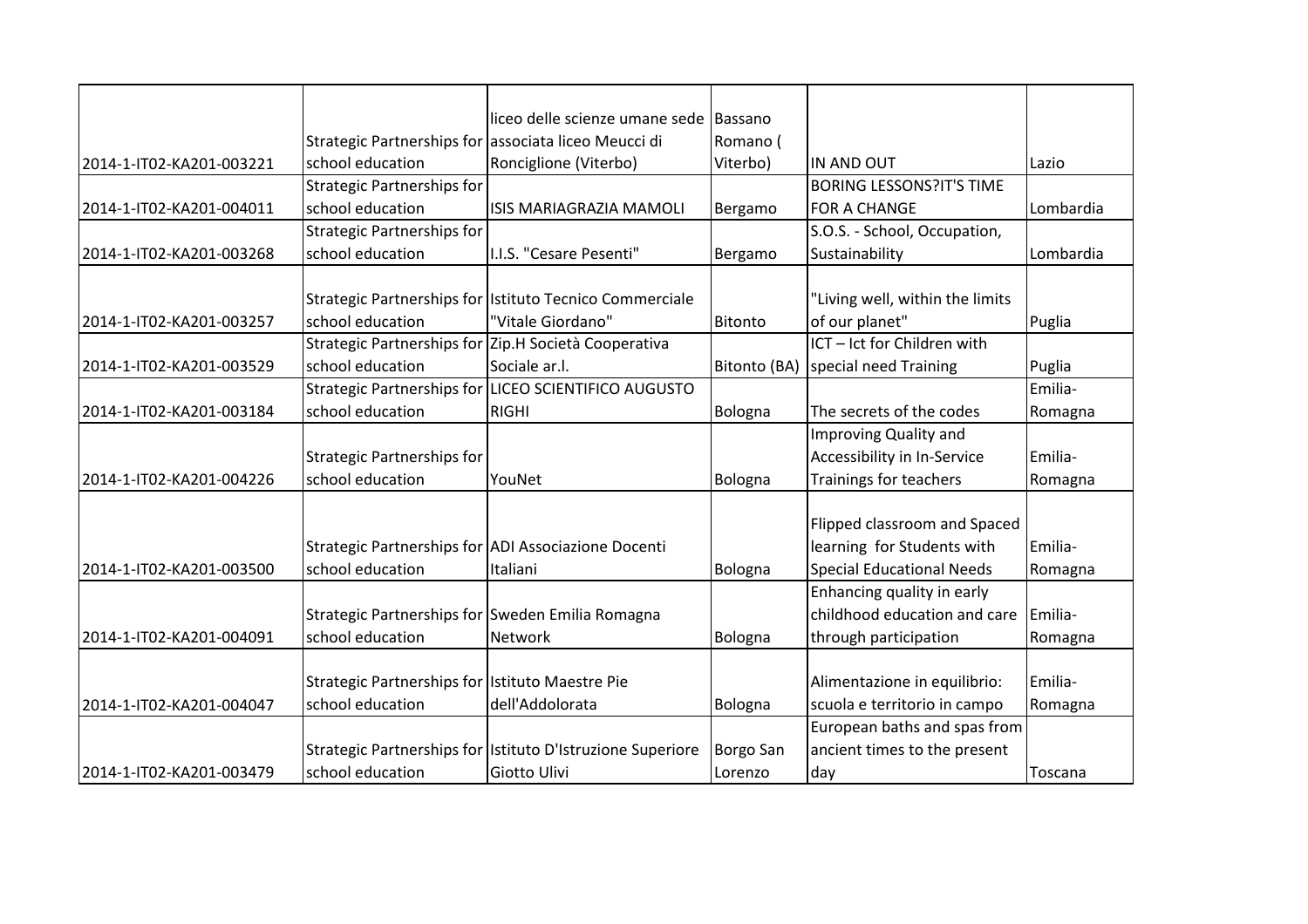|                          |                                                       |                                                             |                   | Ein deutsch-italienisches                |             |
|--------------------------|-------------------------------------------------------|-------------------------------------------------------------|-------------------|------------------------------------------|-------------|
|                          |                                                       |                                                             |                   | Austauschprojekt zur                     |             |
|                          |                                                       |                                                             |                   | Erweiterung des                          |             |
|                          |                                                       |                                                             |                   | interkulturellen                         | Provincia   |
|                          |                                                       | Strategic Partnerships for Istituto di Istruzione "Alcide   | Borgo             | Erfahrungshorizontes junger              | Autonoma di |
| 2014-1-IT02-KA201-003428 | school education                                      | Degasperi"                                                  | Valsugana         | Europäer                                 | Trento      |
|                          |                                                       |                                                             |                   | 'Bullying and Cyber-Bullying:            |             |
|                          |                                                       | Strategic Partnerships for Istituto di Istruzione Superiore |                   | How to Prevent the Violence              |             |
| 2014-1-IT02-KA201-003386 | school education                                      | "G.A. Pischedda"                                            | <b>BOSA</b>       | at School"                               | Sardegna    |
|                          |                                                       | Liceo delle Scienze Umane e                                 |                   | COoperation in the                       |             |
|                          |                                                       | Strategic Partnerships for Linguistico Statale "Ettore      |                   | MEditerranean area for IN                |             |
| 2014-1-IT02-KA201-004183 | school education                                      | Palumbo"                                                    | <b>Brindisi</b>   | clusion                                  | Puglia      |
|                          |                                                       |                                                             |                   |                                          |             |
|                          | Strategic Partnerships for ISTITUTO TECNICO           |                                                             |                   |                                          |             |
| 2014-1-IT02-KA201-004069 | school education                                      | <b>ECONOMICO "ENRICO TOSI"</b>                              |                   | <b>Busto Arsizio Innovative Learning</b> | Lombardia   |
|                          | <b>Strategic Partnerships for</b>                     |                                                             |                   |                                          |             |
| 2014-1-IT02-KA201-004045 | school education                                      | <b>LICEO SIOTTO PINTOR</b>                                  | <b>CAGLIARI</b>   | Memento@Tech                             | Sardegna    |
|                          | <b>Strategic Partnerships for</b>                     |                                                             |                   | <b>Education Compleinment</b>            |             |
| 2014-1-IT02-KA201-004185 | school education                                      | <b>Apply Consulting Srls</b>                                | Cagliari          | <b>Overcoming Local Crisis</b>           | Sardegna    |
|                          |                                                       | Strategic Partnerships for Interforma Istituto di Alta      |                   |                                          |             |
| 2014-1-IT02-KA201-004130 | school education                                      | Formazione                                                  | Cagliari          | The theater for the job                  | Sardegna    |
|                          | Strategic Partnerships for Liceo Classico Scientifico |                                                             |                   | Visions tomorrow's European              |             |
| 2014-1-IT02-KA201-003389 | school education                                      | Euclide                                                     | Cagliari          | cities                                   | Sardegna    |
|                          | <b>Strategic Partnerships for</b>                     |                                                             |                   |                                          |             |
| 2014-1-IT02-KA201-003485 | school education                                      | <b>LICEO SIOTTO PINTOR</b>                                  | <b>CAGLIARI</b>   | <b>Cultures and Constitutions</b>        | Sardegna    |
|                          |                                                       | Strategic Partnerships for Liceo Classico e linguistico R   | CALTANISSE        |                                          |             |
| 2014-1-IT02-KA201-004140 | school education                                      | Settimo                                                     | <b>TTA</b>        | You through History                      | Sicilia     |
|                          |                                                       |                                                             |                   |                                          |             |
|                          |                                                       | <b>ISTITUTO TECNICO</b>                                     |                   |                                          |             |
|                          | Strategic Partnerships for COMMERCIALE E PER          |                                                             | <b>CALTANISSE</b> | XX - XXI century jobs - Bridge           |             |
| 2014-1-IT02-KA201-003230 | school education                                      | <b>GEOMETRI MARIO RAPISARDI</b>                             | <b>ITTA</b>       | the gap                                  | Sicilia     |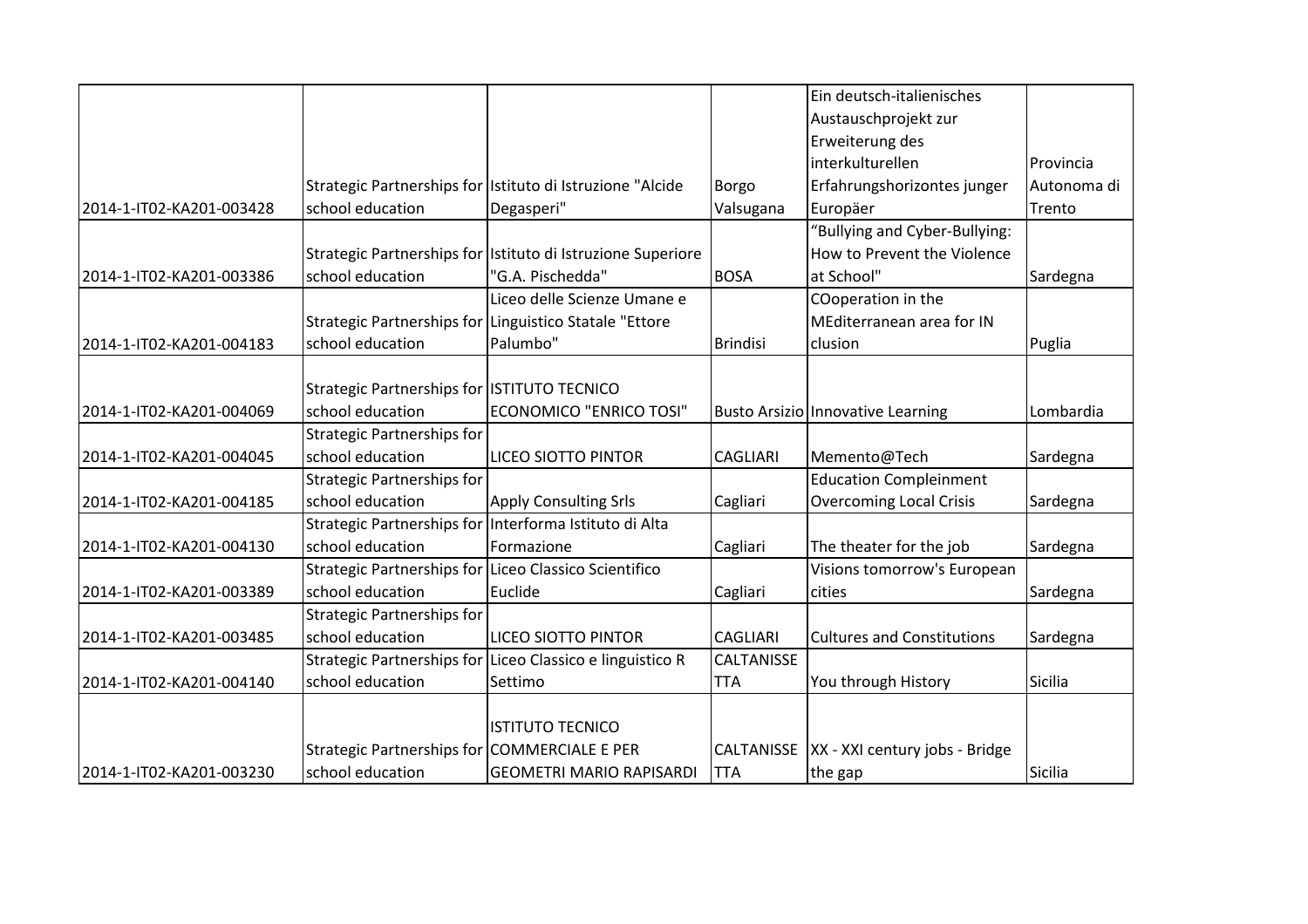|                          |                                                 |                                                                     |                  | <b>Education for Equality - Going</b>   |           |
|--------------------------|-------------------------------------------------|---------------------------------------------------------------------|------------------|-----------------------------------------|-----------|
|                          | Strategic Partnerships for                      |                                                                     |                  | beyond gender stereotypes               |           |
| 2014-1-IT02-KA201-004187 | school education                                | <b>TESEO SRL</b>                                                    | <b>CAMAIORE</b>  |                                         | Toscana   |
|                          |                                                 |                                                                     |                  |                                         |           |
|                          | Strategic Partnerships for Istituto Comprensivo |                                                                     | <b>CAMERANO</b>  |                                         |           |
| 2014-1-IT02-KA201-003272 | school education                                | Camerano                                                            | <b>ANCONA</b>    | <b>Steps of Citizenship</b>             | Marche    |
|                          | Strategic Partnerships for                      |                                                                     |                  |                                         |           |
| 2014-1-IT02-KA201-003406 | school education                                | Liceo Statale "G.M.Galanti"                                         |                  | Campobasso Our land in a digital mirror | Molise    |
|                          |                                                 | <b>ISTITUTO D'ISTRUZIONE</b>                                        |                  |                                         |           |
|                          |                                                 | Strategic Partnerships for SECONDARIA SUPERIORE                     | <b>CAMPOBASS</b> |                                         |           |
| 2014-1-IT02-KA201-003261 | school education                                | M.PAGANO                                                            | O                | Learning for Life                       | Molise    |
|                          |                                                 |                                                                     |                  |                                         |           |
|                          |                                                 | Strategic Partnerships for Istituto Istruzione Superiore            | <b>CARATE</b>    | Continuing and updated                  |           |
| 2014-1-IT02-KA201-003477 | school education                                | Leonardo da Vinci                                                   | <b>BRIANZA</b>   | teachers' training                      | Lombardia |
|                          |                                                 |                                                                     |                  | Immigration, employment and             |           |
|                          | <b>Strategic Partnerships for</b>               |                                                                     |                  | labour market at the doors of           |           |
| 2014-1-IT02-KA201-003243 | school education                                | <b>IIS CESARE BECCARIA</b>                                          | Carbonia         | Europe                                  | Sardegna  |
|                          | <b>Strategic Partnerships for</b>               |                                                                     |                  | <b>TALKING ABOUT DIFFERENT</b>          |           |
| 2014-1-IT02-KA201-003457 | school education                                | <b>ISISS Pietro Giannone</b>                                        | Caserta          | <b>CULTURES</b>                         | Campania  |
|                          |                                                 | Strategic Partnerships for Istituto Statale Istruzione              | Casoria (        |                                         |           |
| 2014-1-IT02-KA201-003214 | school education                                | Superiore Andrea Torrente                                           | Napoli)          | Food And Cultural Experience            | Campania  |
|                          |                                                 | Strategic Partnerships for Secondo Istituto Comprensivo             |                  |                                         |           |
| 2014-1-IT02-KA201-003338 | school education                                | Cassino                                                             | Cassino          | <b>RIVERS WITHOUT BORDERS</b>           | Lazio     |
|                          |                                                 |                                                                     |                  |                                         |           |
|                          |                                                 |                                                                     |                  | Integration und Mobilität -             |           |
|                          |                                                 |                                                                     |                  | Italiener in Deutschland,               |           |
|                          |                                                 |                                                                     |                  | Deutsche in Italien:                    |           |
|                          |                                                 |                                                                     |                  | Bedingungen, Erwartungen,               |           |
|                          |                                                 | Strategic Partnerships for Istituto d'Istruzione Secondaria Castano |                  | Herausforderungen heute und             |           |
| 2014-1-IT02-KA201-003267 | school education                                | Superiore "G. Torno"                                                | Primo            | gestern                                 | Lombardia |
|                          |                                                 | Strategic Partnerships for Istituto Comprensivo Vannini             | Castel del       | Active citizens through active          |           |
| 2014-1-IT02-KA201-003608 | school education                                | Lazzaretti                                                          | Piano (GR)       | learning                                | Toscana   |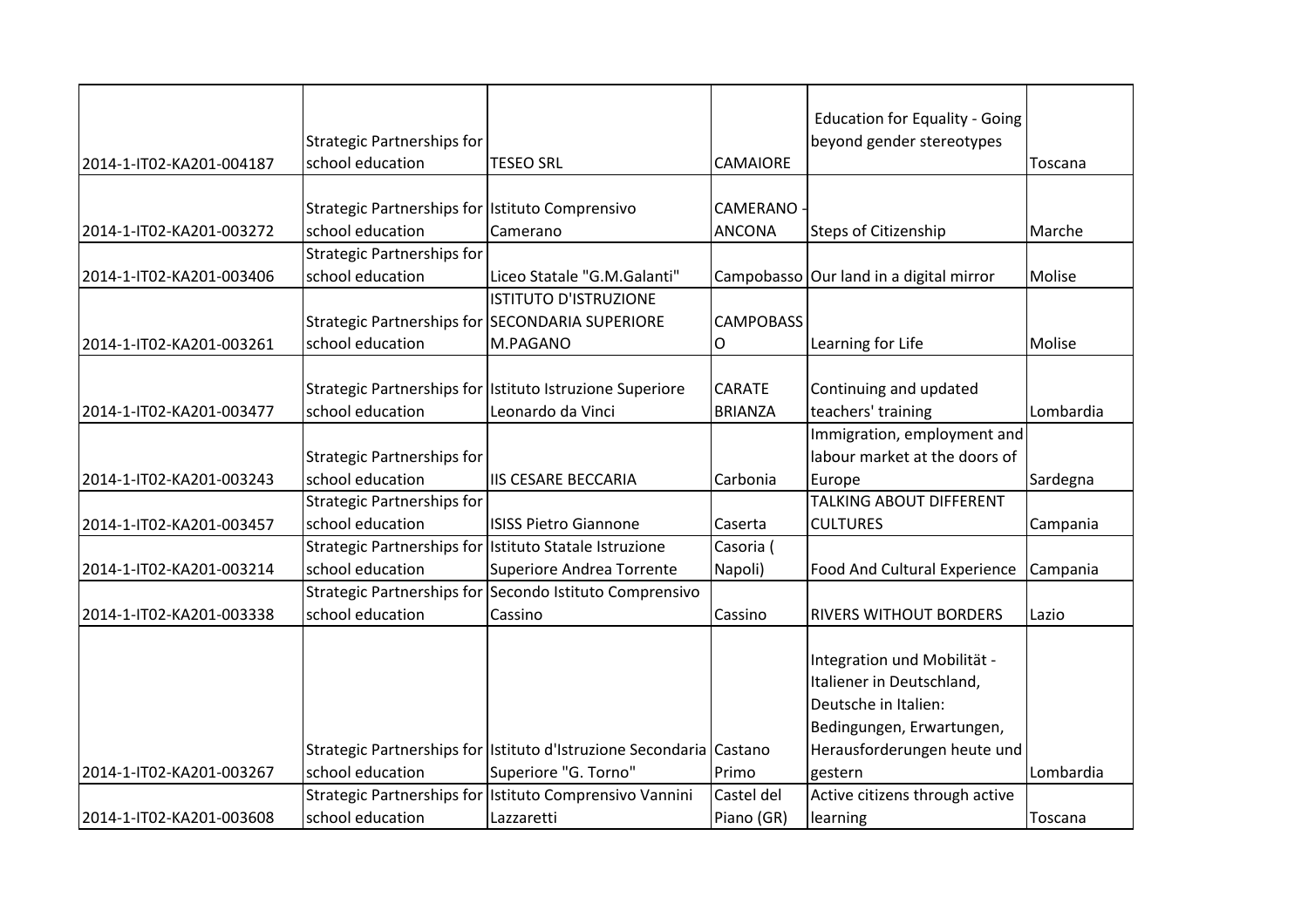|                          |                                                   | ISTITUTO COMPRENSIVO "G.                                |                   |                                  |                |
|--------------------------|---------------------------------------------------|---------------------------------------------------------|-------------------|----------------------------------|----------------|
|                          |                                                   | Strategic Partnerships for MAZZINI"- CASTELFIDARDO      | <b>CASTELFIDA</b> | <b>LEARNING MATHS AND</b>        |                |
| 2014-1-IT02-KA201-003367 | school education                                  | (AN)                                                    | <b>RDO</b>        | <b>SCIENCE WITH ERASMUS+</b>     | Marche         |
|                          | <b>Strategic Partnerships for</b>                 |                                                         |                   | Opening up Cross-curricular      |                |
| 2014-1-IT02-KA201-003376 | school education                                  | Istituto Enrico Fermi                                   | Castellanza       | Education                        | Lombardia      |
|                          | <b>Strategic Partnerships for</b>                 |                                                         |                   |                                  |                |
| 2014-1-IT02-KA201-003364 | school education                                  | Istituto Enrico Fermi                                   | Castellanza       | Mind your steps                  | Lombardia      |
|                          |                                                   |                                                         |                   |                                  |                |
|                          |                                                   |                                                         |                   | The European Way: verso la       |                |
|                          |                                                   |                                                         |                   | creazione di un ambiente di      |                |
|                          | Strategic Partnerships for ISIS GIOVANNI DA       |                                                         | <b>CASTIGLION</b> | apprendimento-insegnamento       |                |
| 2014-1-IT02-KA201-003385 | school education                                  | <b>CASTIGLIONE</b>                                      | <b>FIORENTINO</b> | europeo'                         | Toscana        |
|                          |                                                   | Strategic Partnerships for Scuola secondaria di I grado |                   | Immagini e note per la           |                |
| 2014-1-IT02-KA201-004180 | school education                                  | Dante Alighieri                                         | Catania           | Biodiversità                     | Sicilia        |
|                          | <b>Strategic Partnerships for</b>                 |                                                         |                   |                                  |                |
| 2014-1-IT02-KA201-003353 | school education                                  | <b>IIS "FERMI EREDIA"</b>                               | Catania           | World Wide Wet                   | Sicilia        |
|                          | <b>Strategic Partnerships for</b>                 |                                                         |                   |                                  |                |
| 2014-1-IT02-KA201-003258 | school education                                  | ITIS "S. CANNIZZARO"                                    | Catania           | <b>Being Young Entrepreneurs</b> | Sicilia        |
|                          | Strategic Partnerships for Istituto Comprensivo   |                                                         | Celenza           |                                  |                |
| 2014-1-IT02-KA201-003238 | school education                                  | "Diomede"                                               | Valfortore        | <b>Biodiversity Festivals</b>    | Puglia         |
|                          |                                                   |                                                         |                   |                                  |                |
|                          |                                                   |                                                         |                   | Kraftpaket zum Einstieg in die   |                |
|                          |                                                   |                                                         |                   | europäische Arbeitswelt über     |                |
|                          |                                                   |                                                         |                   | das Ehrenamt:                    |                |
|                          |                                                   |                                                         |                   | Kompetenz-Baukasten für die      |                |
|                          | Strategic Partnerships for Liceo ginnasio statale |                                                         |                   | Partnerregionen Hessen und       | Emilia-        |
| 2014-1-IT02-KA201-003401 | school education                                  | 'Giuseppe Cevolani"                                     | Cento             | Emilia-Romagna                   | Romagna        |
|                          | <b>Strategic Partnerships for</b>                 |                                                         |                   |                                  |                |
| 2014-1-IT02-KA201-003460 | school education                                  | Istituto Comprensivo Cena                               | Cerveteri         | Europe Web Walking -             | Lazio          |
|                          |                                                   |                                                         |                   | MEN, ENVIRONMENT,                |                |
|                          | Strategic Partnerships for                        |                                                         | Cervignano        | SOCIETY, HISTORY between         | Friuli-Venezia |
| 2014-1-IT02-KA201-003978 | school education                                  | Isis Malignani                                          | del Friuli        | <b>EARTH AND SEA</b>             | Giulia         |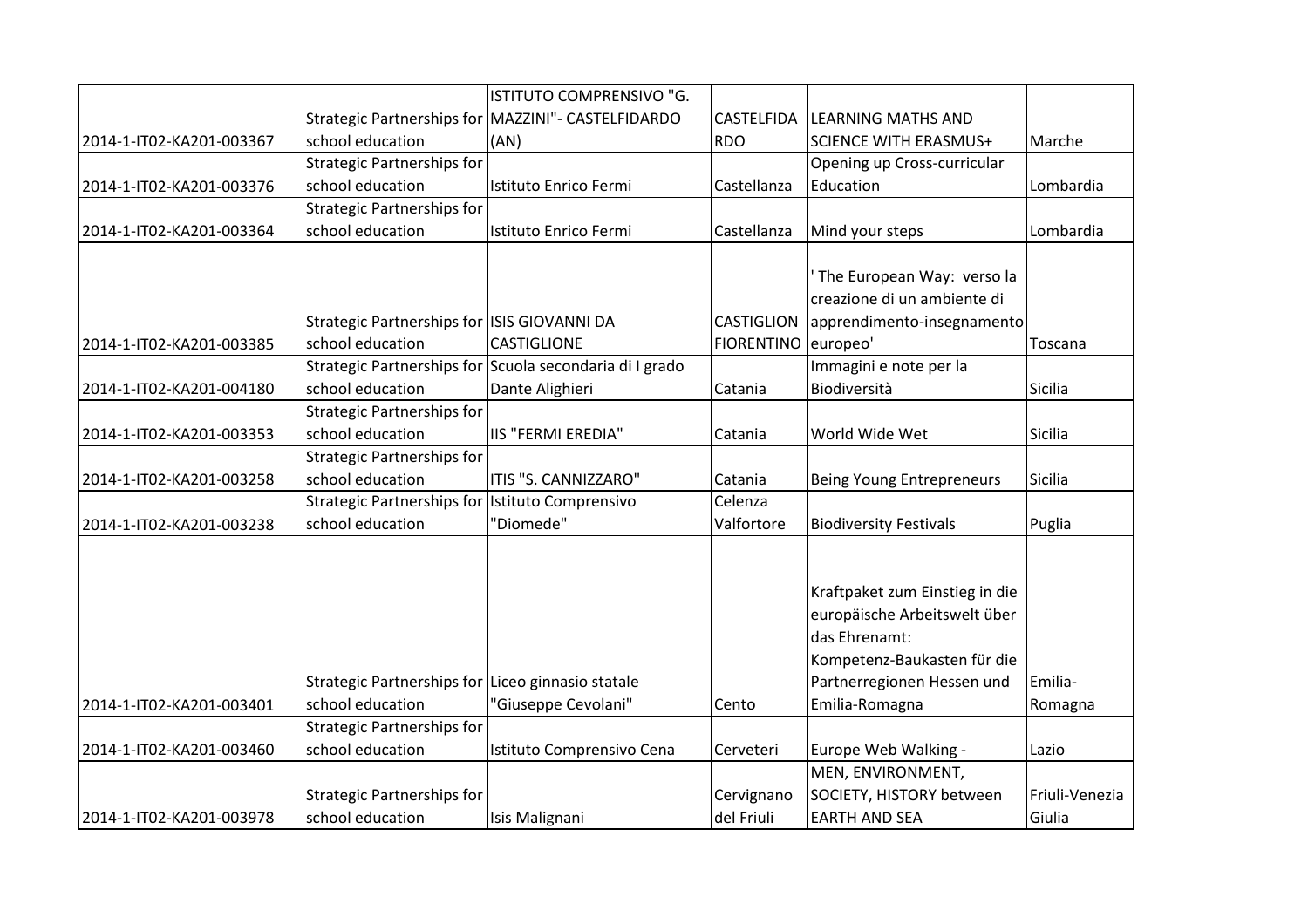|                          | Strategic Partnerships for                      |                                                           | Cervignano        | <b>ENSEIGNER LA GUERRE,</b>          | Friuli-Venezia |
|--------------------------|-------------------------------------------------|-----------------------------------------------------------|-------------------|--------------------------------------|----------------|
| 2014-1-IT02-KA201-003975 | school education                                | Isis Malignani                                            | del Friuli        | ÉDUQUER À LA PAIX                    | Giulia         |
|                          |                                                 | Centuria Agenzia per                                      |                   |                                      |                |
|                          |                                                 | Strategic Partnerships for l'innovazione della Romagna    |                   | Entrepreneurship Learning At         | Emilia-        |
| 2014-1-IT02-KA201-004145 | school education                                | Soc. Cons. a r. l.                                        | Cesena            | School                               | Romagna        |
|                          | <b>Strategic Partnerships for</b>               |                                                           |                   | From cultural stereotypes to         |                |
| 2014-1-IT02-KA201-004016 | school education                                | <b>ITCG EINAUDI</b>                                       | <b>CHIARI</b>     | respect human rights                 | Lombardia      |
|                          |                                                 |                                                           |                   |                                      |                |
|                          | Strategic Partnerships for ISTITUTO MAGISTRALE  |                                                           |                   | <b>European Schools promoting</b>    |                |
| 2014-1-IT02-KA201-003196 | school education                                | <b>ISABELLA GONZAGA</b>                                   | Chieti            | a Fair Trade World !                 | Abruzzo        |
|                          |                                                 | Strategic Partnerships for Liceo Classico Scientifico "I. |                   |                                      |                |
| 2014-1-IT02-KA201-003212 | school education                                | NEWTON"                                                   | <b>CHIVASSO</b>   | Le rel-azioni scolastiche            | Piemonte       |
|                          |                                                 | Strategic Partnerships for LICEO "DON QUIRICO PUNZI" -    |                   | <b>Breaking Boundaries Building</b>  |                |
| 2014-1-IT02-KA201-003359 | school education                                | <b>CISTERNINO</b>                                         | <b>CISTERNINO</b> | <b>Bridges</b>                       | Puglia         |
|                          |                                                 | Centro Studi e Formazione                                 |                   |                                      |                |
|                          |                                                 | Villa Montesca - Società                                  |                   |                                      |                |
|                          |                                                 | Strategic Partnerships for consortile a responsabilità    | Città di          | Learning Interculturality By         |                |
| 2014-1-IT02-KA201-003628 | school education                                | limitata                                                  | Castello          | <b>Enhancing Religious pluralism</b> | Umbria         |
|                          | <b>Strategic Partnerships for</b>               |                                                           | Città di          |                                      |                |
| 2014-1-IT02-KA201-004235 | school education                                | I Circolo Didattico San Filippo                           | Castello          | JOINT EUROPEAN SCHOOL                | Umbria         |
|                          |                                                 | Centro Studi e Formazione                                 |                   |                                      |                |
|                          |                                                 | Villa Montesca - Società                                  |                   |                                      |                |
|                          |                                                 | Strategic Partnerships for consortile a responsabilità    | Città di          | Cinema as Unit of                    |                |
| 2014-1-IT02-KA201-004240 | school education                                | limitata                                                  | Castello          | Transformation in schools            | Umbria         |
|                          |                                                 | <b>ISTITUTO ISTRUZIONE</b>                                |                   |                                      |                |
|                          |                                                 | Strategic Partnerships for SUPERIORE TITO LUCREZIO        |                   |                                      |                |
| 2014-1-IT02-KA201-003209 | school education                                | <b>CARO</b>                                               | <b>CITTADELLA</b> | <b>Maths Together</b>                | Veneto         |
|                          | Strategic Partnerships for LICEO SCIENTIFICO    |                                                           | <b>CIVITAVECC</b> | Mediterranean souls and              |                |
| 2014-1-IT02-KA201-003337 | school education                                | LINGUISTICO GALILEI                                       | <b>HIA</b>        | sounds                               | Lazio          |
|                          | Strategic Partnerships for ISTITUTO COMPRENSIVO |                                                           | COMACCHIO         |                                      | Emilia-        |
| 2014-1-IT02-KA201-004107 | school education                                | <b>COMACCHIO</b>                                          | FE                | Delta chiama Delta                   | Romagna        |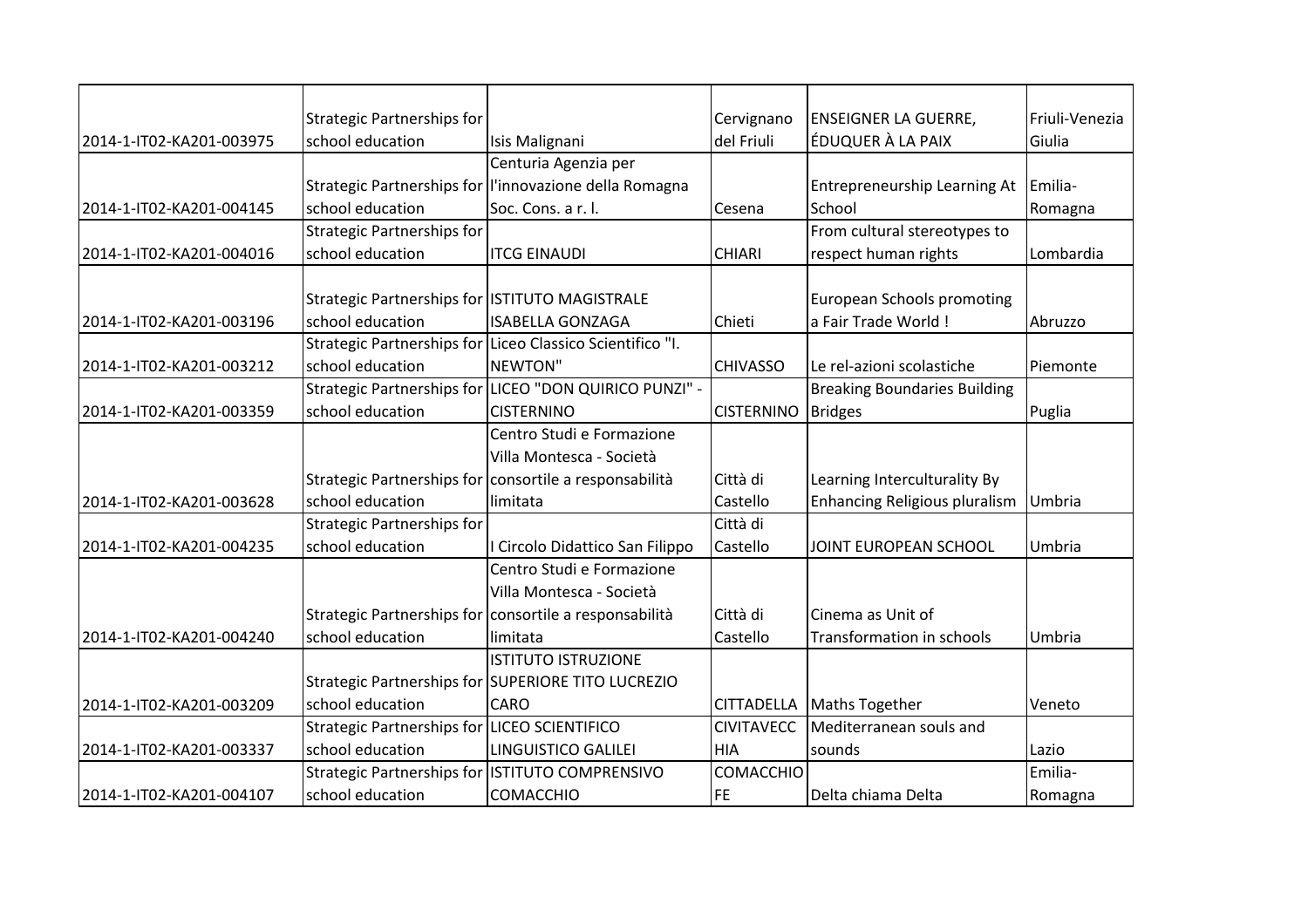|                          | <b>Strategic Partnerships for</b>                     |                                                             |             | <b>COLOURS OF LIFE: ARTS AND</b> |           |
|--------------------------|-------------------------------------------------------|-------------------------------------------------------------|-------------|----------------------------------|-----------|
| 2014-1-IT02-KA201-003278 | school education                                      | I.I.S. Carducci                                             | Comiso      | <b>HANDICRAFTS</b>               | Sicilia   |
|                          | Strategic Partnerships for ISTITUTO COMPRENSIVO       |                                                             | corigliano  | <b>TRADITIONAL GAMES, TALES</b>  |           |
| 2014-1-IT02-KA201-003967 | school education                                      | <b>ERODOTO</b>                                              | calabro     | <b>AND SONGS</b>                 | Calabria  |
|                          |                                                       |                                                             |             | "Aulas sin                       |           |
|                          | Strategic Partnerships for ISTITUTO COMPRENSIVO       |                                                             | corigliano  | fronteras/Classrooms without     |           |
| 2014-1-IT02-KA201-003636 | school education                                      | <b>ERODOTO</b>                                              | calabro     | limits"                          | Calabria  |
|                          |                                                       |                                                             |             | Un jardin sans frontière. Que    |           |
|                          |                                                       | Strategic Partnerships for Istituto Comprensivo Dante       | Cornate     | notre esprit fleurisse dans le   |           |
| 2014-1-IT02-KA201-003361 | school education                                      | Alighieri                                                   | d'Adda      | jardin de l'Europe               | Lombardia |
|                          |                                                       |                                                             | Correggio   |                                  |           |
|                          |                                                       | Strategic Partnerships for LICEO STATALE "RINALDO           | (Reggio     |                                  | Emilia-   |
| 2014-1-IT02-KA201-003980 | school education                                      | <b>CORSO"</b>                                               | Emilia)     | <b>FIGURE OUT MY COUNTRY</b>     | Romagna   |
|                          |                                                       |                                                             | Correggio   |                                  |           |
|                          |                                                       | Strategic Partnerships for LICEO STATALE "RINALDO           | (Reggio     |                                  | Emilia-   |
| 2014-1-IT02-KA201-003599 | school education                                      | <b>CORSO"</b>                                               | Emilia)     | Lost in translations             | Romagna   |
|                          |                                                       |                                                             |             |                                  |           |
|                          |                                                       | Strategic Partnerships for ISTITUTO OMNICOMPRENSIVO CORTINA |             |                                  |           |
| 2014-1-IT02-KA201-003537 | school education                                      | POLOVALBOITE                                                | D'AMPEZZO   | Numbers become Art               | Veneto    |
|                          |                                                       |                                                             |             | BE REALLY ENGAGED.               |           |
|                          |                                                       |                                                             |             | ACQUIRE KNOWLEDGE. Break         |           |
|                          | Strategic Partnerships for                            |                                                             |             | cultural barriers through        |           |
| 2014-1-IT02-KA201-003467 | school education                                      | <b>ITS Luca Pacioli</b>                                     | Crema       | sport                            | Lombardia |
|                          |                                                       |                                                             |             |                                  |           |
|                          |                                                       |                                                             |             | Slow down, Move your body,       |           |
|                          | Strategic Partnerships for                            |                                                             |             | Improve your diet, Learn for     |           |
| 2014-1-IT02-KA201-003191 | school education                                      | I.I.S. "P. SRAFFA"                                          | Crema       | life, and Enjoy school time      | Lombardia |
|                          |                                                       |                                                             |             | <b>EXCHANGING GOOD</b>           |           |
|                          | Strategic Partnerships for Istituto Comprensivo F.lli |                                                             | Crevoladoss | <b>PRACTICES TO PREVENT</b>      |           |
| 2014-1-IT02-KA201-003357 | school education                                      | Casetti                                                     | ola         | <b>EARLY SCHOOL LEAVING</b>      | Piemonte  |
|                          | <b>Strategic Partnerships for</b>                     |                                                             |             | Together in sports - together    |           |
| 2014-1-IT02-KA201-003431 | school education                                      | Istituto Comprensivo Papanice Crotone                       |             | in Europe                        | Calabria  |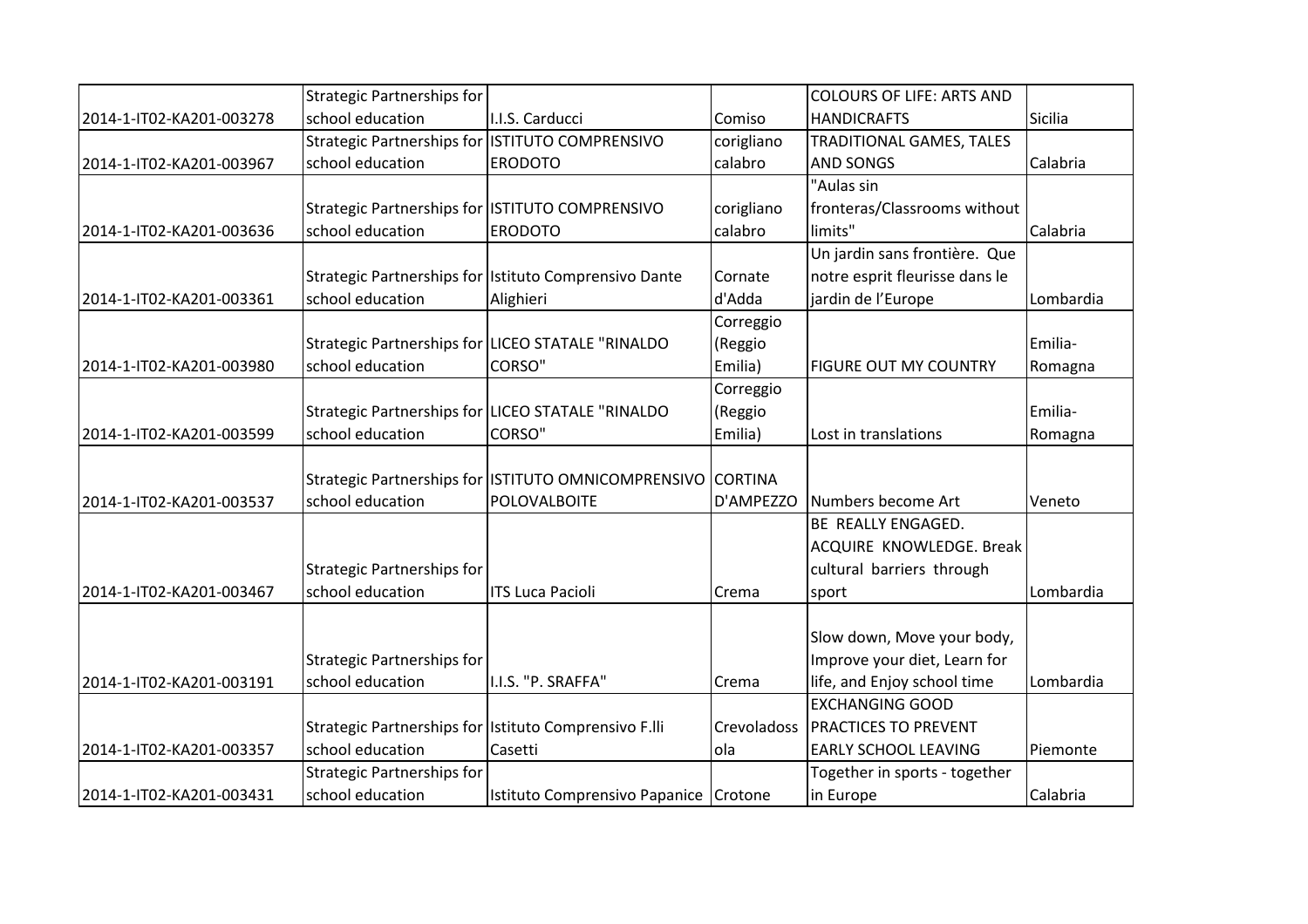|                          | <b>Strategic Partnerships for</b>               |                                                            |                  | ADAGIO - Un tempo per                   |           |
|--------------------------|-------------------------------------------------|------------------------------------------------------------|------------------|-----------------------------------------|-----------|
| 2014-1-IT02-KA201-003438 | school education                                | Istituto Magistrale "De Amicis"                            | Cuneo            | camminare                               | Piemonte  |
|                          | <b>Strategic Partnerships for</b>               |                                                            |                  | <b>EDUCATING FOR A</b>                  |           |
| 2014-1-IT02-KA201-003990 | school education                                | <b>I.I.S. GRANDIS</b>                                      | cuneo            | <b>SUSTAINABLE FUTURE</b>               | Piemonte  |
|                          | Strategic Partnerships for ISTITUTO COMPRENSIVO |                                                            |                  | Keep Imagination and Talent             |           |
| 2014-1-IT02-KA201-003418 | school education                                | <b>STATALE 1 DARFO</b>                                     | <b>DARFO</b>     | Emerging                                | Lombardia |
|                          |                                                 |                                                            | DESENZANO        | Career Choice: Educational              |           |
|                          | Strategic Partnerships for                      |                                                            |                  |                                         |           |
| 2014-1-IT02-KA201-003625 | school education                                | LICEO DI STATO G.BAGATTA                                   | <b>DEL GARDA</b> | and Professional Guidance               | Lombardia |
|                          |                                                 |                                                            |                  | Monitoring and enhancement              |           |
|                          |                                                 |                                                            |                  | of Historical Urban Quarters            |           |
|                          |                                                 | Strategic Partnerships for Liceo Scientifico Statale T. C. |                  | to safeguard Europe's culture           |           |
| 2014-1-IT02-KA201-003560 | school education                                | Onesti                                                     | Fermo            | and natural heritage                    | Marche    |
|                          | <b>Strategic Partnerships for</b>               |                                                            |                  | A che gioco giochiamo?                  |           |
| 2014-1-IT02-KA201-003429 | school education                                | <b>ISC FRACASSETTI CAPODARCO</b>                           | Fermo            | Giochiamo ad imparare.                  | Marche    |
|                          |                                                 |                                                            |                  |                                         |           |
|                          |                                                 | Strategic Partnerships for Istituto Istruzione Secondaria  |                  | Dalla Terra alla Tavola: un             | Emilia-   |
| 2014-1-IT02-KA201-003595 | school education                                | Vergani Navarra Ferrara                                    | <b>FERRARA</b>   | viaggio attraverso il cibo.             | Romagna   |
|                          |                                                 |                                                            |                  |                                         |           |
|                          |                                                 |                                                            |                  | Pedagogical Resources IN                |           |
|                          |                                                 | Strategic Partnerships for Istituto Tecnico Industriale    |                  | Teaching Science, Technology, Emilia-   |           |
| 2014-1-IT02-KA201-004204 | school education                                | Statale "A.Berenini"                                       | Fidenza          | <b>Engineering, Mathematics</b>         | Romagna   |
|                          |                                                 |                                                            |                  |                                         |           |
|                          | Strategic Partnerships for                      |                                                            |                  | Finale Emilia Active Citizenship across | Emilia-   |
| 2014-1-IT02-KA201-004213 | school education                                | Liceo Scientifico Morandi                                  | (MO)             | Europe                                  | Romagna   |
|                          |                                                 | Strategic Partnerships for ISTITUTO COMPRENSIVO DI         | Fiorenzuola      | <b>INCLUSIONE CONTRO LA</b>             | Emilia-   |
| 2014-1-IT02-KA201-003391 | school education                                | FIORENZUOLA D'ARDA                                         | d'Arda           | <b>DISPERSIONE</b>                      | Romagna   |
|                          |                                                 | Strategic Partnerships for ISTITUTO COMPRENSIVO DI         | Fiorenzuola      |                                         | Emilia-   |
| 2014-1-IT02-KA201-003380 | school education                                | <b>FIORENZUOLA D'ARDA</b>                                  | d'Arda           | Architettura e Cibo                     | Romagna   |
|                          | <b>Strategic Partnerships for</b>               | <b>LICEO STATALE GIOVANNI</b>                              |                  | Developing zero waste                   |           |
| 2014-1-IT02-KA201-003363 | school education                                | <b>PASCOLI</b>                                             | <b>FIRENZE</b>   | multicultural schools                   | Toscana   |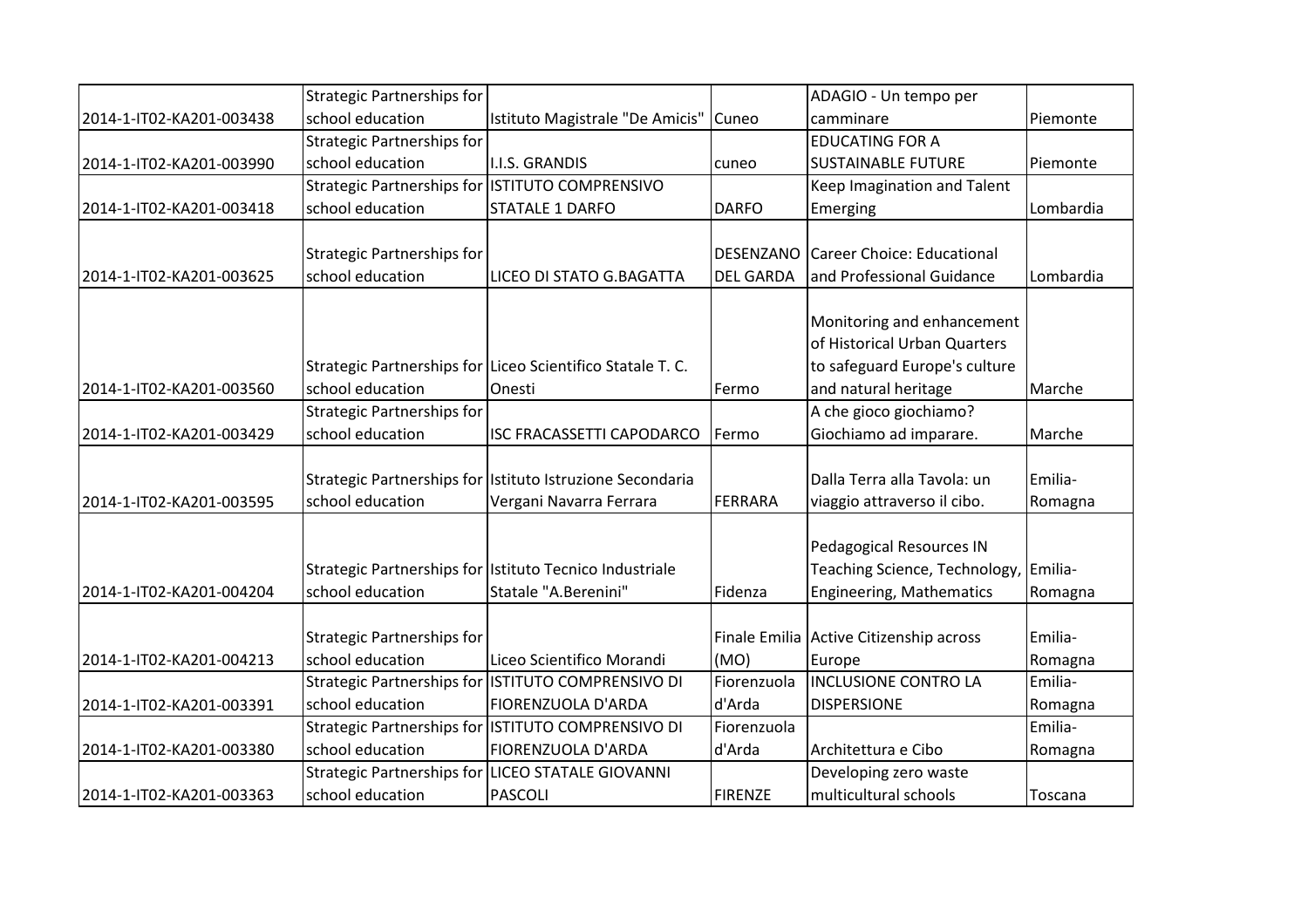|                          | <b>Strategic Partnerships for</b>              |                                                           |                 |                                   |           |
|--------------------------|------------------------------------------------|-----------------------------------------------------------|-----------------|-----------------------------------|-----------|
| 2014-1-IT02-KA201-003985 | school education                               | <b>CIPAT</b>                                              | <b>FIRENZE</b>  | School&Work                       | Toscana   |
|                          |                                                | Strategic Partnerships for Istituto Comprensivo Centro    |                 |                                   |           |
| 2014-1-IT02-KA201-003605 | school education                               | Storico Pestalozzi                                        | Firenze         | L.O.V.E.                          | Toscana   |
|                          |                                                | Strategic Partnerships for UNIVERSITA DEGLI STUDI DI      |                 | Life skills at school. The future |           |
| 2014-1-IT02-KA201-003551 | school education                               | <b>FIRENZE</b>                                            | Florence        | enterprise                        | Toscana   |
|                          |                                                |                                                           |                 |                                   |           |
|                          | <b>Strategic Partnerships for</b>              |                                                           |                 | Let's Work for an Embracing       | Emilia-   |
| 2014-1-IT02-KA201-003478 | school education                               | Liceo Artistico e Musicale                                | <b>FORLI'</b>   | European School.                  | Romagna   |
|                          | Strategic Partnerships for ISTITUTO ISTRUZIONE |                                                           |                 |                                   |           |
| 2014-1-IT02-KA201-003377 | school education                               | <b>SUPERIORE ENRICO FERMI</b>                             | <b>FORMIA</b>   | <b>Bridges</b>                    | Lazio     |
|                          | Strategic Partnerships for DIREZIONE DIDATTICA |                                                           |                 | Skills and narration in           |           |
| 2014-1-IT02-KA201-003505 | school education                               | <b>STATALE FORMIA 1</b>                                   | Formia          | European citizenship              | Lazio     |
|                          |                                                |                                                           |                 | C.A.S.T.L.E.: a Chess             |           |
|                          |                                                | ALFIERE BIANCO società                                    |                 | curriculum to Advance             |           |
|                          |                                                | sportiva dilettantistica a                                |                 | Students' Thinking and            |           |
|                          |                                                | Strategic Partnerships for responsabilità limitata non a  |                 | Learning skills in primary        |           |
| 2014-1-IT02-KA201-003456 | school education                               | scopo di lucro                                            | Fossano         | Education.                        | Piemonte  |
|                          | <b>Strategic Partnerships for</b>              |                                                           |                 |                                   |           |
| 2014-1-IT02-KA201-004051 | school education                               | <b>OTTAVIANO GRASSI</b>                                   | <b>GARLASCO</b> | <b>Drink Healthy Drops</b>        | Lombardia |
|                          |                                                | Strategic Partnerships for Scuola Secondaria di primo     |                 | Weather changes and social        |           |
| 2014-1-IT02-KA201-003965 | school education                               | grado "Ettore Romagnoli"                                  | Gela            | habits                            | Sicilia   |
|                          |                                                |                                                           |                 | Robotics-based learning           |           |
|                          |                                                |                                                           |                 | interventions for preventing      |           |
|                          | <b>Strategic Partnerships for</b>              |                                                           |                 | school failure and Early School   |           |
| 2014-1-IT02-KA201-003535 | school education                               | Liceo Scientifico E. Fermi                                | Genova          | Leaving                           | Liguria   |
|                          |                                                |                                                           |                 | Lingue Bambine - Lingue           |           |
|                          |                                                |                                                           |                 | d'origine e lingua                |           |
|                          | <b>Strategic Partnerships for</b>              |                                                           |                 | d'accoglienza nella scuola        |           |
| 2014-1-IT02-KA201-004039 | school education                               | <b>COMUNE DI GENOVA</b>                                   | <b>GENOVA</b>   | dell'infanzia plurilingue         | Liguria   |
|                          |                                                |                                                           |                 |                                   |           |
|                          |                                                | Strategic Partnerships for Istituto Istruzione Secondaria |                 | Growing a Plant Through           |           |
| 2014-1-IT02-KA201-003374 | school education                               | Superiore Italo Calvino                                   | Genova          | Arduino                           | Liguria   |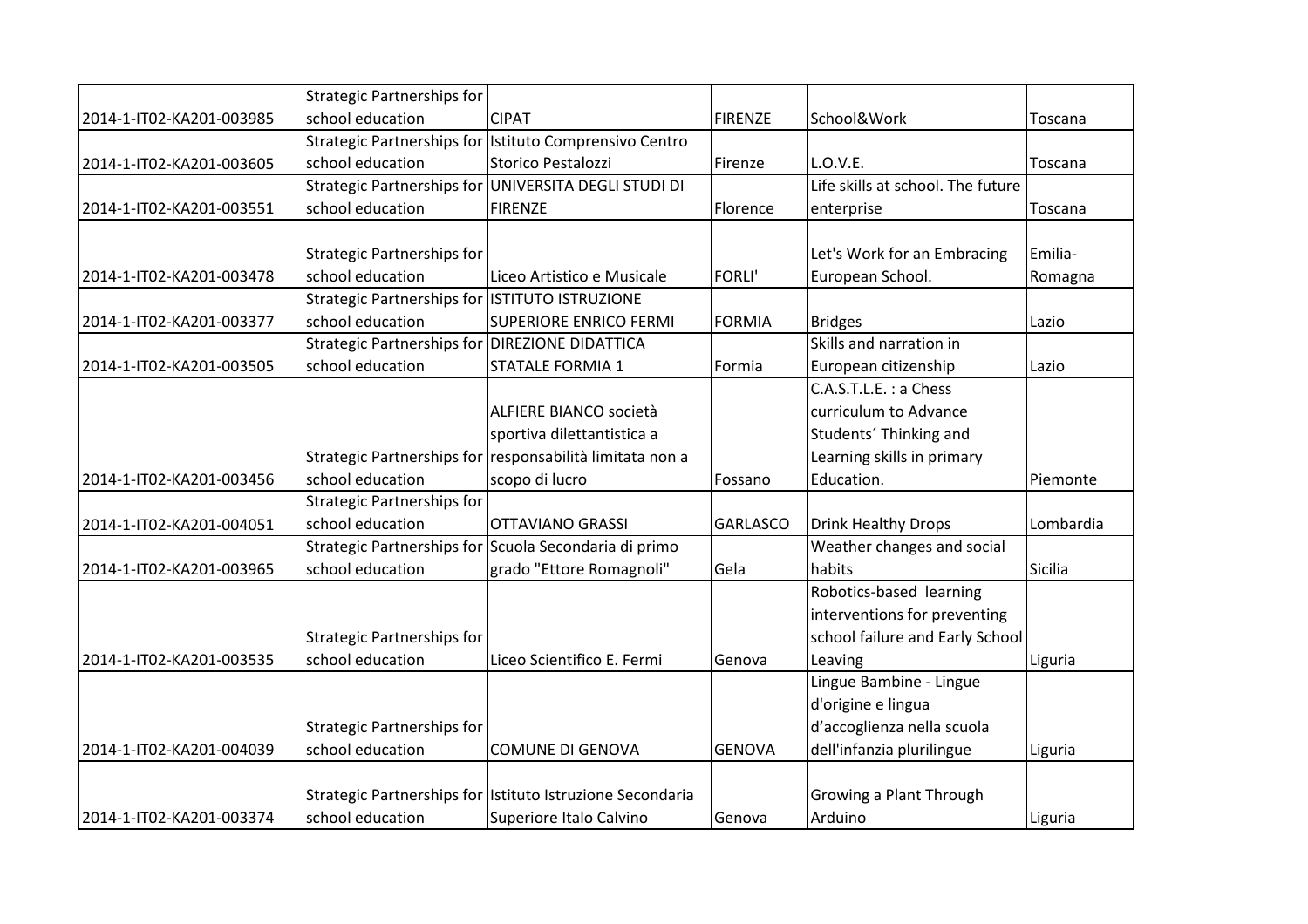|                          | <b>Strategic Partnerships for</b>                 |                                                             |                  |                                     |           |
|--------------------------|---------------------------------------------------|-------------------------------------------------------------|------------------|-------------------------------------|-----------|
| 2014-1-IT02-KA201-004023 | school education                                  | For di Paolo Tubino & C. SAS                                | Genova           | Citizen Compact                     | Liguria   |
|                          | <b>Strategic Partnerships for</b>                 |                                                             |                  |                                     |           |
| 2014-1-IT02-KA201-003294 | school education                                  | <b>IPSSA Nino Bergese</b>                                   | Genova           | Are you a Green-Manager?            | Liguria   |
|                          |                                                   |                                                             |                  |                                     |           |
|                          |                                                   |                                                             |                  | Literary foods: literary places     |           |
|                          |                                                   | Strategic Partnerships for Liceo Scientifico Statale "Marie |                  | on food interpreted through         |           |
| 2014-1-IT02-KA201-003366 | school education                                  | Curie"                                                      | Giulianova       | the keys of citizenship             | Abruzzo   |
|                          | <b>Strategic Partnerships for</b>                 |                                                             |                  | A Robotics International            |           |
| 2014-1-IT02-KA201-004075 | school education                                  | I.T.I.S. Guglielmo Marconi                                  | Gorgonzola       | Enterprise                          | Lombardia |
|                          | <b>Strategic Partnerships for</b>                 |                                                             | Gorla            |                                     |           |
| 2014-1-IT02-KA201-004030 | school education                                  | Collegio Rotondi                                            | Minore           | <b>Innovative Generation</b>        | Lombardia |
|                          | <b>Strategic Partnerships for</b>                 |                                                             | Gualdo           | Water: " Beauty and source          |           |
| 2014-1-IT02-KA201-003396 | school education                                  | Scuola Media F.Storelli                                     | Tadino           | of life"                            | Umbria    |
|                          | <b>Strategic Partnerships for</b>                 |                                                             |                  |                                     |           |
| 2014-1-IT02-KA201-003964 | school education                                  | IIS Giorgio Asproni                                         | Iglesias         | I Sing the Body Eclectic            | Sardegna  |
|                          | <b>Strategic Partnerships for</b>                 |                                                             |                  | Dalla comunità scolastica alla      |           |
| 2014-1-IT02-KA201-003274 | school education                                  | <b>IIS ANTONIETTI</b>                                       | <b>ISEO</b>      | società civile                      | Lombardia |
|                          |                                                   |                                                             |                  |                                     |           |
|                          |                                                   |                                                             |                  | International Development in        |           |
|                          |                                                   |                                                             |                  | <b>Education through Archeology</b> |           |
|                          |                                                   | Strategic Partnerships for LICEO CLASSICO STATALE "V.       |                  | and Literature and AGOnistic        |           |
| 2014-1-IT02-KA201-004078 | school education                                  | <b>EMANUELE II" JESI</b>                                    | <b>JESI</b>      | <b>Rejuvinating Activities</b>      | Marche    |
|                          |                                                   |                                                             |                  |                                     |           |
|                          |                                                   |                                                             |                  | USING LANGUAGES TO                  |           |
|                          | Strategic Partnerships for ISTITUTO DI ISTRUZIONE |                                                             |                  | INQUIRY IN THE LABORATORY:          |           |
| 2014-1-IT02-KA201-003952 | school education                                  | <b>SUPERIORE GALILEO GALILEI</b>                            | <b>JESI</b>      | <b>VIRTUAL &amp; HANDS ON</b>       | Marche    |
|                          | <b>Strategic Partnerships for</b>                 |                                                             |                  | <b>SCHOOLS APPROACHING</b>          |           |
| 2014-1-IT02-KA201-003577 | school education                                  | <b>ITCG PIETRO CUPPARI</b>                                  | Jesi             | <b>LABOR WORLD</b>                  | Marche    |
|                          |                                                   | Strategic Partnerships for ISTITUTO COMPRENSIVO N°1         |                  |                                     |           |
| 2014-1-IT02-KA201-004186 | school education                                  | <b>LA SPEZIA</b>                                            | <b>LA SPEZIA</b> | <b>GIVE ME FIVE</b>                 | Liguria   |
|                          | <b>Strategic Partnerships for</b>                 |                                                             |                  | <b>CREATE and DESIGN YOUR</b>       |           |
| 2014-1-IT02-KA201-003259 | school education                                  | <b>ITET ENRICO FERMI LANCIANO</b>                           | <b>LANCIANO</b>  | <b>FUTURE</b>                       | Abruzzo   |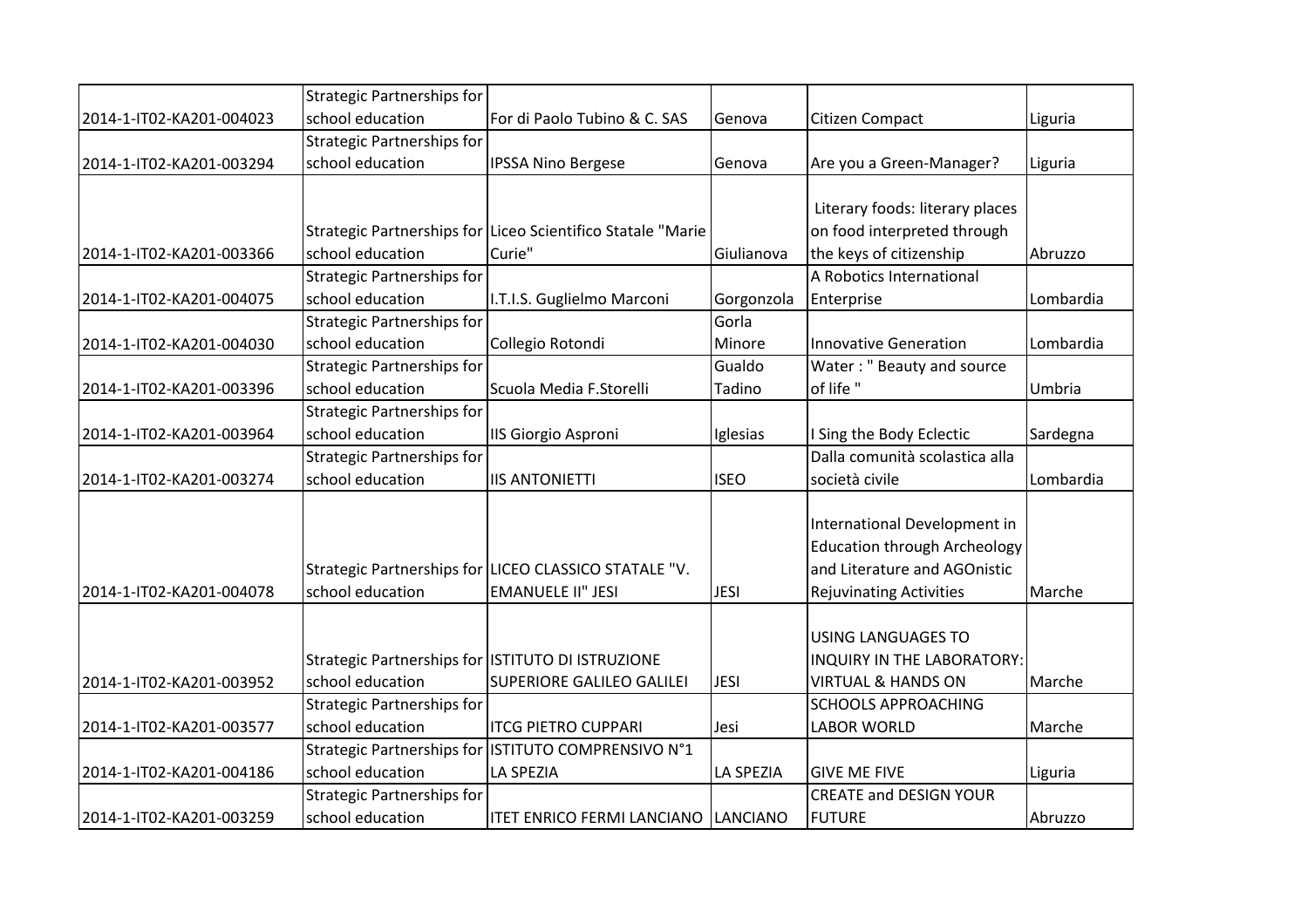|                          |                                                      |                                                             |                 | <b>GREEK AND ROMAN</b>            |           |
|--------------------------|------------------------------------------------------|-------------------------------------------------------------|-----------------|-----------------------------------|-----------|
|                          | Strategic Partnerships for                           |                                                             |                 | <b>INFLUENCES ON MODERN</b>       |           |
| 2014-1-IT02-KA201-003225 | school education                                     | <b>ISIS BAIANESE LAURO</b>                                  | Lauro (AV)      | <b>EUROPE</b>                     | Campania  |
|                          |                                                      |                                                             |                 | <b>Student for European</b>       |           |
|                          | <b>Strategic Partnerships for</b>                    |                                                             |                 | Network on Sustainability and     |           |
| 2014-1-IT02-KA201-003245 | school education                                     | <b>CONSORZIO IPASS SCARL</b>                                | <b>LECCE</b>    | Energy                            | Puglia    |
|                          |                                                      | Strategic Partnerships for Istituto d'Istruzione Superiore  |                 | A new food culture for a new      |           |
| 2014-1-IT02-KA201-003590 | school education                                     | " A.Moncada"                                                | Lentini         | life-style                        | Sicilia   |
|                          | <b>Strategic Partnerships for</b>                    |                                                             |                 |                                   |           |
| 2014-1-IT02-KA201-003408 | school education                                     | itc Agostino Bassi                                          | Lodi            | Cibo: tra natura e cultura        | Lombardia |
|                          | <b>Strategic Partnerships for</b>                    |                                                             |                 | SIPS OF ART - NO LIMIT TO         |           |
| 2014-1-IT02-KA201-004097 | school education                                     | <b>IIS EINSTEIN-NEBBIA</b>                                  | <b>LORETO</b>   | YOUR IMAGINATION                  | Marche    |
|                          | <b>Strategic Partnerships for</b>                    |                                                             |                 |                                   |           |
| 2014-1-IT02-KA201-004062 | school education                                     | <b>IIS EINSTEIN-NEBBIA</b>                                  | <b>LORETO</b>   | <b>STREET ETHNIC FOOD</b>         | Marche    |
|                          |                                                      | Strategic Partnerships for Istituto Comprensivo di Loreto   | Loreto          | Tastes Differ, but it is not only |           |
| 2014-1-IT02-KA201-003490 | school education                                     | Aprutino                                                    | Aprutino        | a Matter of "Tastes"              | Abruzzo   |
|                          |                                                      |                                                             |                 | A Virtual Intertextual Tour       |           |
|                          |                                                      | Strategic Partnerships for Istituto di Istruzione Superiore |                 | across Ancient                    |           |
| 2014-1-IT02-KA201-003368 | school education                                     | N.Machiavelli                                               | Lucca           | Entrepreneurship                  | Toscana   |
|                          |                                                      | Strategic Partnerships for Istituto Comprensivo "Bozzini    |                 |                                   |           |
| 2014-1-IT02-KA201-003197 | school education                                     | Fasani"                                                     | Lucera          | We have a Dream                   | Puglia    |
|                          | <b>Strategic Partnerships for</b>                    |                                                             |                 |                                   |           |
| 2014-1-IT02-KA201-004121 | school education                                     | <b>I.I.S GIUSEPPE GARIBALDI</b>                             | <b>MACERATA</b> | <b>FOREST: A SOURCE OF LIFE</b>   | Marche    |
|                          | Strategic Partnerships for Liceo Scientifico Statale |                                                             |                 | Nord e Sud Europa a               |           |
| 2014-1-IT02-KA201-003393 | school education                                     | G.Galilei                                                   | Macomer         | confronto                         | Sardegna  |
|                          |                                                      | Strategic Partnerships for Direzione Didattica Statale      |                 |                                   |           |
| 2014-1-IT02-KA201-003407 | school education                                     | Magione                                                     | Magione         | <b>B-Kids Business Kids</b>       | Umbria    |
|                          | <b>Strategic Partnerships for</b>                    |                                                             |                 |                                   |           |
| 2014-1-IT02-KA201-003646 | school education                                     | ITCS "A. CEZZI DE CASTRO"                                   | <b>MAGLIE</b>   | Our Joint Venture is Fun!         | Puglia    |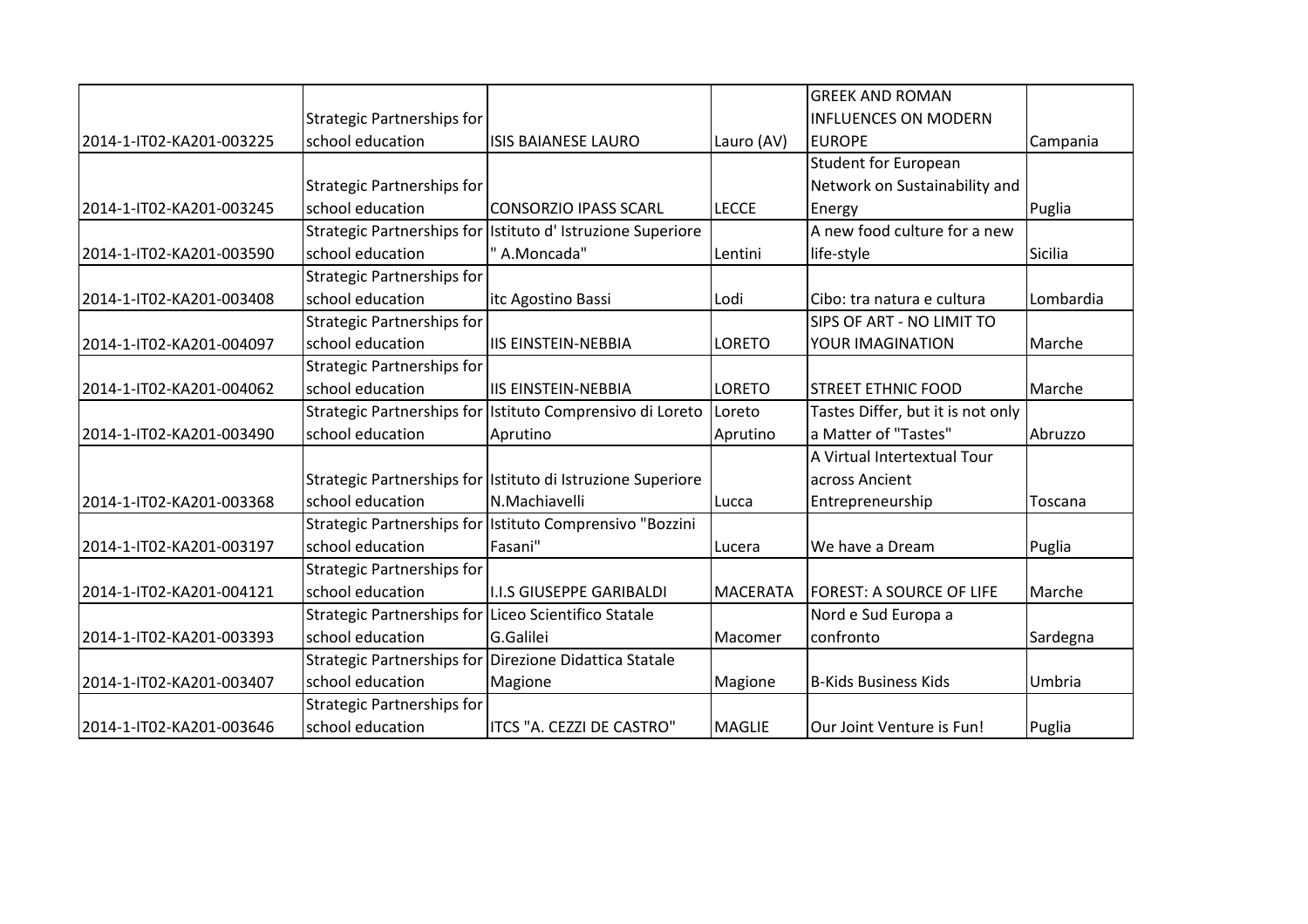|                          |                                                 | Istituto Comprensivo di Scuola                            |                    |                                        |                   |
|--------------------------|-------------------------------------------------|-----------------------------------------------------------|--------------------|----------------------------------------|-------------------|
|                          |                                                 | Primaria e Secondaria di Primo                            |                    |                                        | Provincia         |
|                          |                                                 | Strategic Partnerships for Grado Bassa Val di Sole "G.    |                    |                                        | Autonoma di       |
| 2014-1-IT02-KA201-003425 | school education                                | Ciccolini"                                                | Malé               | Val di Sole incontra Salisburgo Trento |                   |
|                          |                                                 |                                                           |                    |                                        |                   |
|                          |                                                 | Strategic Partnerships for ISTITUTO COMPRENSIVO DI        |                    |                                        | Friuli-Venezia    |
| 2014-1-IT02-KA201-004099 | school education                                | <b>MANIAGO</b>                                            | <b>MANIAGO</b>     | <b>LOOKING AHEAD</b>                   | Giulia            |
|                          |                                                 | Strategic Partnerships for Liceo Scientifico Statale P.   |                    | Art as a Means to                      |                   |
| 2014-1-IT02-KA201-003235 | school education                                | Ruggieri                                                  | Marsala            | Entrepreneurship                       | Sicilia           |
|                          |                                                 |                                                           |                    | <b>EUROPEAN SCHOOL</b>                 |                   |
|                          | <b>Strategic Partnerships for</b>               |                                                           |                    | <b>PARTNERSHIP FOR</b>                 |                   |
| 2014-1-IT02-KA201-003237 | school education                                | I.I.S.S. "S. Trinchese"                                   | Martano            | <b>SUSTAINABILITY</b>                  | Puglia            |
|                          | Strategic Partnerships for ISTITUTO COMPRENSIVO |                                                           | <b>MARTINA</b>     | Little Scientists descover             |                   |
| 2014-1-IT02-KA201-004242 | school education                                | STATALE "A. R. CHIARELLI"                                 | <b>FRANCA</b>      | Europe.                                | Puglia            |
|                          |                                                 |                                                           |                    |                                        |                   |
|                          | <b>Strategic Partnerships for</b>               |                                                           | Martina            | Benchmarking for Innovation            |                   |
| 2014-1-IT02-KA201-003612 | school education                                | <b>CULTURA E DINTORNI</b>                                 | Franca             | and Good Practise                      | Puglia            |
|                          | <b>Strategic Partnerships for</b>               |                                                           |                    |                                        |                   |
| 2014-1-IT02-KA201-003220 | school education                                | <b>IIS BARSANTI MASSA</b>                                 | Massa              | <b>IT'S WATERFUL</b>                   | Toscana           |
|                          | Strategic Partnerships for ISTITUTO COMPRENSIVO |                                                           | Massa              | Essere Riferimenti Attivi Su           |                   |
| 2014-1-IT02-KA201-003265 | school education                                | PULCARELLI PASTENA                                        | Lubrense           | MassalUbrenSe                          | Campania          |
|                          |                                                 |                                                           |                    | Rewinding past together in a           |                   |
|                          |                                                 |                                                           |                    | further job's view - We live           |                   |
|                          |                                                 |                                                           |                    | our time, learning from the            |                   |
|                          | Strategic Partnerships for ISTITUTO COMPRENSIVO |                                                           |                    | past to build our future               |                   |
| 2014-1-IT02-KA201-003373 | school education                                | MASSAROSA 1                                               | MASSAROSA together |                                        | Toscana           |
|                          |                                                 | Strategic Partnerships for Istituto Magistrale Tommaso    |                    | WE SPEAK EUROPE: CULTURE,              |                   |
| 2014-1-IT02-KA201-004113 | school education                                | Stigliani                                                 | Matera             | SPORT, HEALTH                          | <b>Basilicata</b> |
|                          |                                                 |                                                           |                    |                                        |                   |
|                          |                                                 | Strategic Partnerships for Istituto Tecnico Commerciale e |                    | <b>VOIX EUROPEENNES -</b>              |                   |
| 2014-1-IT02-KA201-003464 | school education                                | Geometri Loperfido Olivetti                               | Matera             | Français langue étrangère              | <b>Basilicata</b> |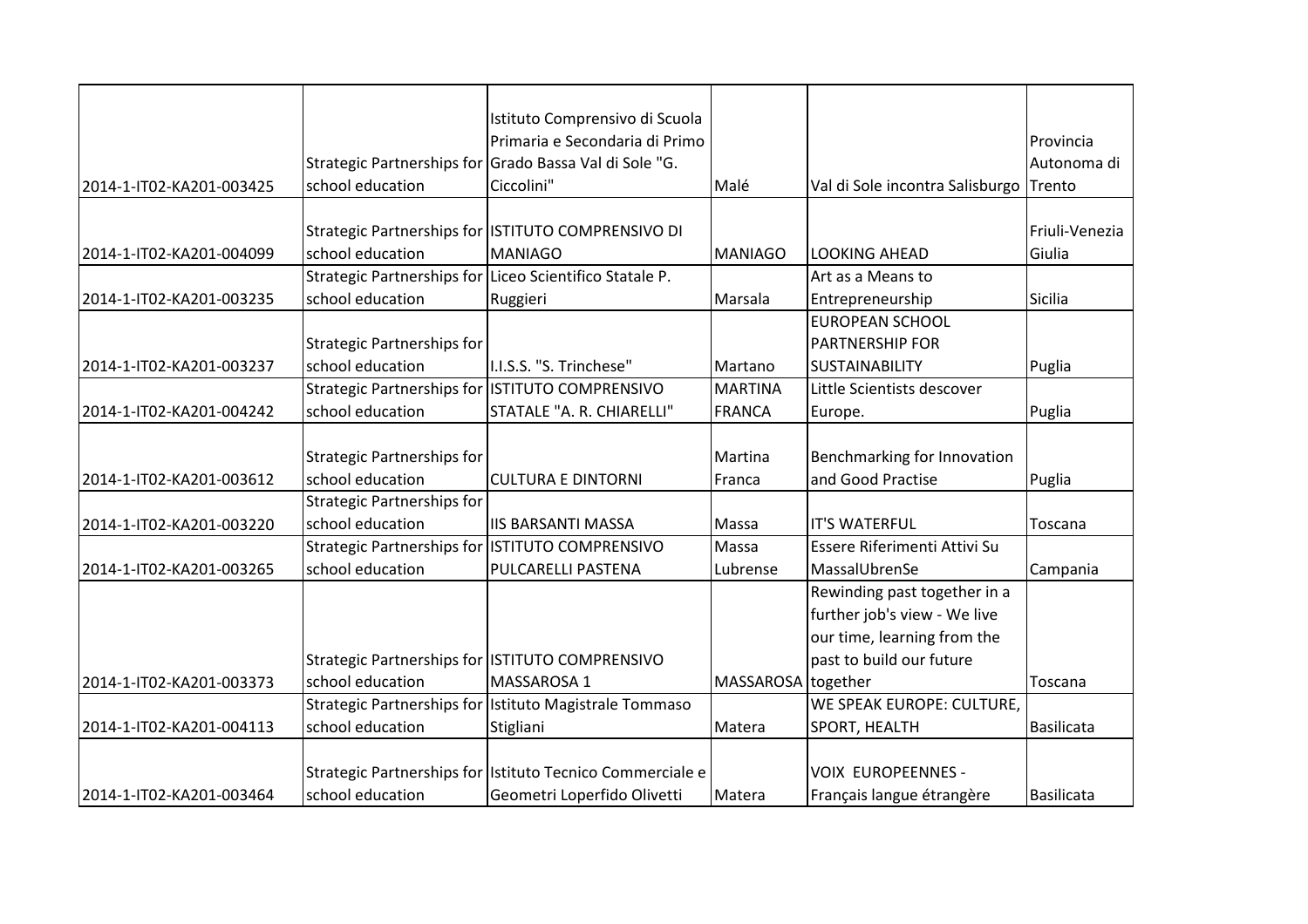|                          | Strategic Partnerships for Scuola Media Statale     |                                                         | Mazara del    |                                     |              |
|--------------------------|-----------------------------------------------------|---------------------------------------------------------|---------------|-------------------------------------|--------------|
| 2014-1-IT02-KA201-003453 | school education                                    | "G.Grassa"                                              | Vallo         | Altogether now                      | Sicilia      |
|                          | Strategic Partnerships for Istituto Comprensivo     |                                                         |               | LIVE NATURALLY, LIVE                |              |
| 2014-1-IT02-KA201-003413 | school education                                    | Mazzarino                                               | Mazzarino     | <b>HEALTHY</b>                      | Sicilia      |
|                          |                                                     |                                                         |               |                                     |              |
|                          |                                                     |                                                         |               |                                     | Provincia    |
|                          |                                                     |                                                         |               | MODULI CLIL PER UNA                 | Autonoma di  |
|                          | <b>Strategic Partnerships for</b>                   |                                                         |               | DIDATTICA INTEGRATA DELLE           | Bolzano/Boze |
| 2014-1-IT02-KA201-003447 | school education                                    | Istituto comprensivo Merano 1 Merano                    |               | <b>LINGUE</b>                       | n            |
|                          |                                                     | Cooperativa Maria                                       |               | An innovative e-school for          |              |
|                          |                                                     | Strategic Partnerships for Consolatrice - SCUOLA REGINA |               | Europe and Europe for a new         |              |
| 2014-1-IT02-KA201-003572 | school education                                    | <b>MUNDI</b>                                            | Milano        | education!                          | Lombardia    |
|                          |                                                     | UFFICIO SCOLASTICO                                      |               |                                     |              |
|                          | Strategic Partnerships for REGIONALE PER LA         |                                                         |               |                                     |              |
| 2014-1-IT02-KA201-003195 | school education                                    | LOMBARDIA                                               | Milano        | <b>FOOD DESIGNING</b>               | Lombardia    |
|                          |                                                     | UFFICIO SCOLASTICO                                      |               |                                     |              |
|                          | Strategic Partnerships for REGIONALE PER LA         |                                                         |               |                                     |              |
| 2014-1-IT02-KA201-003336 | school education                                    | LOMBARDIA                                               | Milano        | <b>Equity and Inclusion</b>         | Lombardia    |
|                          | <b>Strategic Partnerships for</b>                   |                                                         |               |                                     |              |
| 2014-1-IT02-KA201-004093 | school education                                    | Collegio S.Carlo                                        | <b>MILANO</b> | arcobaleno delle diversità          | Lombardia    |
|                          |                                                     |                                                         |               |                                     |              |
|                          | <b>Strategic Partnerships for</b>                   |                                                         |               | Social innovation_social            |              |
| 2014-1-IT02-KA201-004038 | school education                                    | Gruppo Coopperativo CGM                                 | Milano        | Enterprise _smart EDucation         | Lombardia    |
|                          |                                                     | Cooperativa Maria                                       |               |                                     |              |
|                          |                                                     | Strategic Partnerships for Consolatrice - SCUOLA REGINA |               |                                     |              |
| 2014-1-IT02-KA201-004027 | school education                                    | <b>MUNDI</b>                                            | Milano        | <b>Together in Europe</b>           | Lombardia    |
|                          | <b>Strategic Partnerships for</b>                   |                                                         |               |                                     |              |
| 2014-1-IT02-KA201-003251 | school education                                    | <b>ITST ARTEMISIA GENTILESCHI</b>                       | Milano        | <b>ENJOY KNOWLEDGE</b>              | Lombardia    |
|                          | <b>Strategic Partnerships for</b>                   |                                                         |               | Foreign In-service Student          |              |
| 2014-1-IT02-KA201-003241 | school education                                    | <b>IIS ORIANI-MAZZINI</b>                               | <b>MILANO</b> | <b>Training</b>                     | Lombardia    |
|                          | Strategic Partnerships for Istituto Superiore "G.B. |                                                         |               | <b>Better Citizens for a Better</b> |              |
| 2014-1-IT02-KA201-003618 | school education                                    | Impallomeni"                                            | Milazzo       | Europe                              | Sicilia      |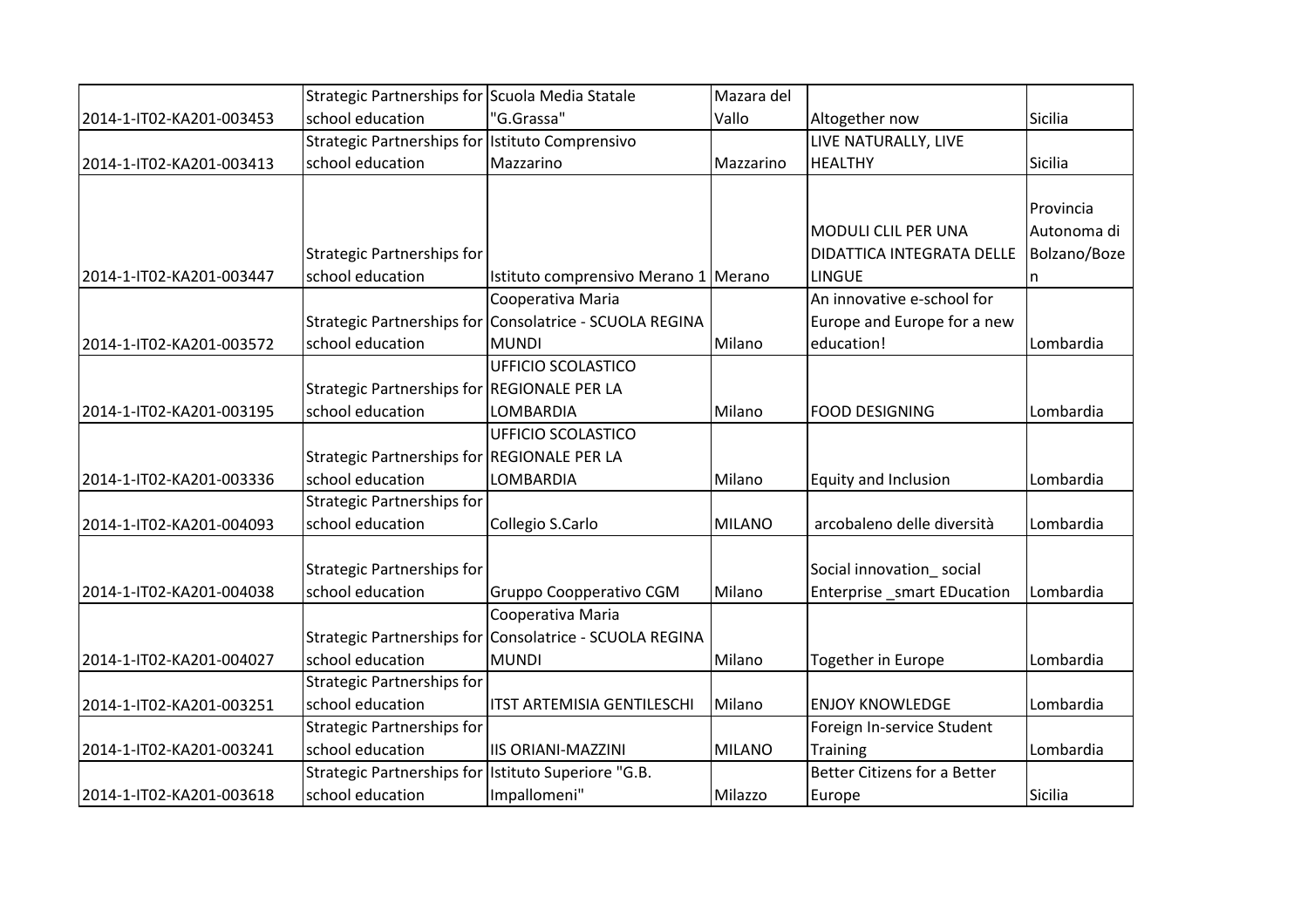|                          |                                                   |                                                             |                 | LA TOLLERANZA, IL DIALOGO E       |            |
|--------------------------|---------------------------------------------------|-------------------------------------------------------------|-----------------|-----------------------------------|------------|
|                          |                                                   |                                                             |                 | LO SPIRITO DI GIOVANNI            |            |
|                          |                                                   |                                                             |                 | PICO: MEMORIE FORTI E             |            |
|                          | Strategic Partnerships for ISTITUTO DI ISTRUZIONE |                                                             |                 | CAPACITA' DI CAMBIAMENTO          | Emilia-    |
| 2014-1-IT02-KA201-003411 | school education                                  | <b>SUPERIORE GIUSEPPE LUOSI</b>                             |                 | MIRANDOLA ED INNOVAZIONE          | Romagna    |
|                          |                                                   | Strategic Partnerships for Istituto di Istruzione Superiore |                 |                                   | Emilia-    |
| 2014-1-IT02-KA201-004031 | school education                                  | Cattaneo                                                    | modena          | Recycle, Reuse, Remind            | Romagna    |
|                          |                                                   |                                                             |                 | "Virtual gastronomical tour to    |            |
|                          | Strategic Partnerships for                        |                                                             | Monreale -      | discover the roots of our         |            |
| 2014-1-IT02-KA201-003242 | school education                                  | <b>ICS Francesca Morvillo</b>                               | Palermo         | cultural identity"                | Sicilia    |
|                          |                                                   | Istituto Istruzione Scolastica                              |                 |                                   |            |
|                          |                                                   | Strategic Partnerships for Superiore "Carlo Alberto Dalla   |                 | Montefiasco Budding Entrepreneurs |            |
| 2014-1-IT02-KA201-003979 | school education                                  | Chiesa"                                                     | ne              | <b>Running School</b>             | Lazio      |
|                          | Strategic Partnerships for Istituto Comprensivo   |                                                             | Montemilett     |                                   |            |
| 2014-1-IT02-KA201-003202 | school education                                  | Montemiletto                                                | 0               | Health first of all               | Campania   |
|                          | <b>Strategic Partnerships for</b>                 |                                                             | <b>MONTEROT</b> |                                   |            |
| 2014-1-IT02-KA201-003954 | school education                                  | I.C R. GIOVAGNOLI                                           | <b>ONDO</b>     | Think outside the box             | Lazio      |
|                          |                                                   |                                                             |                 |                                   |            |
|                          |                                                   |                                                             |                 | <b>TESTIMONIA LATINITATIS</b>     |            |
|                          |                                                   |                                                             |                 | I fondamenti archeologici del     |            |
|                          |                                                   |                                                             |                 | foro romano, didattica a cielo    |            |
|                          |                                                   | Strategic Partnerships for Liceo Statale Gaio Valerio       | Monteroton      | aperto per la formazione dei      |            |
| 2014-1-IT02-KA201-003436 | school education                                  | Catullo                                                     | do              | cittadini d'Europa                | Lazio      |
|                          |                                                   |                                                             |                 |                                   |            |
|                          |                                                   |                                                             |                 |                                   |            |
|                          |                                                   | Strategic Partnerships for ISTITUTO COMPRENSIVO VIA         |                 | costruire la consapevolezza       |            |
| 2014-1-IT02-KA201-003223 | school education                                  | <b>CORREGGIO 27 MONZA</b>                                   | <b>MONZA</b>    | dell'essere cittadini europei     | Lombardia  |
|                          | Strategic Partnerships for ISTITUTO COMPRENSIVO   |                                                             | <b>MURO</b>     |                                   |            |
| 2014-1-IT02-KA201-003193 | school education                                  | <b>MURO</b>                                                 | <b>LECCESE</b>  | <b>OUR TRADITIONS</b>             | Puglia     |
|                          | <b>Strategic Partnerships for</b>                 |                                                             | Muro            | Disabled ! Accept, Respect,       |            |
| 2014-1-IT02-KA201-003234 | school education                                  | Istituto Comprensivo"J.Stella"                              | Lucano          | Emphaty                           | Basilicata |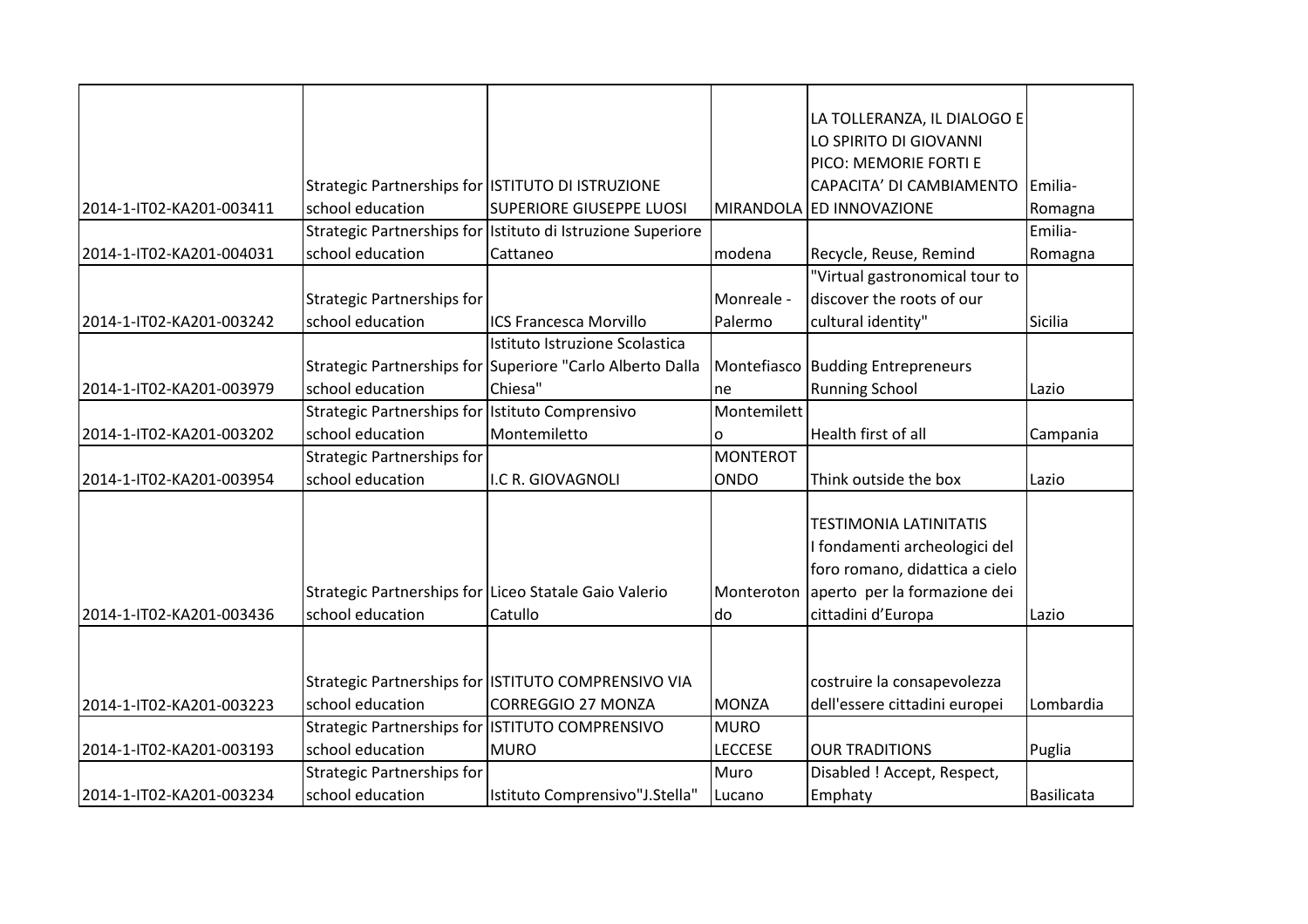|                          | <b>Strategic Partnerships for</b>               |                                                                   |                   | <b>WATER: Our Most Precious</b> |           |
|--------------------------|-------------------------------------------------|-------------------------------------------------------------------|-------------------|---------------------------------|-----------|
| 2014-1-IT02-KA201-003270 | school education                                | ITI F.Giordani-Striano                                            | <b>Naples</b>     | Resource!                       | Campania  |
|                          |                                                 | Strategic Partnerships for Liceo Don Lorenzo Milani-              |                   | Our place in the united         |           |
| 2014-1-IT02-KA201-004122 | school education                                | Napoli                                                            | Napoli            | Europe                          | Campania  |
|                          | <b>Strategic Partnerships for</b>               |                                                                   |                   |                                 |           |
| 2014-1-IT02-KA201-003369 | school education                                | Scienza e Scuola ONLUS                                            | Napoli            | Science by students             | Campania  |
|                          | <b>Strategic Partnerships for</b>               |                                                                   |                   |                                 |           |
| 2014-1-IT02-KA201-003341 | school education                                | LICEO GINNASIO GB VICO                                            | Napoli            | International CyberMUN          | Campania  |
|                          | <b>Strategic Partnerships for</b>               |                                                                   |                   |                                 |           |
| 2014-1-IT02-KA201-003218 | school education                                | Liceo Artistico Boccioni-Palizzi                                  | Napoli            | <b>FIGHT FOR PEACE</b>          | Campania  |
|                          |                                                 | <b>ISTITUTO DI ISTRUZIONE</b>                                     |                   |                                 |           |
|                          | Strategic Partnerships for SUPERIORE ERASMO DA  |                                                                   | <b>NICHELINO</b>  | "ETHICAL BANK:                  |           |
| 2014-1-IT02-KA201-003448 | school education                                | <b>ROTTERDAM</b>                                                  | (TORINO)          | <b>INSTRUCTIONS FOR USE"</b>    | Piemonte  |
|                          |                                                 |                                                                   |                   |                                 |           |
|                          |                                                 |                                                                   |                   | Sport as a mean to foster       |           |
|                          | Strategic Partnerships for                      |                                                                   |                   | healthy behaviours and          |           |
| 2014-1-IT02-KA201-003207 | school education                                | Istituto Comprensivo di Nole                                      | Nole              | allowing equal opportunities    | Piemonte  |
|                          |                                                 | Strategic Partnerships for Liceo Classico e Linguistico           |                   | Apprendre et enseigner la       |           |
| 2014-1-IT02-KA201-003959 | school education                                | <b>Statale Carlo Alberto</b>                                      | Novara            | sagesse de l'eau                | Piemonte  |
|                          |                                                 |                                                                   |                   |                                 |           |
|                          |                                                 | Strategic Partnerships for Liceo delle Scienze Umane e            |                   | <b>BUILDING A EUROPEAN</b>      |           |
| 2014-1-IT02-KA201-003333 | school education                                | Musicale "Sebastiano Satta"                                       | Nuoro             | <b>ORCHESTRA</b>                | Sardegna  |
|                          | <b>Strategic Partnerships for</b>               |                                                                   | <b>OLEVANO</b>    |                                 |           |
| 2014-1-IT02-KA201-003208 | school education                                | <b>IIS CARTESIO</b>                                               | <b>ROMANO</b>     | <b>IDEE IN AZIONE</b>           | Lazio     |
|                          | Strategic Partnerships for I.C. "GIO' POMODORO" |                                                                   | <b>ORCIANO DI</b> | <b>GROWING UP TOGETHER IN</b>   |           |
| 2014-1-IT02-KA201-003372 | school education                                | <b>ORCIANO DI PESARO</b>                                          | <b>PESARO</b>     | <b>EUROPE</b>                   | Marche    |
|                          |                                                 | Strategic Partnerships for Istituto Comprensivo Emilio De Paderno |                   |                                 |           |
| 2014-1-IT02-KA201-003286 | school education                                | Marchi                                                            | Dugnano           | Play and Integrate              | Lombardia |
|                          |                                                 |                                                                   |                   | Fail Fast Safe and Forward:     |           |
|                          | Strategic Partnerships for                      |                                                                   |                   | turning failures into           |           |
| 2014-1-IT02-KA201-003627 | school education                                | I.I.S. Giovanni Valle                                             | Padova            | opportunities                   | Veneto    |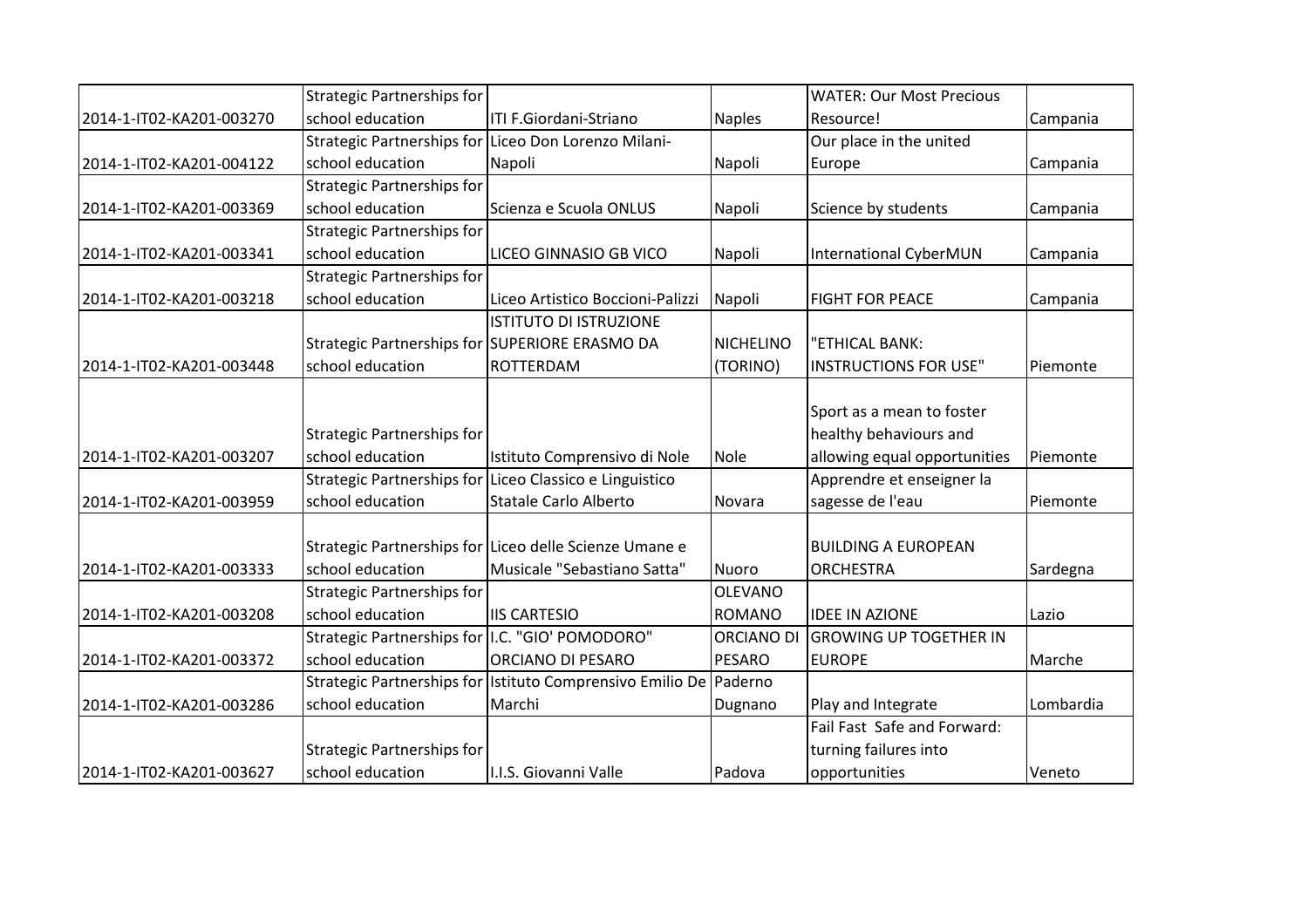|                          |                                                   |                                                             |            | <b>Individual Student Mobility</b> |          |
|--------------------------|---------------------------------------------------|-------------------------------------------------------------|------------|------------------------------------|----------|
|                          |                                                   | Strategic Partnerships for Istituto di Istruzione Superiore |            | Plus for German, Italian and       |          |
| 2014-1-IT02-KA201-003594 | school education                                  | Pietro Scalcerle                                            | Padova     | <b>Spanish Partners</b>            | Veneto   |
|                          |                                                   |                                                             |            |                                    |          |
|                          | Strategic Partnerships for Liceo Artistico Amedeo |                                                             |            | Private and Public Spaces in       |          |
| 2014-1-IT02-KA201-003210 | school education                                  | Modigliani                                                  | Padova     | the Life of Young Europeans        | Veneto   |
|                          | <b>Strategic Partnerships for</b>                 |                                                             |            | New digital tools for new skills   |          |
| 2014-1-IT02-KA201-003200 | school education                                  | 3° I.C.S. Andrea Briosco                                    | Padova     | in European students               | Veneto   |
|                          | Strategic Partnerships for ISTITUTO COMPRENSIVO   |                                                             |            | Sport, Tourism and                 |          |
| 2014-1-IT02-KA201-003264 | school education                                  | <b>STATALE DI PAESE</b>                                     | PAESE (TV) | <b>Environment in Motion</b>       | Veneto   |
|                          |                                                   | Strategic Partnerships for ISTITUTO COMPRENSIVO             |            |                                    |          |
| 2014-1-IT02-KA201-003397 | school education                                  | <b>STATALE DI PAESE</b>                                     | PAESE (TV) | <b>Schools of Sustainability</b>   | Veneto   |
|                          |                                                   | Strategic Partnerships for Educandato Statale Maria         |            |                                    |          |
| 2014-1-IT02-KA201-003340 | school education                                  | Adelaide                                                    | Palermo    | The Treasure Box                   | Sicilia  |
|                          |                                                   |                                                             |            | <b>MATTERs - Human Rights and</b>  |          |
|                          |                                                   | Strategic Partnerships for ISTITUTO COMPRENSIVO             |            | Democracy towards our              |          |
| 2014-1-IT02-KA201-003951 | school education                                  | <b>STATALE LUIGI CAPUANA</b>                                | PALERMO    | cultural diversity                 | Sicilia  |
|                          | <b>Strategic Partnerships for</b>                 |                                                             |            |                                    |          |
| 2014-1-IT02-KA201-003559 | school education                                  | IC Leonardo Sciascia                                        | Palermo    | The Story of the Grain             | Sicilia  |
|                          |                                                   |                                                             |            |                                    |          |
|                          |                                                   |                                                             |            | PLOUS - How to make pupils         |          |
|                          |                                                   |                                                             |            | aware of the social, economic      |          |
|                          |                                                   |                                                             |            | and cultural impact of living in   |          |
|                          |                                                   | Strategic Partnerships for Thomas More Scuola Paritaria     |            | a maritime town in their life      |          |
| 2014-1-IT02-KA201-003502 | school education                                  | Scarl                                                       | Palermo    | and culture                        | Sicilia  |
|                          |                                                   | Strategic Partnerships for LICEO CLASSICO STATALE           |            | Living in Europe in Peer           |          |
| 2014-1-IT02-KA201-003233 | school education                                  | <b>UMBERTO I</b>                                            | palermo    | Opportunity                        | Sicilia  |
|                          | <b>Strategic Partnerships for</b>                 |                                                             |            |                                    |          |
| 2014-1-IT02-KA201-003346 | school education                                  | Istituto comprensivo di Paliano Paliano                     |            | EUROPEAN INTERSCHOOL               | Lazio    |
|                          |                                                   |                                                             |            | Plurilinguismo, integrazione e     |          |
|                          |                                                   | Strategic Partnerships for Istituto Magistrale Statale      |            | percorsi di cittadinanza           |          |
| 2014-1-IT02-KA201-003511 | school education                                  | "Corrado Alvaro"                                            | Palmi      | europea                            | Calabria |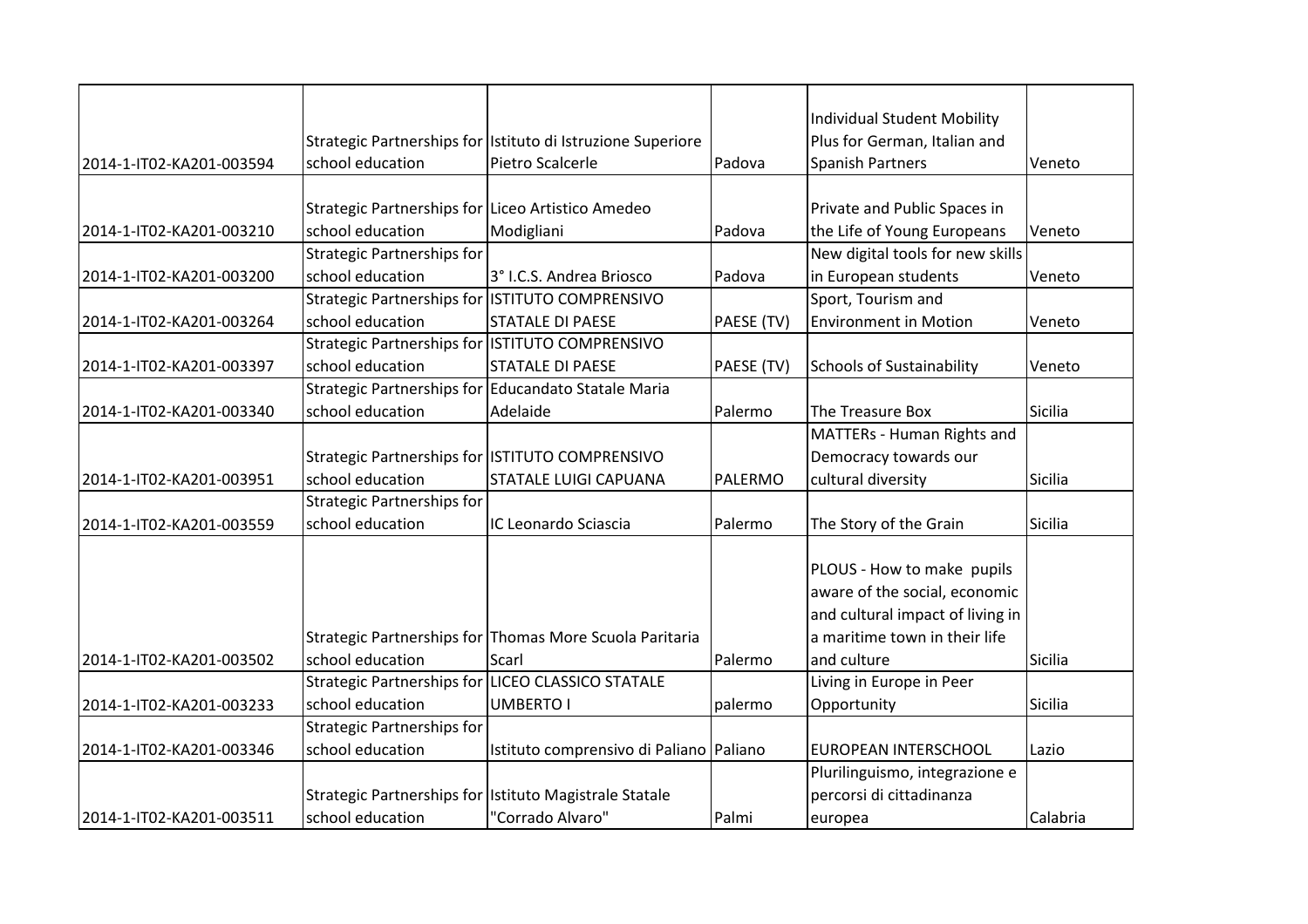|                          | <b>Strategic Partnerships for</b>                    |                                                           |                 |                                        |           |
|--------------------------|------------------------------------------------------|-----------------------------------------------------------|-----------------|----------------------------------------|-----------|
| 2014-1-IT02-KA201-003996 | school education                                     | I.C. Manzoni Parabiago                                    | Parabiago       | Dalla conta al gioco                   | Lombardia |
|                          |                                                      |                                                           |                 | <b>Outside Teaching and</b>            |           |
|                          |                                                      | Strategic Partnerships for LICEO SCIENTIFICO STATALE      |                 | Learning for Students In               |           |
| 2014-1-IT02-KA201-004096 | school education                                     | <b>CLAUDIO CAVALLERI</b>                                  | PARABIAGO       | Different Ecosystems                   | Lombardia |
|                          | Strategic Partnerships for ISTITUTO ISTRUZIONE       |                                                           |                 |                                        |           |
| 2014-1-IT02-KA201-003639 | school education                                     | <b>SECONDARIA SUPERIORE</b>                               | <b>PARABITA</b> | VALIGIE DI CARTONE                     | Puglia    |
|                          |                                                      |                                                           |                 |                                        |           |
|                          |                                                      |                                                           |                 | <b>TODAY WE MAKE</b>                   |           |
|                          |                                                      |                                                           |                 | <b>TOMORROW THROUGH</b>                |           |
|                          |                                                      |                                                           |                 | YESTERDAY - Dall'eccidio di            |           |
|                          | <b>Strategic Partnerships for</b>                    |                                                           |                 | Marzabotto alla Costruzione            | Emilia-   |
| 2014-1-IT02-KA201-004181 | school education                                     | LICEO ATTILIO BERTOLUCI                                   | <b>PARMA</b>    | dell'Unione Europea                    | Romagna   |
|                          |                                                      | LICEO CLASSICO STATALE                                    |                 |                                        |           |
|                          | Strategic Partnerships for  'GIAN DOMENICO           |                                                           |                 | <b>NETWORK IN EUROPE FOR</b>           | Emilia-   |
| 2014-1-IT02-KA201-004046 | school education                                     | ROMAGNOSI'                                                | <b>PARMA</b>    | <b>WORKING AND STUDYING</b>            | Romagna   |
|                          |                                                      |                                                           |                 | School, Partecipation,                 |           |
|                          |                                                      |                                                           |                 | Objectives, Respect, Team:             |           |
|                          |                                                      |                                                           |                 | We Enhance Life Learning               |           |
|                          | <b>Strategic Partnerships for</b>                    |                                                           |                 | Nutrition, Ethics & Strategic          |           |
| 2014-1-IT02-KA201-004229 | school education                                     | ITE "Gioacchino Russo"                                    | Paternò         | Skills.                                | Sicilia   |
|                          |                                                      |                                                           |                 |                                        |           |
|                          | Strategic Partnerships for III C.D. "GIOVANNI XXIII" |                                                           | PATERNO'        | "Il teatro è un'arte senza             |           |
| 2014-1-IT02-KA201-003240 | school education                                     | PATERNO' (CT)                                             | (CT)            | confine, è l'arte della libertà"       | Sicilia   |
|                          | <b>Strategic Partnerships for</b>                    |                                                           |                 | Adapting to survive - a never          |           |
| 2014-1-IT02-KA201-003530 | school education                                     | ITIS G.Cardano                                            | Pavia           | ending journey                         | Lombardia |
|                          |                                                      | Strategic Partnerships for Istituto Mag. Statale ADELAIDE |                 | PEER TEACHING AND                      |           |
| 2014-1-IT02-KA201-003587 | school education                                     | <b>CAIROLI</b>                                            | Pavia           | <b>TUTORING IN CLIL</b>                | Lombardia |
|                          |                                                      |                                                           |                 |                                        |           |
|                          | <b>Strategic Partnerships for</b>                    |                                                           | Pavullo nel     | <b>Matters of Matter: future</b>       | Emilia-   |
| 2014-1-IT02-KA201-003604 | school education                                     | ISIS "Cavazzi-Sorbelli"                                   | Frignano        | materials in science education Romagna |           |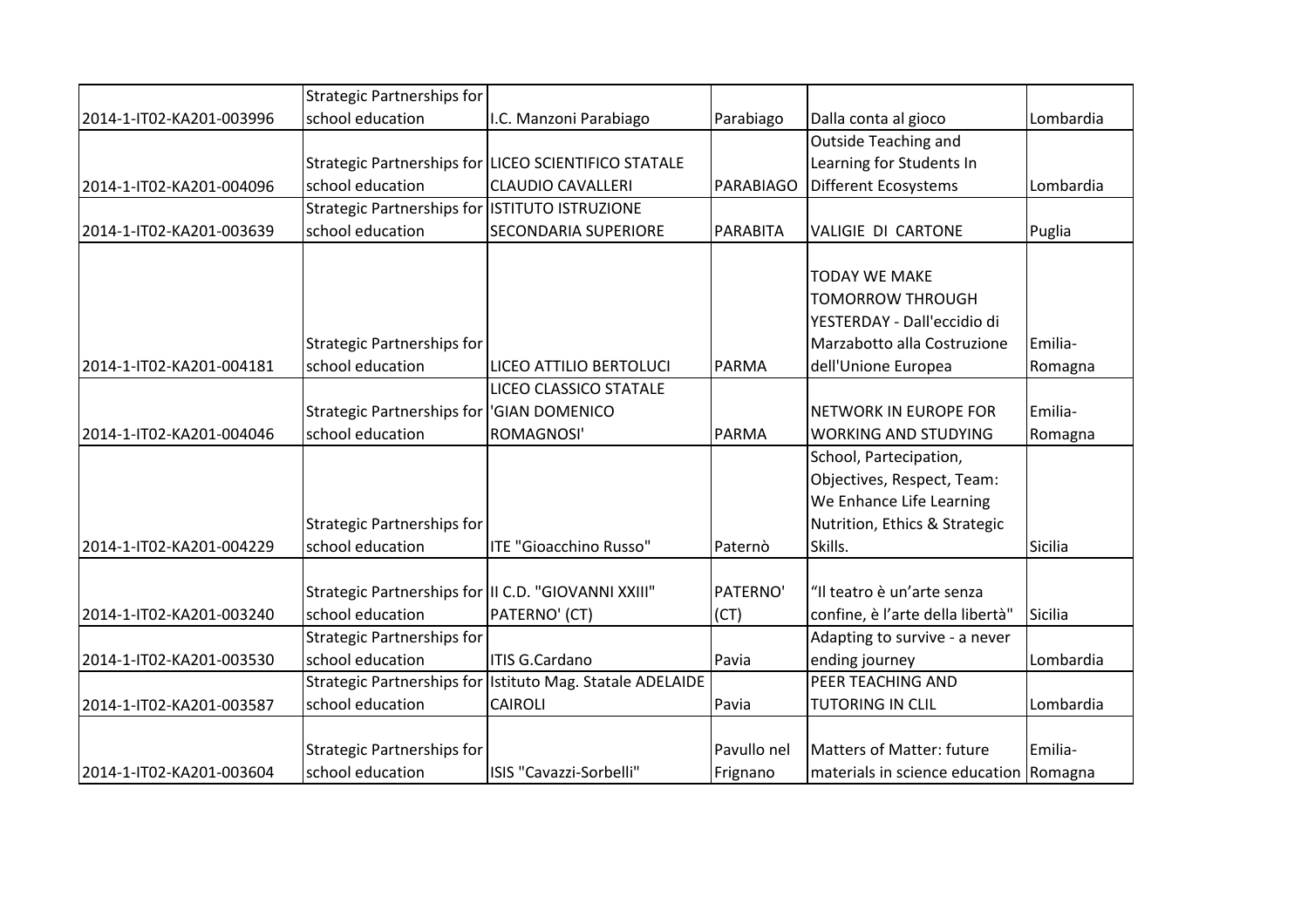|                          | Strategic Partnerships for                           |                                                            |                | Prosocial e-education for                |          |
|--------------------------|------------------------------------------------------|------------------------------------------------------------|----------------|------------------------------------------|----------|
| 2014-1-IT02-KA201-004084 | school education                                     | <b>BORGORETE</b>                                           | perugia        | Inclusive School Communities Umbria      |          |
|                          |                                                      |                                                            |                |                                          |          |
|                          |                                                      |                                                            |                | SEN and inclusion: a european            |          |
|                          |                                                      |                                                            |                | profile for school and extra-            |          |
|                          | Strategic Partnerships for                           |                                                            |                | school Educators/Technician              |          |
| 2014-1-IT02-KA201-004214 | school education                                     | Master School 2000 S.r.l.                                  | Perugia        | in a global approach                     | Umbria   |
|                          | Strategic Partnerships for TIBER UMBRIA COMETT       |                                                            |                |                                          |          |
| 2014-1-IT02-KA201-004083 | school education                                     | <b>EDUCATION PROGRAMME</b>                                 | <b>PERUGIA</b> | E Sociability                            | Umbria   |
|                          |                                                      | Strategic Partnerships for Istituto Tecnico Industriale    |                |                                          |          |
| 2014-1-IT02-KA201-003351 | school education                                     | Statale Alessandro Volta                                   | Perugia        | <b>Connected Classrooms</b>              | Umbria   |
|                          |                                                      |                                                            |                | <b>Evidence Based Education</b>          |          |
|                          |                                                      | Strategic Partnerships for UNIVERSITA DEGLI STUDI DI       |                | European Strategic Model for             |          |
| 2014-1-IT02-KA201-003578 | school education                                     | PERUGIA                                                    | <b>PERUGIA</b> | <b>School Inclusion</b>                  | Umbria   |
|                          |                                                      |                                                            |                |                                          |          |
|                          |                                                      |                                                            |                | Approcci strategici per nuovi            |          |
|                          |                                                      | Strategic Partnerships for Liceo Scientifico e Musicale G. |                | servizi e nuovo curricolo                |          |
| 2014-1-IT02-KA201-003388 | school education                                     | Marconi                                                    | Pesaro         | europeo per i Licei musicali             | Marche   |
|                          |                                                      |                                                            |                |                                          |          |
|                          |                                                      | Istituto tecnico commerciale e                             |                |                                          |          |
|                          | Strategic Partnerships for per geometri "Aterno-     |                                                            |                |                                          |          |
| 2014-1-IT02-KA201-004202 | school education                                     | Manthonè"                                                  | Pescara        | Il Super Lettore Europeo                 | Abruzzo  |
|                          | <b>Strategic Partnerships for</b>                    |                                                            |                |                                          |          |
| 2014-1-IT02-KA201-004182 | school education                                     | IC PESCARA OTTO                                            | <b>PESCARA</b> | <b>CREATIVITY IN eVOLUTION</b>           | Abruzzo  |
|                          | <b>Strategic Partnerships for</b>                    |                                                            |                |                                          |          |
| 2014-1-IT02-KA201-004029 | school education                                     | IC PESCARA OTTO                                            | PESCARA        | <b>FLIP&amp; MOVIE</b>                   | Abruzzo  |
|                          | Strategic Partnerships for Liceo scientifico statale |                                                            |                |                                          |          |
| 2014-1-IT02-KA201-003651 | school education                                     | "Galileo Galilei" - Pescara                                | PESCARA        | Mutual Open and Online Skills Abruzzo    |          |
|                          | Strategic Partnerships for Istituto Comprensivo      |                                                            |                | PIANDIMELE   Inclusion for Europe of the |          |
| 2014-1-IT02-KA201-003273 | school education                                     | Piandimeleto                                               | <b>TO</b>      | peoples                                  | Marche   |
|                          | <b>Strategic Partnerships for</b>                    |                                                            |                | <b>Food Ethics and School</b>            |          |
| 2014-1-IT02-KA201-003466 | school education                                     | <b>ITA Giovanni Dalmasso</b>                               | Pianezza       | <b>Training</b>                          | Piemonte |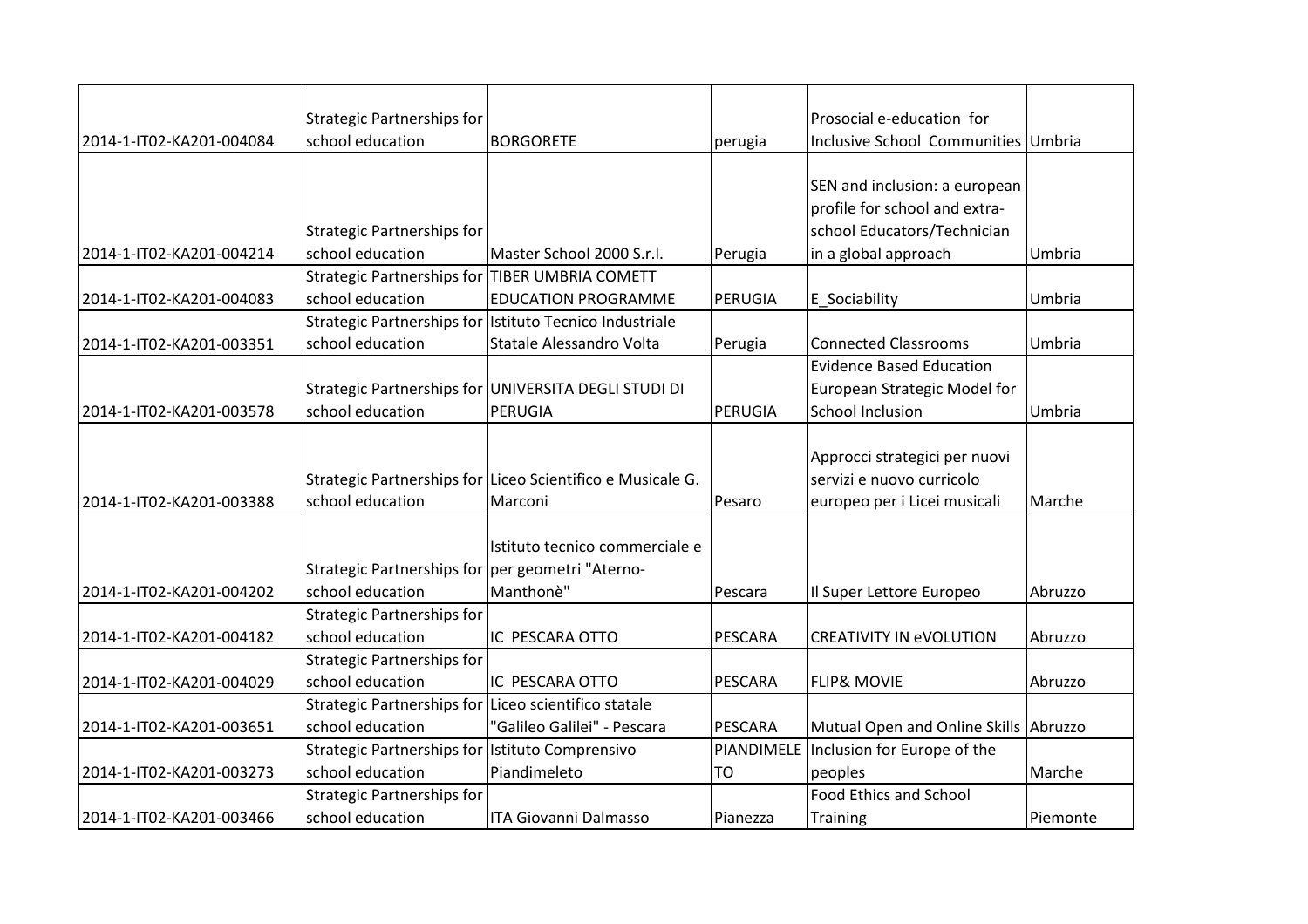|                          | <b>Strategic Partnerships for</b> |                                                             | Piedimonte        |                                |                |
|--------------------------|-----------------------------------|-------------------------------------------------------------|-------------------|--------------------------------|----------------|
| 2014-1-IT02-KA201-004227 | school education                  | <b>ISISS Piedimonte Matese</b>                              | Matese            | Water what why where           | Campania       |
|                          |                                   | Strategic Partnerships for Liceo Statale Galileo Galilei di | Piedimonte        |                                |                |
| 2014-1-IT02-KA201-003370 | school education                  | <b>Piedimonte Matese</b>                                    | Matese            | <b>MUN SHOTS</b>               | Campania       |
|                          | <b>Strategic Partnerships for</b> |                                                             |                   |                                |                |
| 2014-1-IT02-KA201-003281 | school education                  | Liceo Classico G. F. Porporato                              | Pinerolo          | CommUne Histoire               | Piemonte       |
|                          | <b>Strategic Partnerships for</b> |                                                             | Pioppo-           | THE ROUTE TO OLD CRAFTS        |                |
| 2014-1-IT02-KA201-003355 | school education                  | I. C. S. Monreale II                                        | Monreale          | <b>AND TRADITIONS</b>          | Sicilia        |
|                          |                                   |                                                             |                   | Employability- "A challenge    |                |
|                          | Strategic Partnerships for        |                                                             |                   | for youth-Dreams and           |                |
| 2014-1-IT02-KA201-003514 | school education                  | <b>ITIS LEONARDO DA VINCI</b>                               | Pisa              | Reality"                       | Toscana        |
|                          | <b>Strategic Partnerships for</b> |                                                             | Pizzighetton      | HEALTHY MIND IN HEALTHY        |                |
| 2014-1-IT02-KA201-003992 | school education                  | Istituto comprensivo E.Fermi                                | e                 | <b>BODY</b>                    | Lombardia      |
|                          |                                   |                                                             | Pollena           |                                |                |
|                          | <b>Strategic Partnerships for</b> |                                                             | Trocchia (        |                                |                |
| 2014-1-IT02-KA201-003424 | school education                  | <b>IS TOGNAZZI DE CILLIS</b>                                | $Na$ )            | <b>LAND GUARDIANS</b>          | Campania       |
|                          | <b>Strategic Partnerships for</b> |                                                             |                   | Economia, tutela ambientale e  |                |
| 2014-1-IT02-KA201-003497 | school education                  | IIS Ernesto Balducci                                        | Pontassieve       | formazione                     | Toscana        |
|                          |                                   | Strategic Partnerships for ISTITUTO COMPRENSIVO DI          | <b>PONTE</b>      |                                |                |
| 2014-1-IT02-KA201-003216 | school education                  | PONTE NELLE ALPI                                            | <b>NELLE ALPI</b> | Digi-cooperation               | Veneto         |
|                          |                                   |                                                             |                   |                                |                |
|                          |                                   | Strategic Partnerships for Istituto di Istruzione Superiore |                   | From the corset to the bikini: |                |
| 2014-1-IT02-KA201-003215 | school education                  | Paolo Belmesseri                                            | Pontremoli        | women's ways to freedom        | Toscana        |
|                          |                                   |                                                             |                   |                                |                |
|                          |                                   | Strategic Partnerships for Istituto Comprensivo Jacopo di   |                   | HEALTHY FOOD AND RIGHT         | Friuli-Venezia |
| 2014-1-IT02-KA201-003394 | school education                  | Porcia                                                      | Porcia (PN)       | <b>MOVEMENT</b>                | Giulia         |
|                          |                                   |                                                             |                   |                                |                |
|                          |                                   |                                                             |                   | Work discussion Approach in    |                |
|                          | Strategic Partnerships for        |                                                             |                   | primary schools: Teachers      |                |
| 2014-1-IT02-KA201-004000 | school education                  | I.C.DA VINCI COMES D.M.                                     | Portici (Na)      | observes CHildren              | Campania       |
|                          |                                   |                                                             |                   |                                |                |
|                          |                                   | Strategic Partnerships for Istituto Istruzione Superiore    | PORTICI           | "La arqueologia acerca         |                |
| 2014-1-IT02-KA201-003352 | school education                  | "Quinto Orazio Flacco"                                      | (NA)              | culturas, aleja distancias"    | Campania       |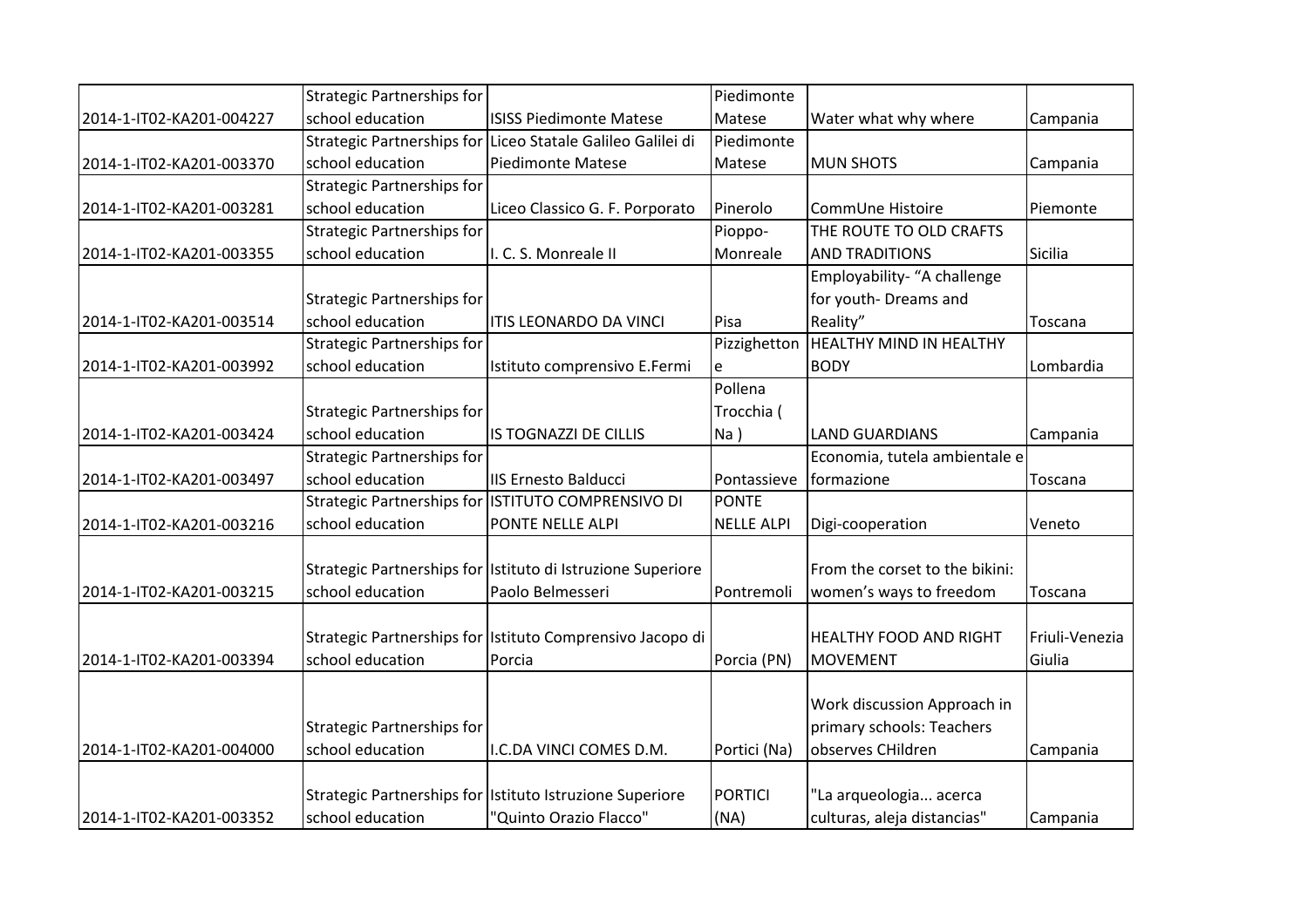|                          |                                   |                                                                    |               | "TRICOLORE": Three schools           |                   |
|--------------------------|-----------------------------------|--------------------------------------------------------------------|---------------|--------------------------------------|-------------------|
|                          |                                   | Strategic Partnerships for Liceo Scientifico Statale Filippo       | Portici       | working on COmmon Rights,            |                   |
| 2014-1-IT02-KA201-003262 | school education                  | Silvestri                                                          | (NAPOLI)      | LOve and REspect                     | Campania          |
|                          |                                   | Strategic Partnerships for ISTITUTO STATALE MARCO                  |               | Il percorso del recupero nel         |                   |
| 2014-1-IT02-KA201-003423 | school education                  | <b>BELLI</b>                                                       | Portogruaro   | rispetto della memoria               | Veneto            |
|                          |                                   | Strategic Partnerships for liceo scientifico statale "Galileo      |               |                                      |                   |
| 2014-1-IT02-KA201-003350 | school education                  | Galilei" - Potenza                                                 | potenza       | SO ECO SO GOOD                       | <b>Basilicata</b> |
|                          |                                   | Strategic Partnerships for liceo scientifico statale "Galileo      |               |                                      |                   |
| 2014-1-IT02-KA201-003358 | school education                  | Galilei" - Potenza                                                 | potenza       | <b>READING IS SHARING</b>            | <b>Basilicata</b> |
|                          |                                   |                                                                    |               |                                      |                   |
|                          |                                   | Istituto Professionale Servizi                                     |               | Technological competences            |                   |
|                          |                                   | Strategic Partnerships for per l'Agricoltura e lo Sviluppo         |               | for future digital citizens in       |                   |
| 2014-1-IT02-KA201-003412 | school education                  | Rurale"G.Fortunato"                                                | Potenza       | the web 2.0                          | <b>Basilicata</b> |
|                          |                                   |                                                                    |               |                                      | Provincia         |
|                          |                                   | Strategic Partnerships for Scuola Ladina di Fassa - Scola          | Pozza di      | Arte Design Kunst - Le arti          | Autonoma di       |
| 2014-1-IT02-KA201-003597 | school education                  | Ladina de Fascia                                                   | Fassa         | decorative nel design attuale        | Trento            |
|                          |                                   | Strategic Partnerships for Istituto Comprensivo Porcu              | quartu        | Sports and nutrition for a           |                   |
| 2014-1-IT02-KA201-003244 | school education                  | Satta                                                              | s.elena       | happy life                           | Sardegna          |
|                          |                                   |                                                                    |               |                                      |                   |
|                          |                                   | Strategic Partnerships for Liceo Scientifico Statale "E.           |               | HEART TOURS" (HEritage,              |                   |
| 2014-1-IT02-KA201-003292 | school education                  | Fermi" Ragusa                                                      | <b>RAGUSA</b> | ART, sustainable TOURism)            | Sicilia           |
|                          | <b>Strategic Partnerships for</b> |                                                                    |               | EASY - Entrepreneurial And           | Emilia-           |
| 2014-1-IT02-KA201-003981 | school education                  | I.T. "MORIGIA-PERDISA"                                             | RAVENNA       | Skilful Youth                        | Romagna           |
|                          |                                   | Strategic Partnerships for ISTITUTO COMPRENSIVO                    |               |                                      |                   |
| 2014-1-IT02-KA201-003250 | school education                  | 'GIGLI" RECANATI                                                   | Recanati      | "From the Earth to the Heart" Marche |                   |
|                          |                                   |                                                                    |               |                                      |                   |
|                          |                                   |                                                                    |               | <b>Building Bridges: Dropout</b>     |                   |
|                          |                                   | Provincia di Reggio Calabria -                                     |               | Prevention, Intervention, and        |                   |
|                          |                                   | Strategic Partnerships for Settore Istruzione, Università e Reggio |               | Retrieval through Cultural           |                   |
| 2014-1-IT02-KA201-004007 | school education                  | Ricerca                                                            | Calabria      | Heritage and Art Education           | Calabria          |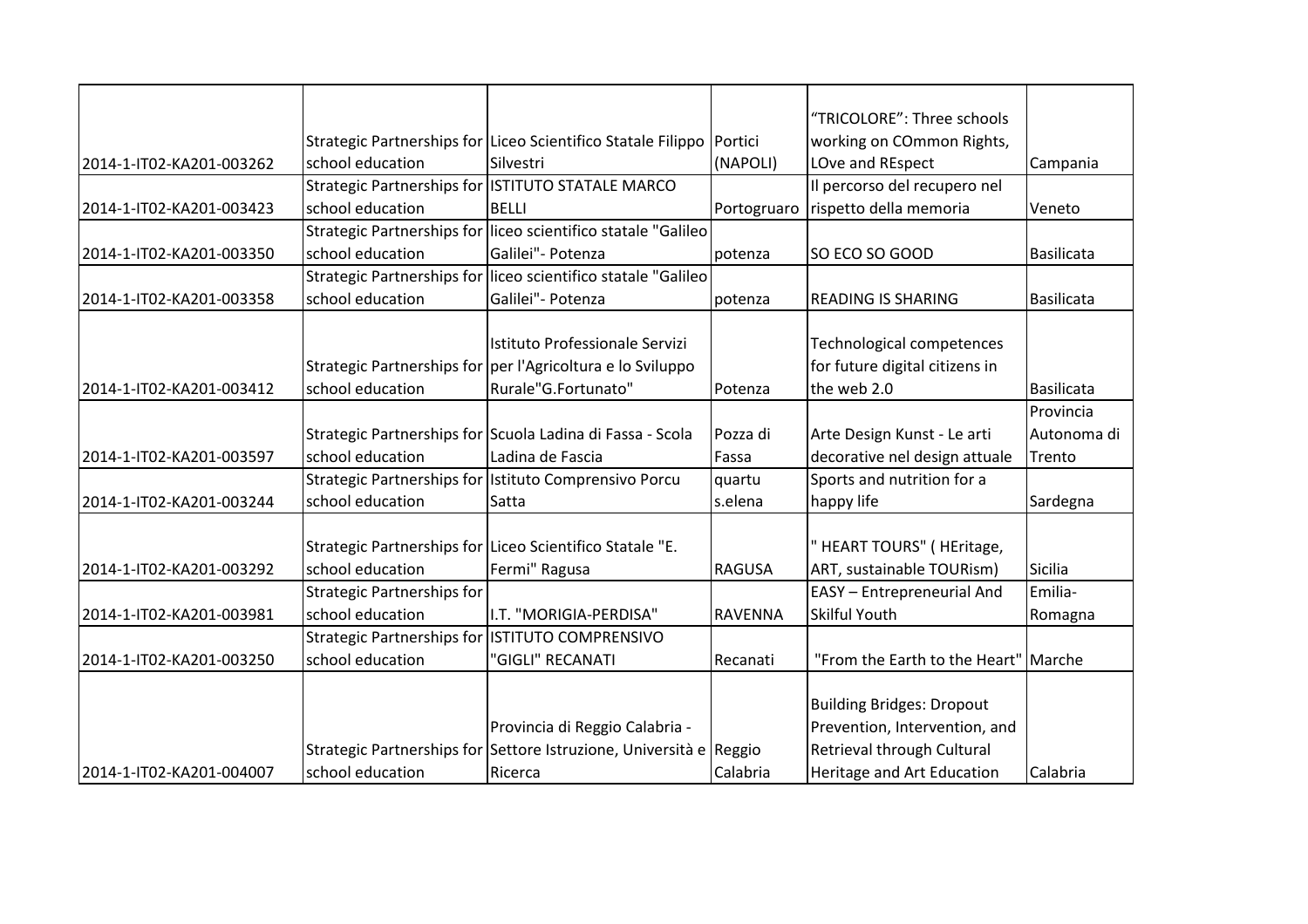|                          |                                                      |                                                          |               | Knowledge and best practices        |          |
|--------------------------|------------------------------------------------------|----------------------------------------------------------|---------------|-------------------------------------|----------|
|                          |                                                      |                                                          |               | exchange for educational            |          |
|                          |                                                      | Strategic Partnerships for Sinergie Società Consortile a | Reggio        | innovation in schools through       | Emilia-  |
| 2014-1-IT02-KA201-004079 | school education                                     | Responsabilità Limitata                                  | nell'Emilia   | the A.B.A. methodology              | Romagna  |
|                          |                                                      |                                                          |               | La guia: los costumbres y las       |          |
|                          |                                                      | Strategic Partnerships for Istituto Comprensivo Rignano  | Rignano       | culturas unen los italianos y       |          |
| 2014-1-IT02-KA201-003226 | school education                                     | Incisa                                                   | sull'Arno     | los españoles                       | Toscana  |
|                          |                                                      |                                                          |               |                                     |          |
|                          |                                                      |                                                          |               | <b>Theatral Dramatisation As</b>    |          |
|                          | <b>Strategic Partnerships for</b>                    |                                                          |               | Means For Language Learning         | Emilia-  |
| 2014-1-IT02-KA201-004238 | school education                                     | <b>Karis Foundation</b>                                  | Rimini        | In International Didactics          | Romagna  |
|                          |                                                      |                                                          |               | <b>INNOVATIVE SKILLS TO SHARE</b>   |          |
|                          | Strategic Partnerships for Istituto Comprensivo      |                                                          |               | <b>EUROPEAN VALUES AND</b>          |          |
| 2014-1-IT02-KA201-003507 | school education                                     | M.Buonarroti                                             | Ripa Teatina  | <b>TRADITIONS</b>                   | Abruzzo  |
|                          |                                                      |                                                          |               |                                     |          |
|                          | <b>Strategic Partnerships for</b>                    |                                                          |               | Nuove metodologie per               |          |
| 2014-1-IT02-KA201-003254 | school education                                     | I.I.S. Oscar ROMERO                                      | <b>RIVOLI</b> | l'apprendimento linguistico         | Piemonte |
|                          | Strategic Partnerships for Liceo scientifico statale |                                                          |               |                                     |          |
| 2014-1-IT02-KA201-003617 | school education                                     | Giuseppe Peano                                           | Roma          | <b>Tourism for Teenagers</b>        | Lazio    |
|                          |                                                      |                                                          |               |                                     |          |
|                          |                                                      |                                                          |               | European Partnership for            |          |
|                          |                                                      | Strategic Partnerships for UNIVERSITA DEGLI STUDI DI     |               | <b>Information Security Culture</b> |          |
| 2014-1-IT02-KA201-004212 | school education                                     | <b>ROMA TORVERGATA</b>                                   | <b>ROMA</b>   | in Education Systems                | Lazio    |
|                          | <b>Strategic Partnerships for</b>                    |                                                          |               | Scuola e Territorio:                |          |
| 2014-1-IT02-KA201-003449 | school education                                     | Liceo Classico Statale F. Vivona Roma                    |               | l'Alternanza scuola-lavoro          | Lazio    |
|                          | Strategic Partnerships for Istituto Comprensivo via  |                                                          |               |                                     |          |
| 2014-1-IT02-KA201-004173 | school education                                     | Ferraironi                                               | Roma          | I CiTy                              | Lazio    |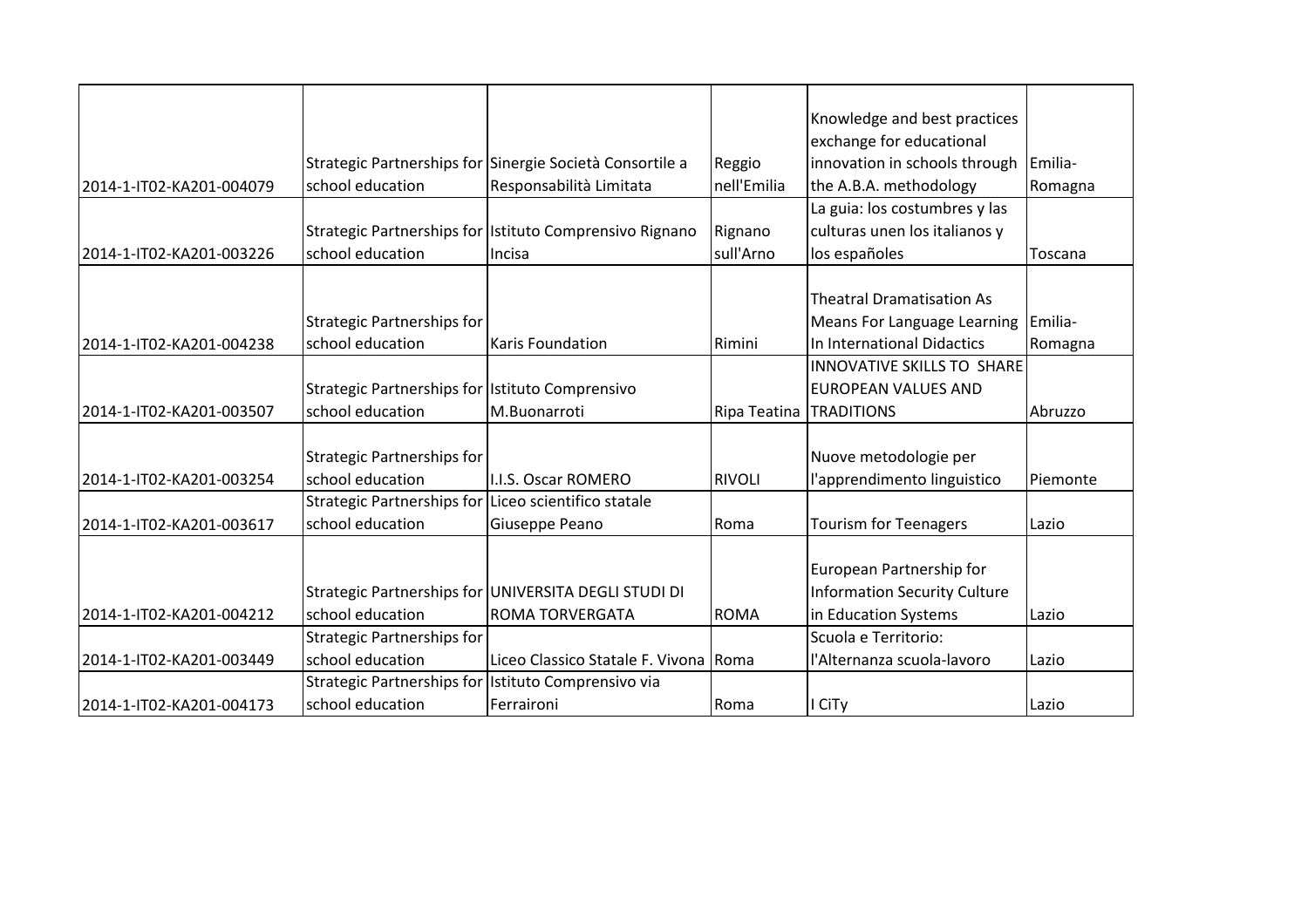|                          |                                                   |                                                           |             | <b>KNOW EUROPE, KNOW</b>           |       |
|--------------------------|---------------------------------------------------|-----------------------------------------------------------|-------------|------------------------------------|-------|
|                          |                                                   |                                                           |             | YOURSELF, CATCH AND BUILD          |       |
|                          |                                                   |                                                           |             | YOUR FUTURE.                       |       |
|                          |                                                   |                                                           |             | Youth mobility in Europe           |       |
|                          |                                                   |                                                           |             | among culture, enviroment,         |       |
|                          | <b>Strategic Partnerships for</b>                 |                                                           |             | education and new job              |       |
| 2014-1-IT02-KA201-004127 | school education                                  | liceo scientifico keplero                                 | <b>ROMA</b> | opportunities                      | Lazio |
|                          |                                                   |                                                           |             |                                    |       |
|                          |                                                   |                                                           |             | Automata Toys for tackling         |       |
|                          |                                                   |                                                           |             | cultural stereotypes tHrough       |       |
|                          |                                                   |                                                           |             | an intergenerational learning      |       |
|                          | Strategic Partnerships for FONDAZIONE MONDO       |                                                           |             | apprOach in priMary and            |       |
| 2014-1-IT02-KA201-004050 | school education                                  | <b>DIGITALE</b>                                           | <b>ROMA</b> | secondary Education                | Lazio |
|                          |                                                   |                                                           |             | Change addiction into              |       |
|                          | Strategic Partnerships for Liceo Ginnasio Statale |                                                           |             | addition: addict yourself to       |       |
| 2014-1-IT02-KA201-003371 | school education                                  | <b>Immanuel Kant</b>                                      | <b>ROMA</b> | wellbeing                          | Lazio |
|                          |                                                   |                                                           |             | Innovative aPproaches in           |       |
|                          |                                                   |                                                           |             | <b>Education for disasteR rIsk</b> |       |
|                          |                                                   | Strategic Partnerships for Centro Turistico Studentesco e |             | reductiOn among youNg              |       |
| 2014-1-IT02-KA201-003591 | school education                                  | giovanile                                                 | Roma        | people                             | Lazio |
|                          |                                                   | Strategic Partnerships for Istituto Comprensivo "Via Mar  |             |                                    |       |
| 2014-1-IT02-KA201-003256 | school education                                  | dei Caraibi"                                              | Roma        | I deserve it!                      | Lazio |
|                          |                                                   |                                                           |             |                                    |       |
|                          |                                                   | Strategic Partnerships for Istituto Comprensivo "Via      |             | <b>FAIRY TALES: MAGIC SHARED</b>   |       |
| 2014-1-IT02-KA201-003248 | school education                                  | Boccioni"                                                 | Roma        | <b>THROUGH GENERATIONS</b>         | Lazio |
|                          |                                                   | Strategic Partnerships for Istituto Comprensivo Parco di  |             |                                    |       |
| 2014-1-IT02-KA201-003205 | school education                                  | Veio                                                      | Roma        | The sense of time                  | Lazio |
|                          |                                                   |                                                           |             |                                    |       |
|                          |                                                   |                                                           |             | Metacognition in European          |       |
|                          |                                                   |                                                           |             | Teaching: Activating Minds         |       |
|                          |                                                   |                                                           |             | Through the Implementation         |       |
|                          | Strategic Partnerships for                        |                                                           |             | of New Development                 |       |
| 2014-1-IT02-KA201-004228 | school education                                  | ICS Giorgio Perlasca                                      | <b>ROME</b> | <b>Strategies</b>                  | Lazio |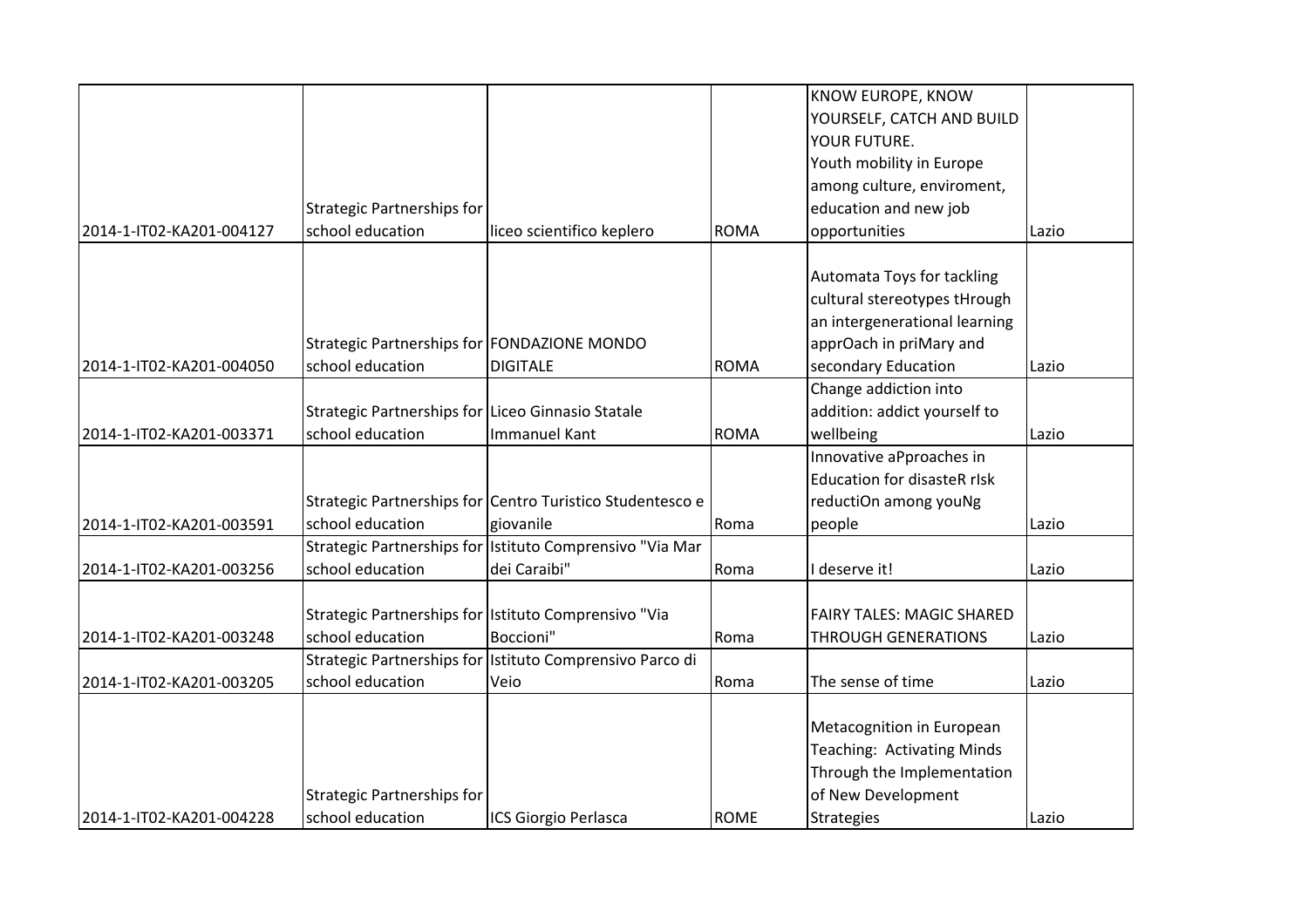|                          | <b>Strategic Partnerships for</b> |                                                             |             | What we want: connecting               |          |
|--------------------------|-----------------------------------|-------------------------------------------------------------|-------------|----------------------------------------|----------|
| 2014-1-IT02-KA201-004243 | school education                  | <b>IPSIA CARLO CATTANEO</b>                                 | <b>ROME</b> | Europe                                 | Lazio    |
|                          | <b>Strategic Partnerships for</b> |                                                             |             |                                        |          |
| 2014-1-IT02-KA201-004017 | school education                  | Unitelma Sapienza University                                | Rome        | The Digital Open CLIL Book             | Lazio    |
|                          |                                   |                                                             |             |                                        |          |
|                          |                                   |                                                             |             |                                        |          |
|                          |                                   |                                                             |             | Interscambio bilaterale fra            |          |
|                          |                                   |                                                             |             | studenti liceali svedesi e             |          |
|                          |                                   |                                                             |             | italiani: come fare crescere i         |          |
|                          |                                   |                                                             |             | principi democratici europei           |          |
|                          |                                   | Strategic Partnerships for Liceo Classico Statale Pilo      |             | tramite la conoscenza delle            |          |
| 2014-1-IT02-KA201-003266 | school education                  | Albertelli                                                  | Rome        | culture dell'antico continente. Lazio  |          |
|                          |                                   |                                                             |             | OUR TOWN IS OPEN TO THE                |          |
|                          |                                   | Strategic Partnerships for Liceo Ginnasio Statale Luciano   |             | WORLD. WE NEVER DRIVE A                |          |
| 2014-1-IT02-KA201-003219 | school education                  | Manara                                                      | Rome        | <b>FOREIGNER OUT</b>                   | Lazio    |
|                          |                                   |                                                             |             |                                        |          |
|                          | Strategic Partnerships for        |                                                             |             | Nous découvrons et faisons             |          |
| 2014-1-IT02-KA201-003192 | school education                  | <b>IISS Charles Darwin</b>                                  | Rome        | connaître notre patrimoine             | Lazio    |
|                          |                                   |                                                             |             |                                        |          |
|                          | Strategic Partnerships for        |                                                             |             | Pathways of Ethical                    |          |
| 2014-1-IT02-KA201-004108 | school education                  | Associazione Essenia UETP                                   | Salerno     | Entrepreneurship Research              | Campania |
|                          | <b>Strategic Partnerships for</b> |                                                             |             | <b>FASHION AND STILE: OUR</b>          |          |
| 2014-1-IT02-KA201-003982 | school education                  | <b>IISS Genovesi-Da Vinci</b>                               | SALERNO     | <b>FUTURE EUROPEAN BRAND</b>           | Campania |
|                          |                                   |                                                             |             |                                        |          |
|                          |                                   | Strategic Partnerships for Istituto di Istruzione Superiore |             |                                        |          |
| 2014-1-IT02-KA201-003983 | school education                  | "G. Soleri-A. Bertoni"                                      | Saluzzo     | Guerra e memoria                       | Piemonte |
|                          |                                   | Direzione Didattica Statale 1°                              |             |                                        |          |
|                          |                                   | Strategic Partnerships for Circolo "E. De Amicis" San       |             |                                        |          |
| 2014-1-IT02-KA201-004215 | school education                  | Cataldo                                                     | San Cataldo | E-Live, E-Language, E-Learning Sicilia |          |
|                          |                                   |                                                             |             |                                        |          |
|                          |                                   | Strategic Partnerships for Istituto di Istruzione Superiore | San Ginesio |                                        |          |
| 2014-1-IT02-KA201-003633 | school education                  | "Alberico Gentili"                                          | (MC)        | <b>TUTTI ALL'OPERA!</b>                | Marche   |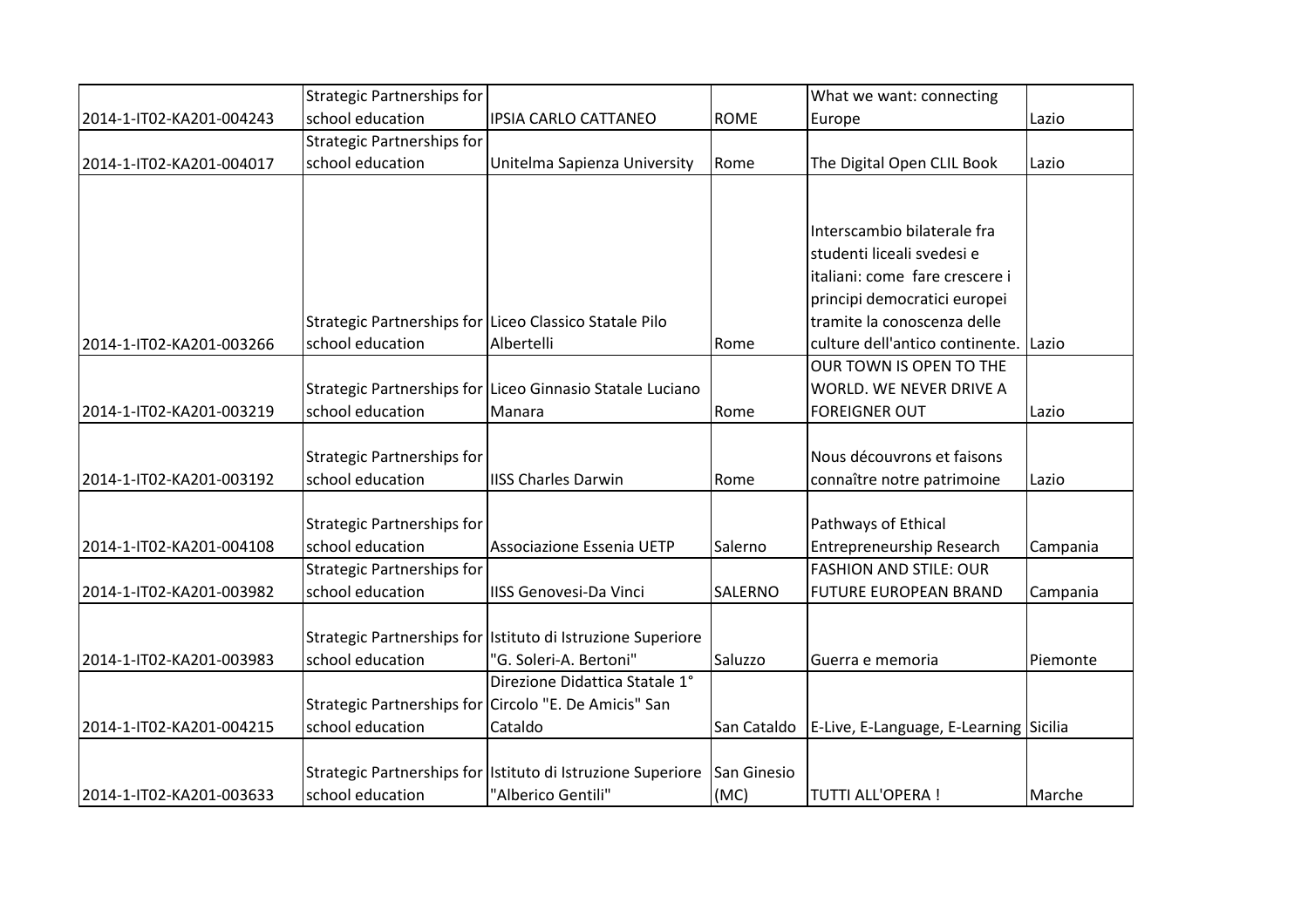|                          | Strategic Partnerships for                     |                                                             | San Giovanni       |                                          | Emilia-  |
|--------------------------|------------------------------------------------|-------------------------------------------------------------|--------------------|------------------------------------------|----------|
| 2014-1-IT02-KA201-003189 | school education                               | <b>ISIS Archimede</b>                                       | in Persiceto       | "EU-Regions-Game"                        | Romagna  |
|                          |                                                |                                                             |                    |                                          |          |
|                          |                                                |                                                             | San Giovanni       |                                          |          |
|                          | Strategic Partnerships for                     |                                                             | in Persiceto       | <b>GUidance and Experiences to</b>       | Emilia-  |
| 2014-1-IT02-KA201-003970 | school education                               | Futura Soc. Cons. r.l.                                      | (BO)               | Stay in School                           | Romagna  |
|                          |                                                |                                                             |                    |                                          |          |
|                          |                                                | Strategic Partnerships for Istituto Comprensivo Statale di  | <b>San Martino</b> | <b>BEYOND THE VISIBLE: A NEW</b>         |          |
| 2014-1-IT02-KA201-004074 | school education                               | San Martino di Lupari                                       | di Lupari          | READING OF THE LANDSCAPE                 | Veneto   |
|                          |                                                |                                                             |                    |                                          |          |
|                          | <b>Strategic Partnerships for</b>              |                                                             | Santa              |                                          |          |
| 2014-1-IT02-KA201-003580 | school education                               | Comune di Santa Severina                                    |                    | Severina KR   IMPRENDITORI DI NOI STESSI | Calabria |
|                          |                                                | Strategic Partnerships for Istituto Comprensivo Santu       | Santu              | Percorsi e laboratori: chiavi di         |          |
| 2014-1-IT02-KA201-003437 | school education                               | Lussurgiu                                                   | Lussurgiu          | apprendimento                            | Sardegna |
|                          |                                                | Strategic Partnerships for Direzione Didattica Primo        |                    |                                          |          |
| 2014-1-IT02-KA201-003491 | school education                               | Circolo Sassari                                             | Sassari            | <b>EUROPE FOR INCLUSION</b>              | Sardegna |
|                          | <b>Strategic Partnerships for</b>              |                                                             |                    | Cittadini Europei sulle orme             |          |
| 2014-1-IT02-KA201-004006 | school education                               | Liceo Scientifico Tron                                      | <b>SCHIO</b>       | della memoria                            | Veneto   |
|                          |                                                | Strategic Partnerships for Istituto Comprensivo Statale di  |                    |                                          |          |
| 2014-1-IT02-KA201-003339 | school education                               | Sellia Marina                                               |                    | Sellia Marina Across Europe              | Calabria |
|                          |                                                | Strategic Partnerships for ISTITUTO COMPRENSIVO             |                    | Pho (o) ting to Europe -                 |          |
| 2014-1-IT02-KA201-003400 | school education                               | <b>SENIGALLIA MARCHETTI</b>                                 | <b>SENIGALLIA</b>  | Camminare verso l'Europa                 | Marche   |
|                          | Strategic Partnerships for ISTITUTO ISTRUZIONE |                                                             |                    | European education for                   |          |
| 2014-1-IT02-KA201-003252 | school education                               | <b>SUPERIORE B.PADOVANO</b>                                 | <b>SENIGALLIA</b>  | <b>European Citizens</b>                 | Marche   |
|                          | <b>Strategic Partnerships for</b>              |                                                             |                    |                                          |          |
| 2014-1-IT02-KA201-003440 | school education                               | Comune di Sepino                                            | Sepino             | BE.BO. - Beyond Borders                  | Molise   |
|                          |                                                |                                                             |                    | web 2.0 technologies for                 |          |
|                          |                                                | Strategic Partnerships for Direzione Didattica 1 circolo di | Settimo            | language learning and                    |          |
| 2014-1-IT02-KA201-003203 | school education                               | Settimo Torinese                                            | Torinese           | teaching                                 | Piemonte |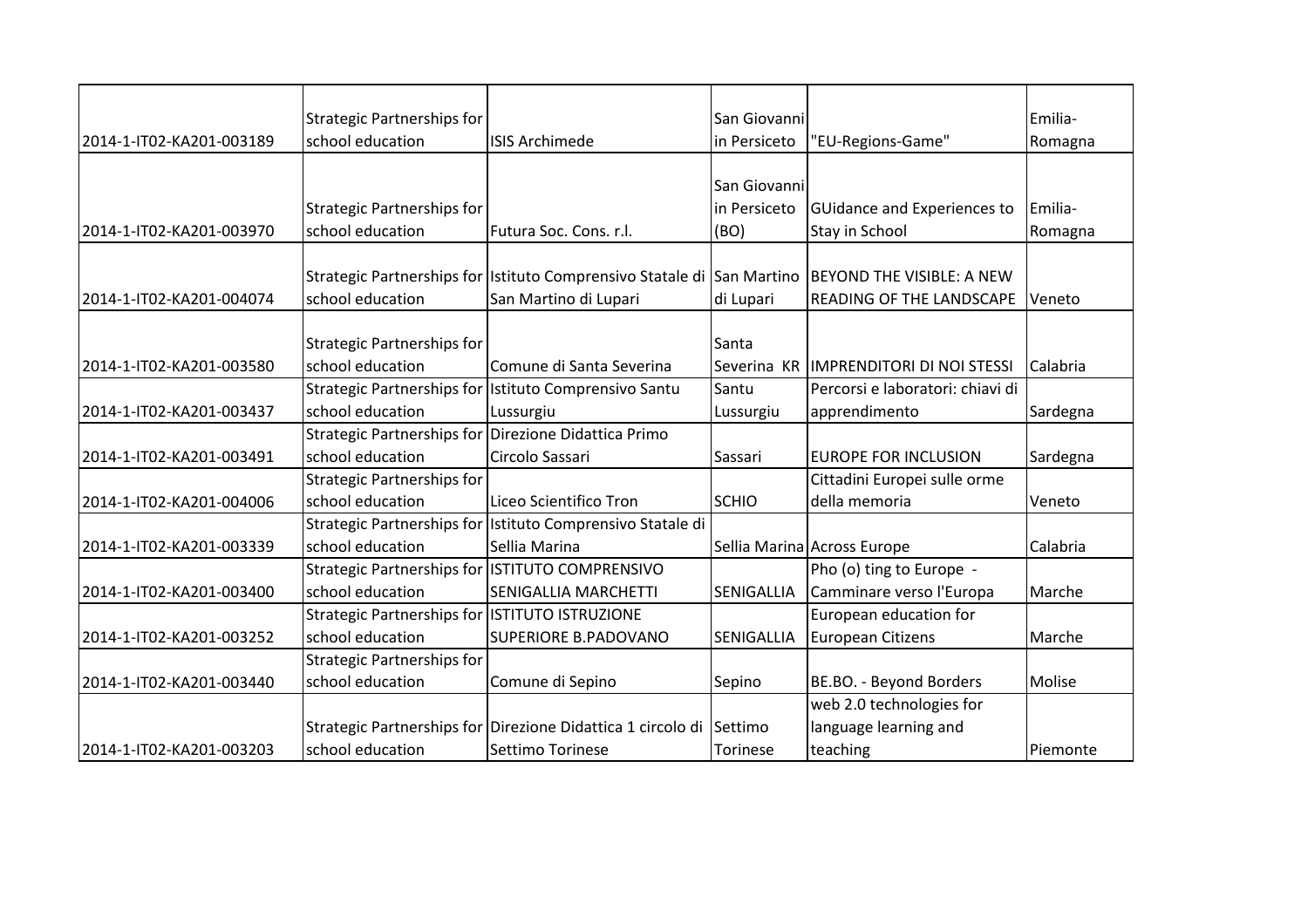|                          |                                                     |                                                             |                 | environmental sustainability       |           |
|--------------------------|-----------------------------------------------------|-------------------------------------------------------------|-----------------|------------------------------------|-----------|
|                          | Strategic Partnerships for Istituto Comprensivo     |                                                             |                 | and archeology: a lesson from      |           |
| 2014-1-IT02-KA201-003458 | school education                                    | Vallelunga - Marianopoli                                    | Sicilia         | ancient sites in Sicily            | Sicilia   |
|                          |                                                     |                                                             |                 |                                    |           |
|                          |                                                     | Strategic Partnerships for Istituto di Istruzione Superiore |                 |                                    |           |
| 2014-1-IT02-KA201-003384 | school education                                    | "E.S.Piccolomini"                                           | Siena           | Ways to Europe                     | Toscana   |
|                          | Strategic Partnerships for Istituto Tecnico Statale |                                                             |                 |                                    |           |
| 2014-1-IT02-KA201-003953 | school education                                    | "S.Bandini"                                                 | Siena           | <b>Teaching Typicality</b>         | Toscana   |
|                          |                                                     | Strategic Partnerships for LICEO SCIENTIFICO STATALE "L.    |                 |                                    |           |
| 2014-1-IT02-KA201-004092 | school education                                    | EINAUDI"                                                    | <b>SIRACUSA</b> | <b>DRAMA ON THE MOVE</b>           | Sicilia   |
|                          | <b>Strategic Partnerships for</b>                   |                                                             | Somma           |                                    |           |
| 2014-1-IT02-KA201-003375 | school education                                    | itis ettore majorana                                        | Vesuviana       | <b>Green Village</b>               | Campania  |
|                          |                                                     |                                                             |                 | Homer: from the                    |           |
|                          | Strategic Partnerships for                          |                                                             |                 | Mediterranean to the Baltic        |           |
| 2014-1-IT02-KA201-003563 | school education                                    | LICEO PIAZZI LENA PERPENTI                                  | <b>SONDRIO</b>  | sea                                | Lombardia |
|                          | <b>Strategic Partnerships for</b>                   |                                                             |                 |                                    |           |
| 2014-1-IT02-KA201-003395 | school education                                    | I.T.C.G. "C. BARONIO"                                       | Sora            | Smart Life 3.0                     | Lazio     |
|                          |                                                     | Strategic Partnerships for Istituto Istruzione Superiore G. |                 |                                    |           |
| 2014-1-IT02-KA201-003487 | school education                                    | Malafarina                                                  | SOVERATO        | Help the Future Shine              | Calabria  |
|                          |                                                     |                                                             |                 |                                    |           |
|                          |                                                     |                                                             |                 | <b>TRaditional European Foods:</b> |           |
|                          |                                                     | Strategic Partnerships for Istituto Comprensivo Giovanni    |                 | from culture and diversity to a    |           |
| 2014-1-IT02-KA201-004100 | school education                                    | <b>XXIII</b>                                                | <b>Statte</b>   | common european identity           | Puglia    |
|                          | <b>Strategic Partnerships for</b>                   |                                                             |                 |                                    |           |
| 2014-1-IT02-KA201-004144 | school education                                    | LICEO GINNASIO ARISTOSSENO TARANTO                          |                 | UN MARE DI SAPORI                  | Puglia    |
|                          | <b>Strategic Partnerships for</b>                   |                                                             |                 |                                    |           |
| 2014-1-IT02-KA201-004126 | school education                                    | LICEO GINNASIO ARISTOSSENO TARANTO                          |                 | I Miti e il Mare                   | Puglia    |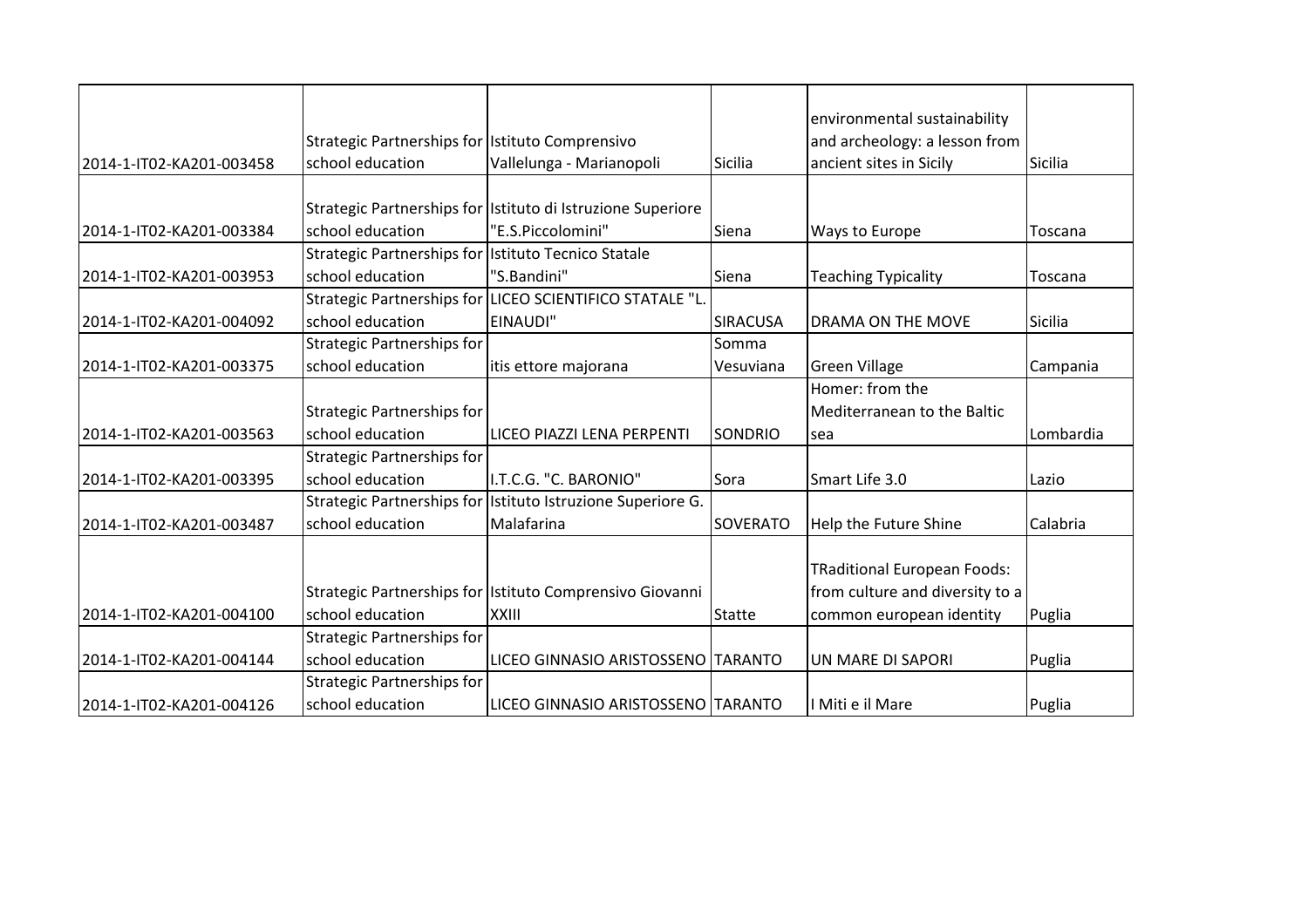|                          |                                                   |                                                            |                | Incontriamoci in Europa:              |          |
|--------------------------|---------------------------------------------------|------------------------------------------------------------|----------------|---------------------------------------|----------|
|                          |                                                   |                                                            |                | percorsi formativi e culturali        |          |
|                          |                                                   |                                                            |                | finalizzati alla scoperta del         |          |
|                          | Strategic Partnerships for                        |                                                            |                | territorio e alla sua crescita        |          |
| 2014-1-IT02-KA201-004025 | school education                                  | LICEO GINNASIO ARISTOSSENO TARANTO                         |                | socio-economica                       | Puglia   |
|                          |                                                   | Strategic Partnerships for Istituto D'Istruzione Superiore |                |                                       |          |
| 2014-1-IT02-KA201-003459 | school education                                  | "Pomponio Leto"                                            | Teggiano       | Irish Italian bridge                  | Campania |
|                          |                                                   |                                                            | TERMINI        |                                       |          |
|                          | Strategic Partnerships for                        |                                                            | <b>IMERESE</b> | "Wrong or Right? Human                |          |
| 2014-1-IT02-KA201-003345 | school education                                  | I.IS.S.S "STENIO"                                          | (PALERMO)      | Rights"                               | Sicilia  |
|                          |                                                   |                                                            |                |                                       |          |
|                          |                                                   | Strategic Partnerships for Istituto Comprensivo Giovanni   |                | Agile Mind, students                  |          |
| 2014-1-IT02-KA201-003528 | school education                                  | XXIII                                                      | Terni          | innovation for a better Europe Umbria |          |
|                          |                                                   |                                                            |                |                                       |          |
|                          |                                                   | Strategic Partnerships for Associazione di Promozione      | Terranova      |                                       |          |
| 2014-1-IT02-KA201-004098 | school education                                  | Sociale Futuro Digitale                                    | da Sibari      | Life and Health                       | Calabria |
|                          |                                                   |                                                            |                |                                       |          |
|                          |                                                   |                                                            |                | ABC in ICT : introduzione delle       |          |
|                          |                                                   |                                                            |                | ICT nella scuola d'infanzia e         |          |
|                          | Strategic Partnerships for Associazione culturale |                                                            |                | nell'accostamento precoce             |          |
| 2014-1-IT02-KA201-003452 | school education                                  | Madr&Lingua                                                | Torino         | alla lingua straniera.                | Piemonte |
|                          |                                                   | Strategic Partnerships for IIS GOBETTI MARCHESINI -        |                |                                       |          |
| 2014-1-IT02-KA201-004197 | school education                                  | <b>CASALE</b>                                              | <b>TORINO</b>  | <b>GREEN SCHOLL</b>                   | Piemonte |
|                          |                                                   | Strategic Partnerships for Istituto Comprensivo Marconi-   |                | Note in viaggio (notes on the         |          |
| 2014-1-IT02-KA201-003426 | school education                                  | Antonelli                                                  | torino         | road)                                 | Piemonte |
|                          |                                                   | <b>CONSORZIO PER LA RICERCA E</b>                          |                |                                       |          |
|                          |                                                   | Strategic Partnerships for L'EDUCAZIONE PERMANENTE,        |                | A ROBOT AS EDUCATIONAL                |          |
| 2014-1-IT02-KA201-004085 | school education                                  | <b>TORINO</b>                                              | <b>TORINO</b>  | <b>MEDIATOR</b>                       |          |
|                          | <b>Strategic Partnerships for</b>                 |                                                            |                | Breaking The Code: a                  |          |
| 2014-1-IT02-KA201-003362 | school education                                  | Liceo Giordano Bruno                                       | Torino         | Pathway to Success                    | Piemonte |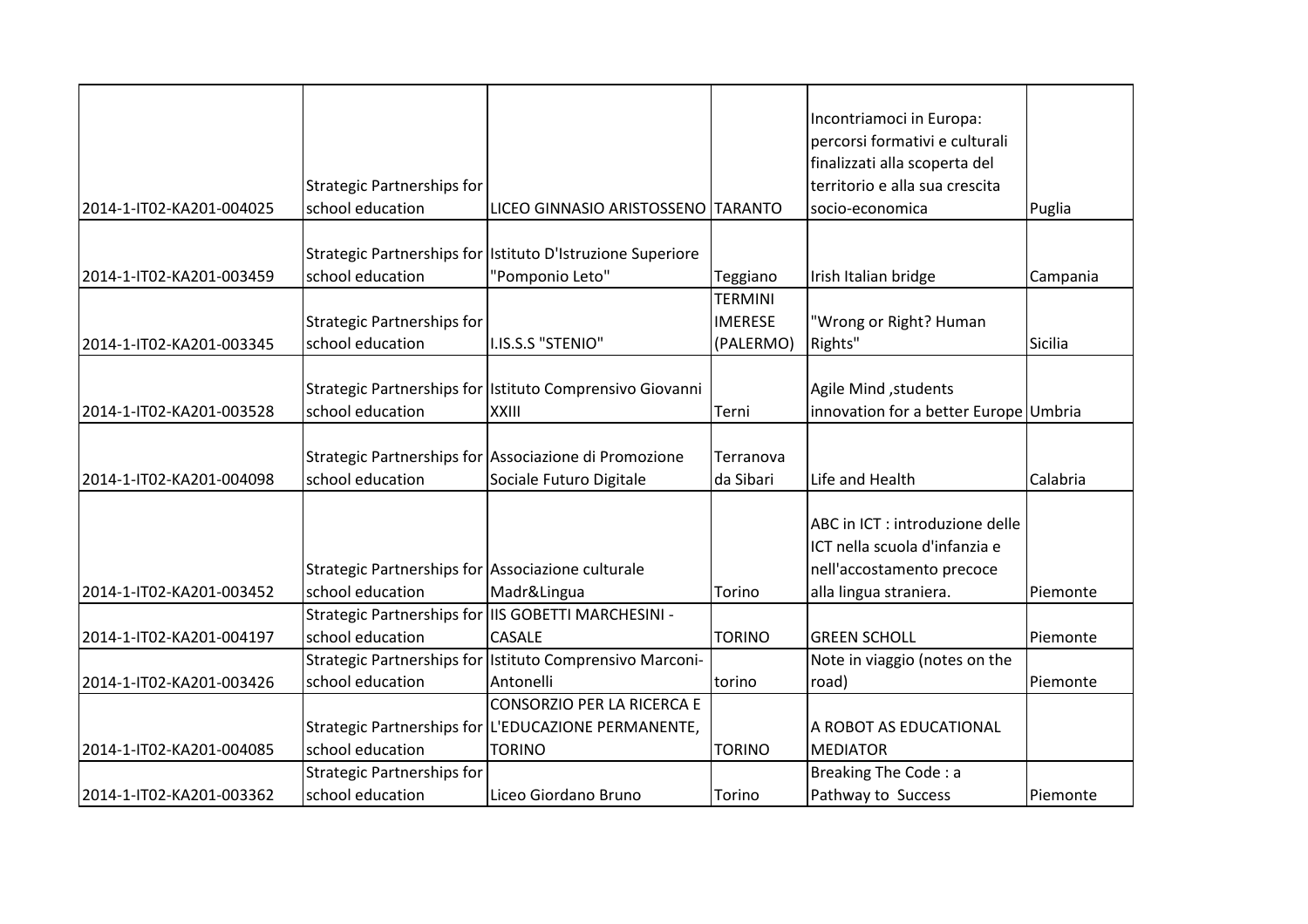|                          | <b>Strategic Partnerships for</b>                     |                                                       |               |                                       |             |
|--------------------------|-------------------------------------------------------|-------------------------------------------------------|---------------|---------------------------------------|-------------|
| 2014-1-IT02-KA201-003343 | school education                                      | I.C. Regio Parco                                      | Torino        | <b>School of Talents</b>              | Piemonte    |
|                          |                                                       |                                                       |               |                                       |             |
|                          |                                                       | FONDAZIONE PER LA SCUOLA -                            |               |                                       |             |
|                          |                                                       | <b>EDUCATORIO DUCHESSA</b>                            |               |                                       |             |
|                          |                                                       | Strategic Partnerships for ISABELLA DELLA COMPAGNIA   |               |                                       |             |
| 2014-1-IT02-KA201-003609 | school education                                      | DI SAN PAOLO                                          | Torino        | <b>TOO YOUNG TO FAIL</b>              | Piemonte    |
|                          | <b>Strategic Partnerships for</b>                     |                                                       | Torre         | Informatica sul campo: UK             |             |
| 2014-1-IT02-KA201-004232 | school education                                      | ISS "G. Marconi"                                      | Annunziata    | 2014-2015                             | Campania    |
|                          |                                                       |                                                       |               |                                       |             |
|                          | Strategic Partnerships for Centro Studi ed Iniziative |                                                       |               | European Open Course on               |             |
| 2014-1-IT02-KA201-004164 | school education                                      | Europeo                                               | Trappeto      | Emotional Education at School Sicilia |             |
|                          |                                                       |                                                       |               | <b>Experiencing Collaborative</b>     |             |
|                          | Strategic Partnerships for                            |                                                       |               | Robotics in International             | Trentino -  |
| 2014-1-IT02-KA201-004216 | school education                                      | <b>FONDAZIONE BRUNO KESSLER</b>                       | <b>TRENTO</b> | Groups                                | Alto Adige  |
|                          |                                                       |                                                       |               |                                       | Provincia   |
|                          | Strategic Partnerships for ITT MICHELANGELO           |                                                       |               | eNetEnergy Entrepeneurship            | Autonoma di |
| 2014-1-IT02-KA201-004203 | school education                                      | <b>BUONARROTI</b>                                     | Trento        | Education                             | Trento      |
|                          |                                                       |                                                       |               | Studying and Travelling for an        | Provincia   |
|                          |                                                       | Strategic Partnerships for Istituto Tecnico Economico |               | Environmentally-friendly              | Autonoma di |
| 2014-1-IT02-KA201-004184 | school education                                      | "Tambosi-Battisti"                                    | Trento        | Promotion                             | Trento      |
|                          |                                                       |                                                       |               |                                       | Provincia   |
|                          | Strategic Partnerships for                            |                                                       |               |                                       | Autonoma di |
| 2014-1-IT02-KA201-004143 | school education                                      | Liceo Scientifico "G.Galilei"                         | Trento        | Galilei box                           | Trento      |
|                          |                                                       |                                                       |               | <b>COMPARING BIODIVERSITY IN</b>      | Provincia   |
|                          | Strategic Partnerships for                            |                                                       |               | <b>MARINE BIOLOGY IN GIGLIO</b>       | Autonoma di |
| 2014-1-IT02-KA201-003289 | school education                                      | LICEO CLASSICO PRATI                                  | <b>TRENTO</b> | AND WADDENSEE                         | Trento      |
|                          |                                                       |                                                       |               |                                       |             |
|                          |                                                       |                                                       |               | <b>LOOKING THROUGH THE</b>            |             |
|                          |                                                       | <b>SCUOLA INTERNAZIONALE</b>                          |               | WINDOW - an international             |             |
|                          |                                                       | Strategic Partnerships for EUROPEA STATALE "ALTIERO   |               | view of child and youth               |             |
| 2014-1-IT02-KA201-003461 | school education                                      | SPINELLI"                                             | <b>TURIN</b>  | friendly cities                       | Piemonte    |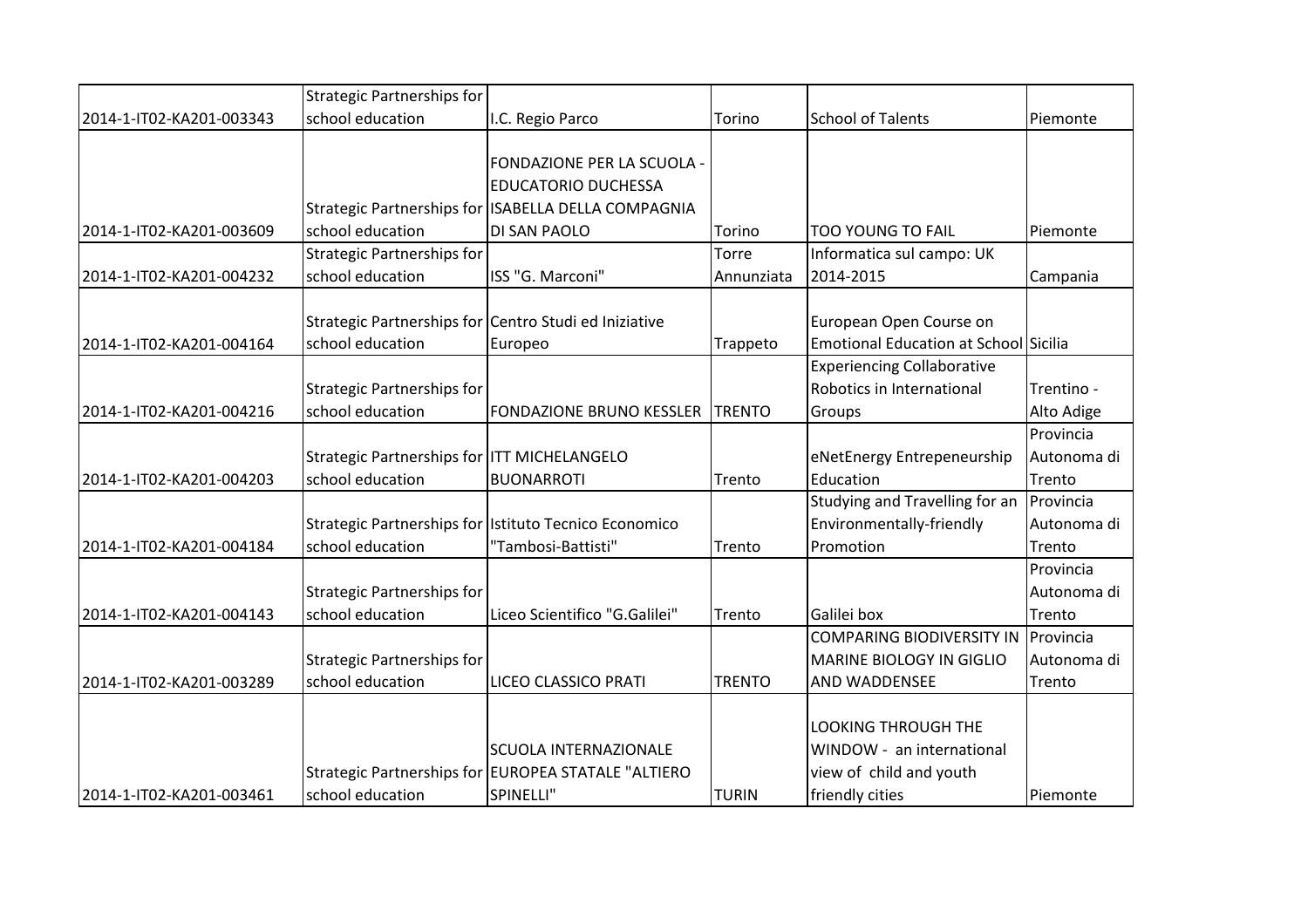|                          |                                   |                                                                    |                 | <b>Promoting European</b>       |                |
|--------------------------|-----------------------------------|--------------------------------------------------------------------|-----------------|---------------------------------|----------------|
|                          |                                   | Strategic Partnerships for Istituto Professionale Statale          |                 | Awareness and Key               |                |
| 2014-1-IT02-KA201-004063 | school education                  | Albe Steiner                                                       | Turin           | competences                     | Piemonte       |
|                          |                                   |                                                                    |                 | Minority Idioms Linked for      |                |
|                          |                                   | Strategic Partnerships for Agjenzie regionâl pe lenghe             |                 | European Schools and            | Friuli-Venezia |
| 2014-1-IT02-KA201-004080 | school education                  | furlane                                                            | Udine           | Institutions                    | Giulia         |
|                          |                                   | Strategic Partnerships for Istituto Comprensivo Statale            | Usmate          |                                 |                |
| 2014-1-IT02-KA201-003288 | school education                  | "Lina Mandelli"                                                    | Velate          | Uno scambio, ti va?             | Lombardia      |
|                          |                                   | Strategic Partnerships for I.S.I.S.S. "G. MARCONI" Vairano VAIRANO |                 | <b>Social Network Addiction</b> |                |
| 2014-1-IT02-KA201-003465 | school education                  | Patenora (Caserta)                                                 | <b>PATENORA</b> | among Students                  | Campania       |
|                          |                                   |                                                                    |                 |                                 |                |
|                          |                                   |                                                                    |                 | Food and Water Security and     |                |
|                          |                                   |                                                                    |                 | Safety: raising new             |                |
|                          | <b>Strategic Partnerships for</b> |                                                                    |                 | generations' awareness in the   |                |
| 2014-1-IT02-KA201-004036 | school education                  | S.M.S. PASCOLI                                                     | VALENZA         | framework of Expo 2015.         | Piemonte       |
|                          | <b>Strategic Partnerships for</b> |                                                                    |                 |                                 |                |
| 2014-1-IT02-KA201-003291 | school education                  | Istituto Comprensivo Varese 2                                      | Varese          | Net is the key                  | Lombardia      |
|                          |                                   | Strategic Partnerships for Nuova Direzione Didattica               |                 | <b>Effective Teaching of</b>    |                |
| 2014-1-IT02-KA201-003415 | school education                  | Vasto                                                              | Vasto           | <b>Mathematics</b>              | Abruzzo        |
|                          |                                   |                                                                    |                 |                                 |                |
|                          |                                   |                                                                    |                 | improvE TEachers                |                |
|                          | <b>Strategic Partnerships for</b> |                                                                    | Venezia -       | professionAl Competences        |                |
| 2014-1-IT02-KA201-004101 | school education                  | IIS L. Luzzatti                                                    | Mestre          | tHrough APPs                    | Veneto         |
|                          |                                   | Strategic Partnerships for Istituto Tecnico Industriale            | Venezia         |                                 |                |
| 2014-1-IT02-KA201-003356 | school education                  | <b>CARLO ZUCCANTE</b>                                              | Mestre          | <b>Teaching with Robots</b>     | Veneto         |
|                          | <b>Strategic Partnerships for</b> |                                                                    | Vernio -        |                                 |                |
| 2014-1-IT02-KA201-003463 | school education                  | <b>ICS Sandro Pertini</b>                                          | Prato           | Cittadine e cittadini           | Toscana        |
|                          |                                   |                                                                    |                 |                                 |                |
|                          |                                   | Strategic Partnerships for Istituto Comprensivo Statale            | Vibo            | Enterpreunership Through        |                |
| 2014-1-IT02-KA201-004153 | school education                  | "Amerigo Vespucci"                                                 | Valentia        | Sport                           | Calabria       |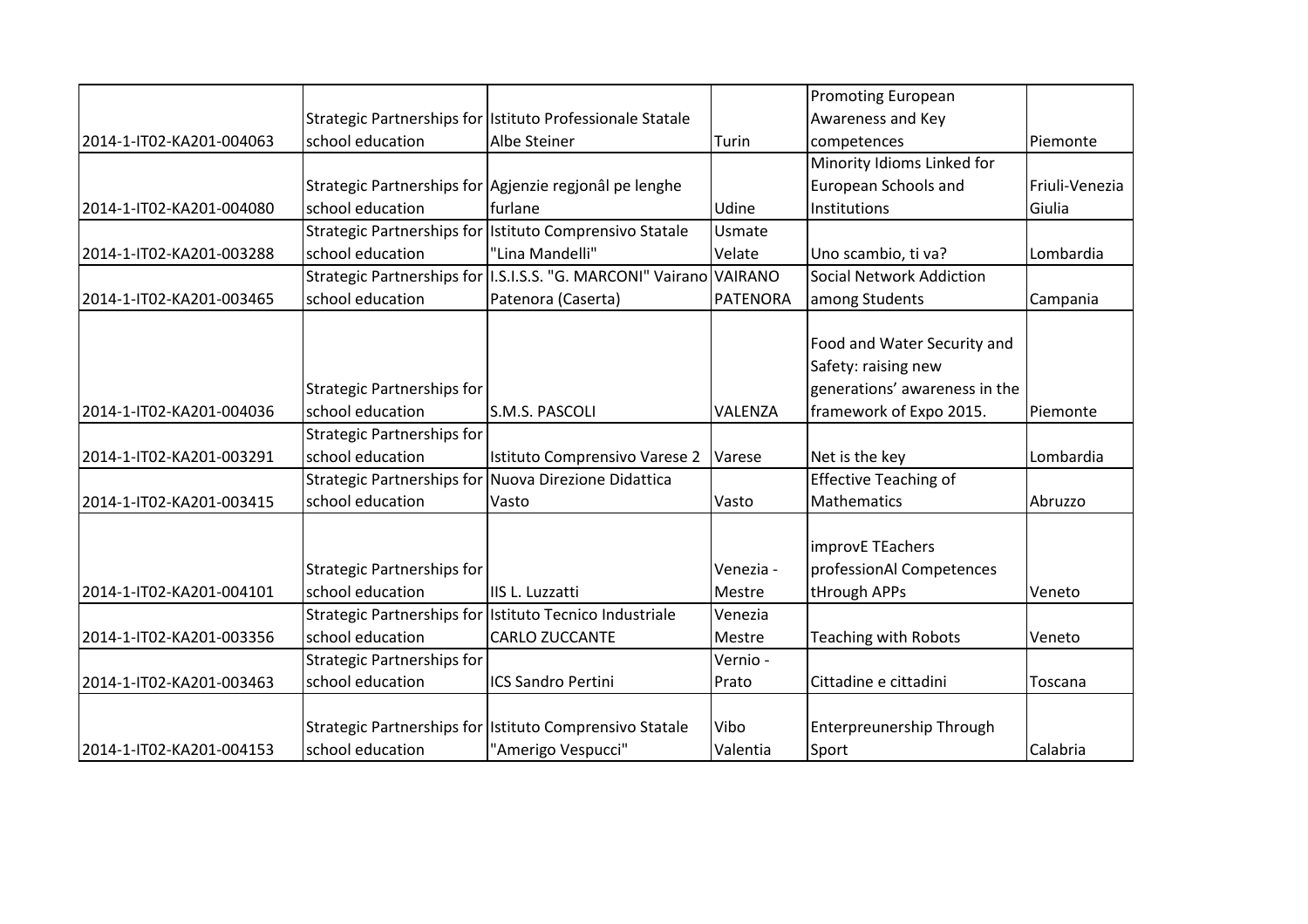|                          | <b>Strategic Partnerships</b>                        | <b>ISTITUTO D'ISTRUZIONE</b>                                                                  |                  | The "ruins" of the past to                          |           |
|--------------------------|------------------------------------------------------|-----------------------------------------------------------------------------------------------|------------------|-----------------------------------------------------|-----------|
|                          |                                                      | Progetti KA200 e KA201 replicati dal servizio centrale - FIRENZE 16/06/2014 PROT. N.15046/KA2 |                  |                                                     |           |
|                          |                                                      |                                                                                               |                  |                                                     |           |
| 2014-1-IT02-KA201-003255 | school education                                     | <b>ITT LEONARDO DA VINCI</b>                                                                  | <b>VITERBO</b>   | new experiences abroad                              | Lazio     |
|                          | <b>Strategic Partnerships for</b>                    |                                                                                               |                  | Technicians for the future:                         |           |
| 2014-1-IT02-KA201-003190 | school education                                     | <b>BANFI</b>                                                                                  | <b>VIMERCATE</b> | European society                                    | Lombardia |
|                          |                                                      | Strategic Partnerships for LICEO SCIENTIFICO ANTONIO                                          |                  | Comparing and creating a new                        |           |
| 2014-1-IT02-KA201-004224 | school education                                     | Oggioni di Villasanta (MB)                                                                    | (MB)             | Spazio allo Spazio                                  | Lombardia |
|                          |                                                      | Strategic Partnerships for listituto comprensivo Fermi -                                      | Villasanta       |                                                     |           |
| 2014-1-IT02-KA201-003480 | school education                                     | Villaputzu                                                                                    | Villaputzu       | Europe                                              | Sardegna  |
|                          | Strategic Partnerships for Istituto Comprensivo      |                                                                                               |                  | Paths of innovation through                         |           |
| 2014-1-IT02-KA201-003430 | school education                                     | Pugliesi                                                                                      | lBr              | Young Europe sings for Nature Puglia                |           |
|                          |                                                      | Strategic Partnerships for Associazione Regionale Cori                                        | Villa Castelli   |                                                     |           |
| 2014-1-IT02-KA201-003378 | school education                                     | o.n.l.u.s.                                                                                    | Vigevano         | lifelong language learning                          | Lombardia |
|                          |                                                      | Strategic Partnerships for Cooperativa Sociale Vekara                                         |                  | technologies and methods for                        |           |
|                          |                                                      |                                                                                               |                  | Early Bilingual IT Education:<br>application of new |           |
| 2014-1-IT02-KA201-003275 | school education                                     | Caulino"                                                                                      | Equense          | vocational guidance.                                | Campania  |
|                          | Strategic Partnerships for   "Vico Equense 2 Filippo |                                                                                               | Vico             | human activities and                                |           |
|                          |                                                      | Istituto Comprensivo Statale                                                                  |                  | historical and cultural aspects;                    |           |
|                          |                                                      |                                                                                               |                  | geographical, scientific,                           |           |
|                          |                                                      |                                                                                               |                  | Sea and mountain:                                   |           |